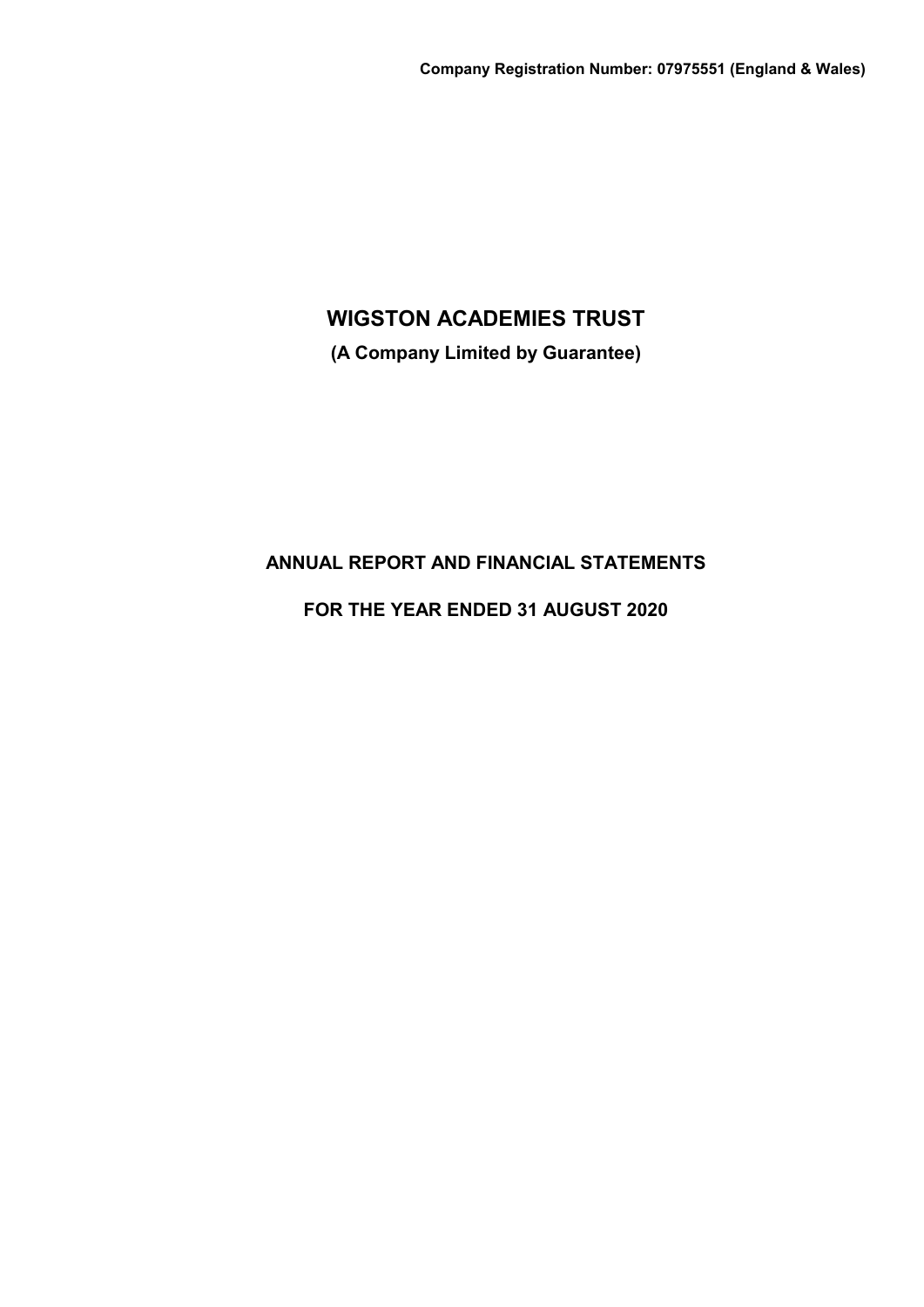# **(A Company Limited by Guarantee)**

## **CONTENTS**

|                                                                                | Page      |  |
|--------------------------------------------------------------------------------|-----------|--|
| <b>Reference and Administrative Details</b>                                    | 1         |  |
| <b>Trustees' Report</b>                                                        | $2 - 12$  |  |
| <b>Governance Statement</b>                                                    | $13 - 16$ |  |
| <b>Statement on Regularity, Propriety and Compliance</b>                       | 17        |  |
| <b>Statement of Trustees' Responsibilities</b>                                 | 18        |  |
| <b>Independent Auditors' Report on the Financial Statements</b>                | $19 - 21$ |  |
| <b>Independent Reporting Accountant's Report on Regularity</b>                 | $22 - 23$ |  |
| Statement of Financial Activities Incorporating Income and Expenditure Account | 24        |  |
| <b>Balance Sheet</b>                                                           | $25 - 26$ |  |
| <b>Statement of Cash Flows</b>                                                 | 27        |  |
| <b>Notes to the Financial Statements</b>                                       | $28 - 60$ |  |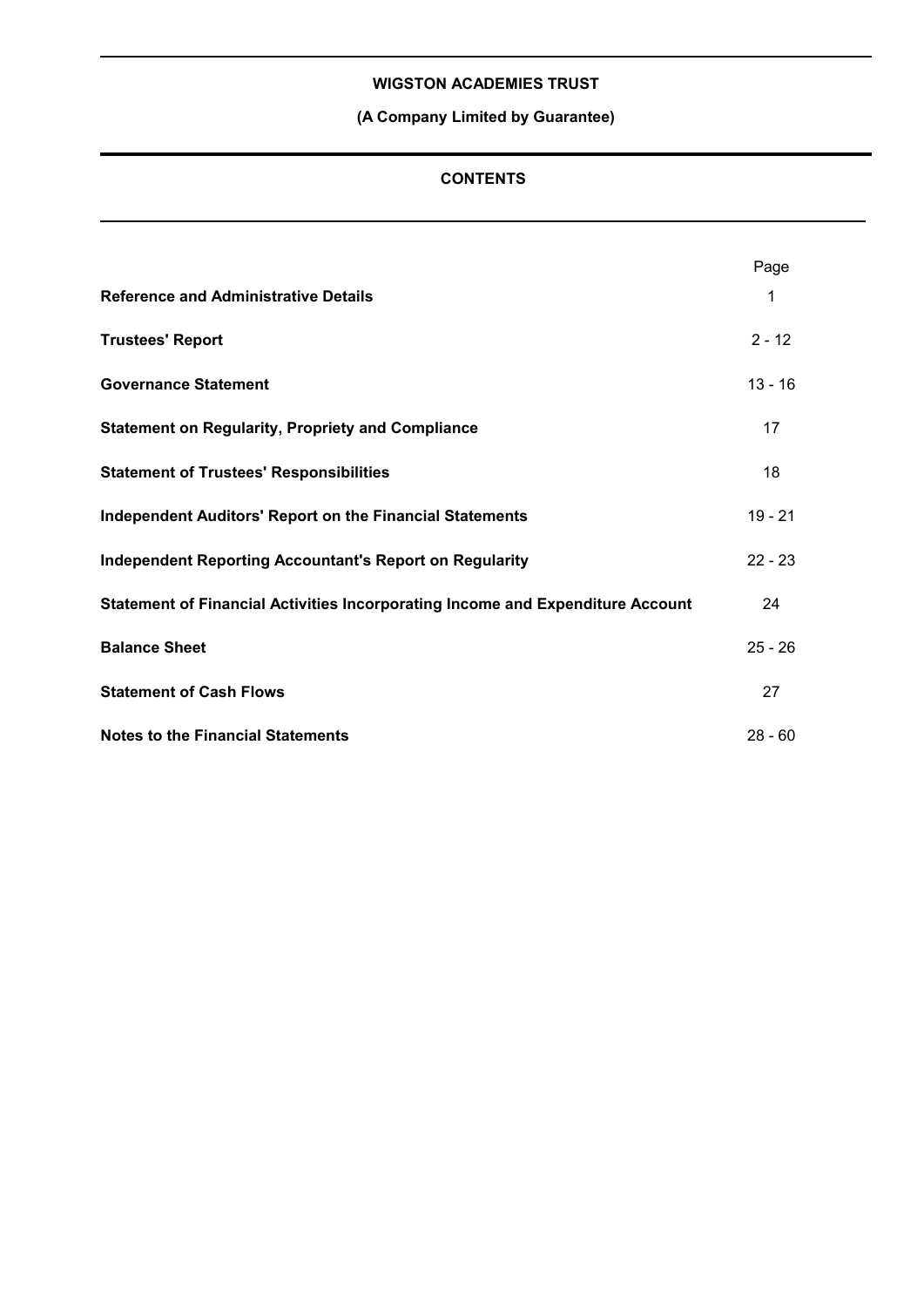# **(A Company Limited by Guarantee)**

## **REFERENCE AND ADMINISTRATIVE DETAILS**

| <b>Members</b>                                  | E Abbott<br>M Elton<br>A Wright<br>J Cooke                                                                                                                                                                                     |
|-------------------------------------------------|--------------------------------------------------------------------------------------------------------------------------------------------------------------------------------------------------------------------------------|
| <b>Trustees</b>                                 | P Munro, Chair1<br>M Bryne (resigned 1 March 2020)1<br>E Coates1<br>C Gore1<br>S Lamb<br>G Swingler<br>N Green1                                                                                                                |
|                                                 | <sup>1</sup> Finance Committee                                                                                                                                                                                                 |
| <b>Company registered</b><br>number             | 07975551                                                                                                                                                                                                                       |
| <b>Company name</b>                             | <b>Wigston Academies Trust</b>                                                                                                                                                                                                 |
| Principal and registered Station Road<br>office | Wigston Magna<br>Leicester<br><b>LE18 2DU</b>                                                                                                                                                                                  |
| <b>Company secretary</b>                        | C Reeds                                                                                                                                                                                                                        |
| <b>Senior management</b><br>team                | M Mitchley, Executive Headteacher and Accounting Officer<br>M Wilson, Headteacher<br>M Astill, Director of Finance and Operations (resigned March 2020)<br>S Allen, Director of Finance and Operations (appointed August 2020) |
| <b>Independent auditors</b>                     | Magma Audit LLP<br><b>Chartered Accountants</b><br>Unit 2, Charnwood Edge Business Park<br>Syston Road<br>Cossington<br>Leicestershire<br><b>LE7 4UZ</b>                                                                       |
| <b>Bankers</b>                                  | Lloyds Bank Plc<br>7 High Street<br>Leicester<br>Leicestershire<br>LE1 9FS                                                                                                                                                     |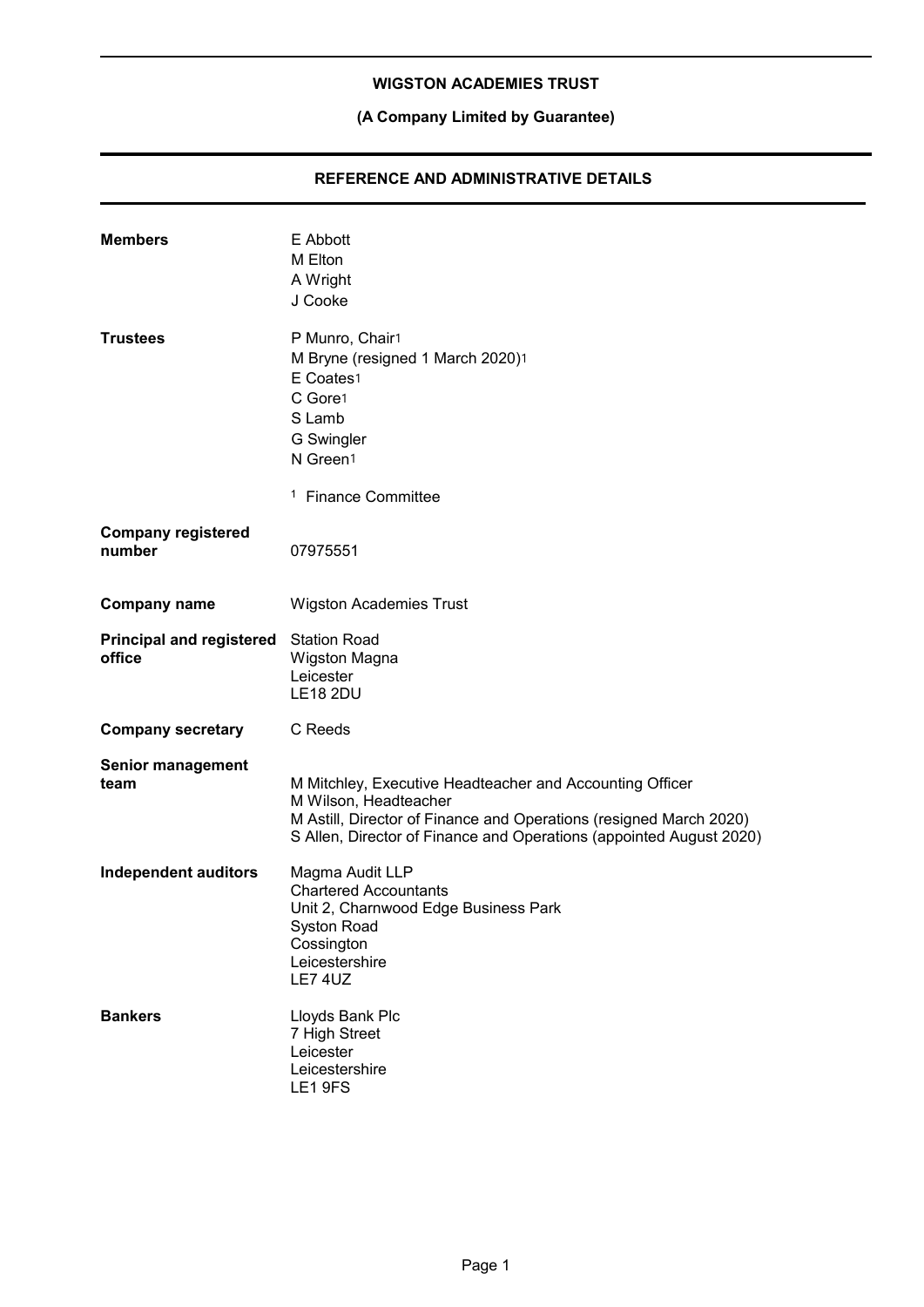#### **(A Company Limited by Guarantee)**

## **TRUSTEES' REPORT FOR THE YEAR ENDED 31 AUGUST 2020**

The Trustees present their annual report together with the financial statements and auditors' report of the charitable company for the year 1 September 2019 to 31 August 2020. The annual report serves the purposes of both a Trustees' report and a directors' report under company law.

Wigston Academies Trust is a Multi Academy Trust comprising 2 schools, Wigston Academy (11 to 16 education) and Wigston College (providing 16 to 19 education) with a pre-school, Tiger Tots.

The Academy Trust has undergone considerable change in leadership since 2016 when a new Executive Headteacher was appointed. In September 2017 a full time substantive Headteacher was appointed to replace the interim Headteacher at the Academy. Both the Executive Headteacher and Headteacher are serving OFSTED Inspectors and both have a track record of school improvement. Under their leadership Wigston College went from special measures to an OFSTED rating of good and outcomes for students improved dramatically. The pre-school was inspected by OFSTED in April 2018 and retained and enhanced its good rating. Wigston Academy was inspected in September 2018 and was judged as requiring improvement but with good leadership and management as well as good personal development, behaviour and welfare. Consequently, in the tenure of the new CEO, each establishment has been inspected and leadership and management is judged good in all provisions. The Executive Headteacher has considerable experience as a Headteacher in other settings. There have been three Directors of Finance and Operations since 2019 with the current post-holder joining the Trust in August 2020.

The two Academies that the Academy Trust comprises are for pupils aged 11 to 19 serving the catchment area of Wigston. Wigston Academy has a pupil capacity of 1,560 and had a roll of 1,375 in the school census on 5 October 2019. Wigston College has a pupil capacity of 920 and had a number on roll of 209 at the same date. Students at both academies have significantly higher levels of deprivation as well as significantly lower levels of prior attainment than national.

#### **Structure, governance and management**

#### **Constitution**

The Academy Trust is a charitable company limited by guarantee and an exempt charity. The charitable company's Memorandum of Association is the primary governing document of the Academy Trust.

The charitable company was incorporated as Abington Academy Trust on 5 March 2012. The school converted to academy status on 1 April 2012, when its operations, assets and liabilities were transferred to the academy from the governing body of the Foundation School, Abington High School. The charitable company changed its name to Wigston Academies Trust on 14 March 2015.

On 1 April 2015 the Academy became a Multi Academy Trust when Bushloe High School and Guthlaxton Academy Trust joined the Trust. On 1 September 2015, Abington Academy and Bushloe High School merged to become one school Wigston Academy, and Guthlaxton Academy changed its name to Wigston College. This reorganisation has had a very positive impact on the success of the Trust.

The governors act as the Trustees for the charitable activities of Wigston Academies Trust and are also the directors of the charitable company for the purposes of company law. The charitable company is known as Wigston Academies Trust.

Details of the Trustees who served during the year, and to the date these accounts are approved are included in the Reference and administrative details on page 1.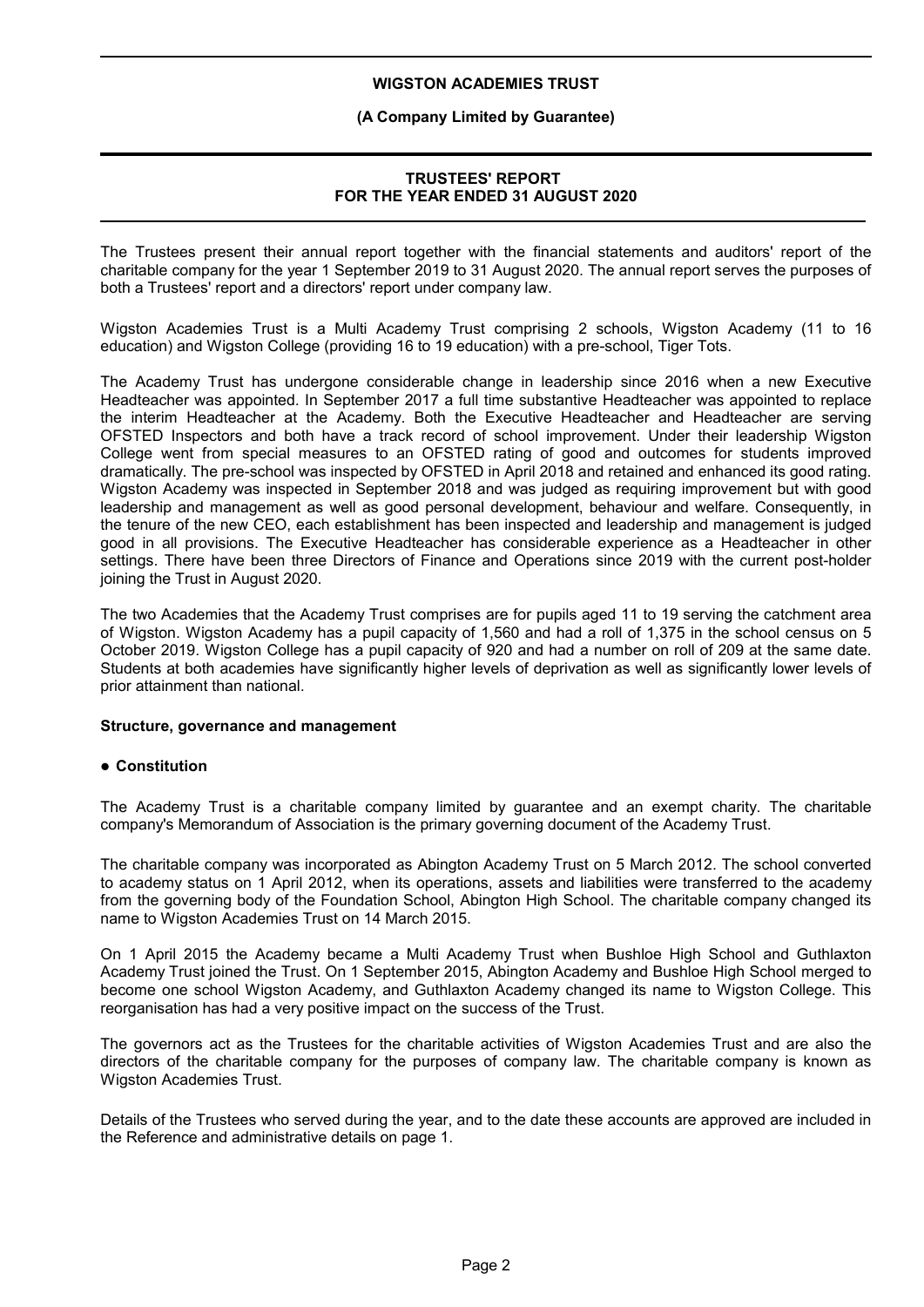#### **(A Company Limited by Guarantee)**

## **TRUSTEES' REPORT (CONTINUED) FOR THE YEAR ENDED 31 AUGUST 2020**

#### **Structure, governance and management (continued)**

#### **Members' liability**

Each member of the charitable company undertakes to contribute to the assets of the charitable company in the event of it being wound up while they are a member, or within one year after they cease to be a member, such amount as may be required, not exceeding £10, for the debts and liabilities contracted before they ceased to be a member.

#### **Trustees' indemnities**

In accordance with normal practice the Academy Trust has purchased insurance to protect the Trustees and officers from claims arising from negligent acts, errors and omissions whilst on school business. The cover under the policy is £3,000,000 and in the period under review the sum of £1,298 inclusive of tax was paid (2019 £1,308).

#### **Method of recruitment and appointment or election of Trustees**

Trustees are appointed by Members via recommendation from the Board of Trustees. The Board of Trustees seek to recommend Trustees who have the relevant background and experience to complement the skill set of existing Trustees. Parents are eligible to become Trustees but members of staff are not except for the Executive Headteacher who is the Chief Executive Officer.

#### **Policies adopted for the induction and training of Trustees**

We expect all Trustees and Governors to undertake training as appropriate to their work at the Academy Trust. New Trustees and Governors will be provided with an induction programme as required. A record is kept of all Trustee and Governor training and is reviewed on a regular basis.

#### **Organisational structure**

The Trustees, who are responsible for the overall management and control of the Academy Trust meet at least half termly each year.

The Executive Headteacher is responsible for co-ordinating the work of the Trustees and their Committees, preparation of agendas, papers and review of matters arising. The Academy Trust Chief Operating Officer is responsible for the preparation of accounts.

All Trustees give of their time freely and no remuneration and no expenses were paid in the period in respect of their role as Trustees.

The Trustees determine the general policy of the school. The day to day running is delegated to the Executive Headteacher and the Head of School, supported by senior staff. The Executive Headteacher undertakes the key leadership role overseeing educational, pastoral and administrative function in consultation with senior staff. The day to day administration is undertaken within the policies and procedures approved by the Trustees which provide for only significant expenditure decisions and major capital projects to be referred to Trustees for prior approval.

The Executive Headteacher oversees the recruitment of all staff. The Executive Headteacher is, Principal and Accounting Officer and attends all meetings. The Chief Operating Officer attends the Trustee meetings and any other meetings as appropriate.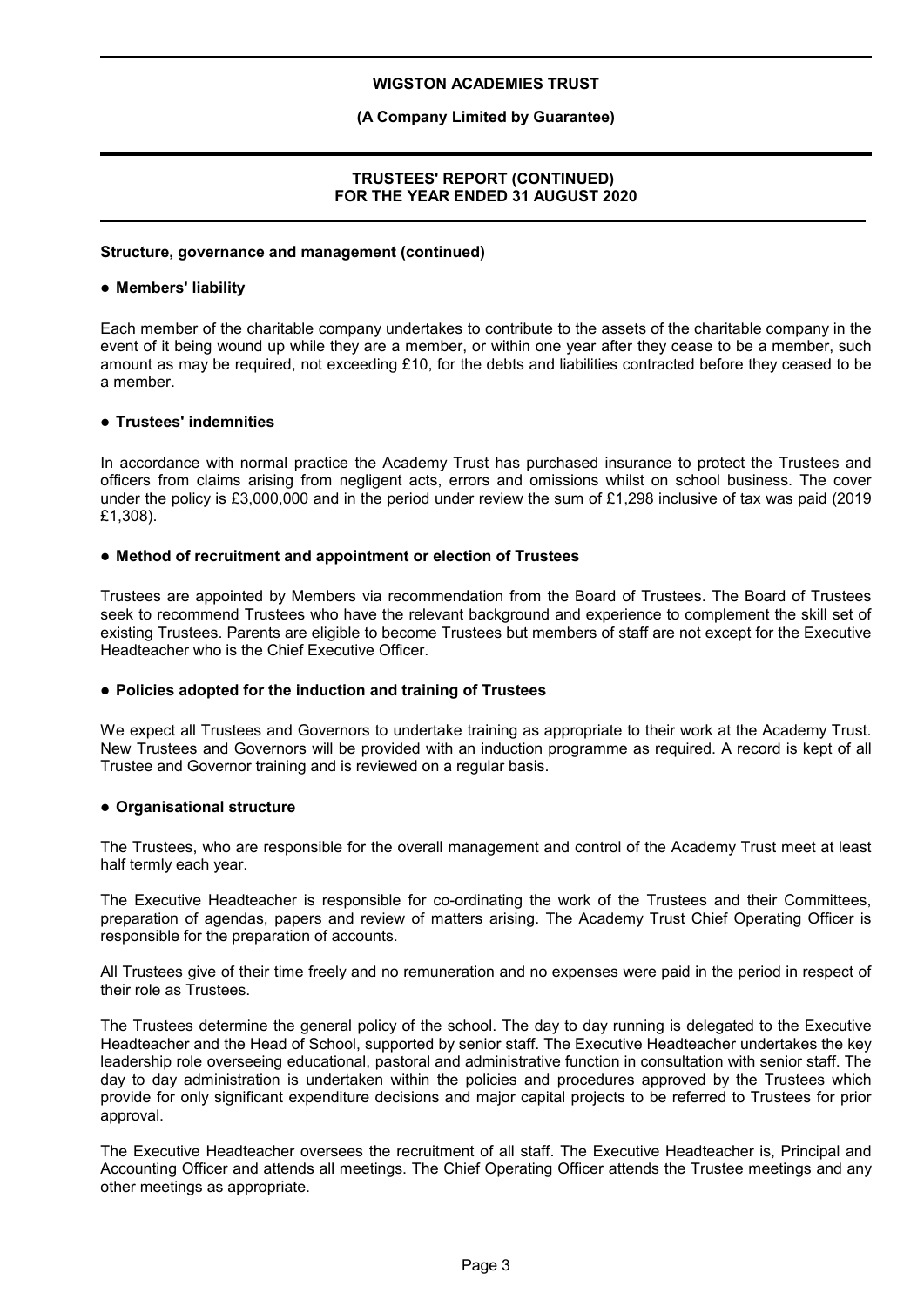## **(A Company Limited by Guarantee)**

## **TRUSTEES' REPORT (CONTINUED) FOR THE YEAR ENDED 31 AUGUST 2020**

#### **Structure, governance and management (continued)**

#### **Arrangements for setting pay and remuneration of key management personnel**

At Wigston Academies Trust we follow the National Teachers Pay and Conditions for teachers pay and set pay increases as agreed through national pay deals and incremental increases following successful performance review meetings. For support staff we follow Leicestershire local government pay scales and implemented locally agreed pay increases.

#### **Trade union facility time**

#### **Relevant union officials**

| Number of employees who were relevant union officials during the year<br>Full-time equivalent employee number |                        |
|---------------------------------------------------------------------------------------------------------------|------------------------|
| Percentage of time spent on facility time                                                                     |                        |
| <b>Percentage of time</b>                                                                                     | Number of<br>employees |
| $0\%$                                                                                                         |                        |
| 1%-50%                                                                                                        |                        |
| 51%-99%<br>100%                                                                                               |                        |
|                                                                                                               |                        |
| Percentage of pay bill spent on facility time                                                                 | £                      |
| Total cost of facility time                                                                                   | 835                    |
| Total pay bill                                                                                                | 7,841,907              |

**Paid trade union activities**

Time spent on paid trade union activities as a percentage of total paid facility time hours **-** %

Percentage of total pay bill spent on facility time **ACCO Fig. 2.4 The Second Second Second Second Second Second Second Second Second Second Second Second Second Second Second Second Second Second Second Second Second Se** 

#### **Connected organisations, including related party relationships**

The Executive Headteacher is a member of a number of professional associations which enables the school to engage on a local and national level in current educational matters. Additionally, the Executive Headteacher and other members of the school staff share their expertise, knowledge and experience with many schools. The Trust is a strategic lead partner in Thomas Estley Learning Alliance (TELA).

The school has two connected charities, Abington High School Charitable Trust and Guthlaxton College Foundation Fund (charity registration number 527854). Both were established to enable disadvantaged children to have the same opportunities as their peers, e.g. to take part in visits and to provide suitable help towards uniforms and clothing as necessary. These funds are under the control of the Academy Trust. The funds held by the two connected charities have been included in the results in the Financial Statements.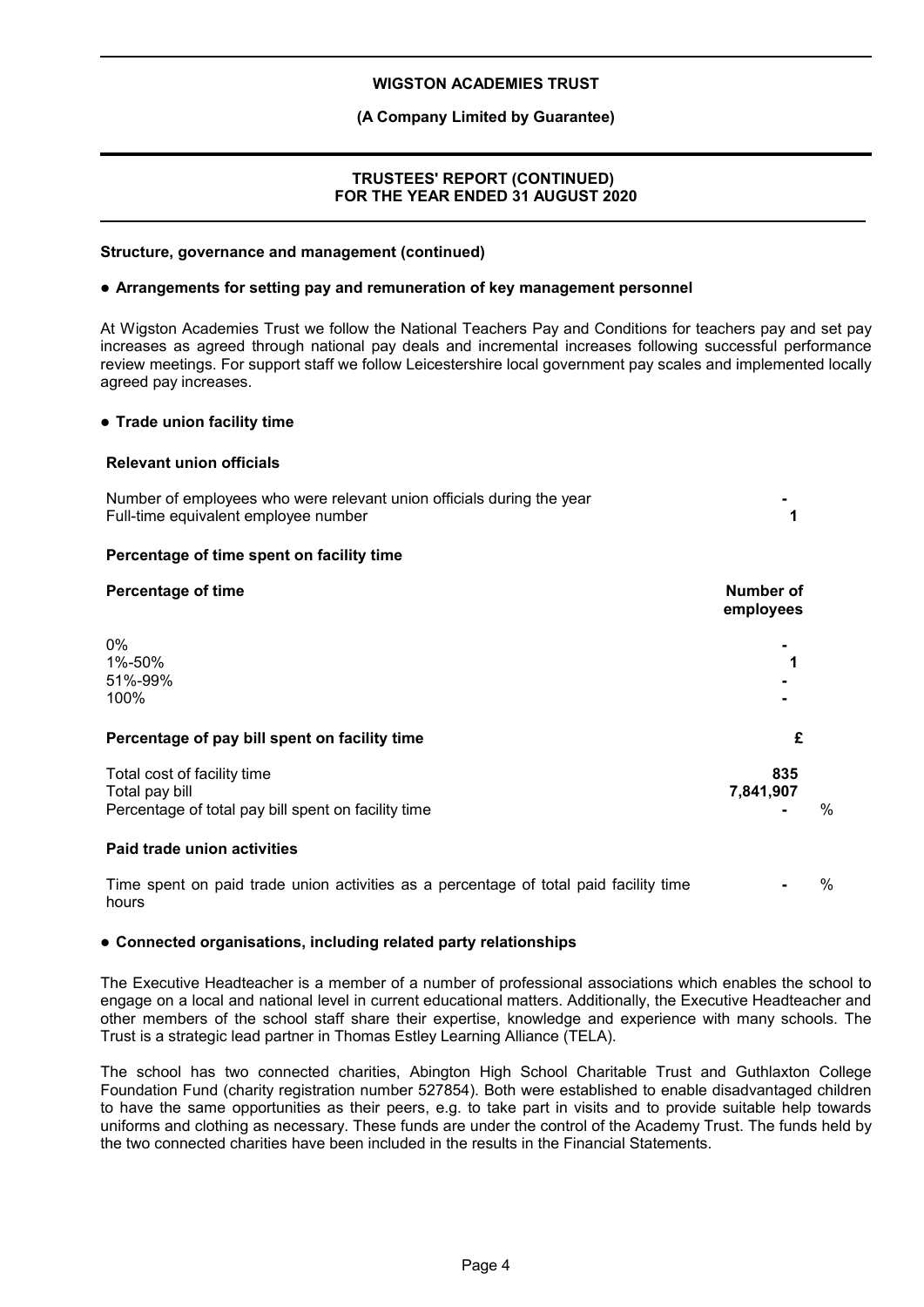## **(A Company Limited by Guarantee)**

## **TRUSTEES' REPORT (CONTINUED) FOR THE YEAR ENDED 31 AUGUST 2020**

#### **Objectives and activities**

#### **Objects and aims**

Wigston Academies Trust object is specifically restricted to the following: to advance for the public benefit education in the United Kingdom in particular but without prejudice to the generality of the foregoing by establishing, maintaining, carrying on, managing and developing a school offering a broad and balanced curriculum.

#### **Objectives, strategies and activities**

The purpose of the Academy Trust is to be a learning community where young people and adults share the search for knowledge, truth and pursuit of excellence. Our vision is to deliver outstanding learning to all students. Our belief, as communicated to the pupils, is that we can all "Strive to Succeed" and we belong to one community.

Our aims are the same for all children. Within a happy, caring and disciplined framework, and with the cooperation of parents, we strive to ensure that all children;

- achieve the highest academic standards of which they are capable.
- develop good social and working relationships in school and also in the wider community.
- develop a reasoned and acceptable set of social, moral and spiritual values, and behave in a way which does not conflict with these values.
- acquire personal qualities which will help bring them success and happiness.
- develop positive attitudes towards their physical wellbeing.

To achieve these aims, we strive to ensure that;

- our curriculum is carefully planned and organised, so that all teaching staff meet the requirements of school wide policies as well as the requirements of their particular subjects.
- our policies and procedures, both inside and outside the classroom, are consistent with the successful promotion of our aspirations for our children.
- we maintain a wide range of extracurricular activities, through which children can develop their personal interests and aptitudes.
- the needs of each individual child are known, and that appropriate provision for those needs are available.

Wigston Academies Trust is committed to serving the local community; within this partnership, we aim to provide high quality education in a safe, caring and happy environment, where everyone is valued.

We endeavour to provide enrichment experiences and opportunities which encourage children to achieve their full potential; to become confident, responsible, independent and well educated individuals able to fulfil positive roles in society.

Our Objectives for the period included:

- 1. Achievement and Standards.
	- at Key Stage 3, 4 and 5.
	- Curriculum Organisation the new National Curriculum.
	- KS3 4 Pathways for students.
	- Teaching and Learning (AfL, tracking, target setting, profiling).
	- Learning Reviews Teaching and Learning groups/Performance Management.
	- Intervention and Support (target groups to overcome barriers to learning, support. provision 'Closing the gaps').
	- Pastoral Support systems/programmes.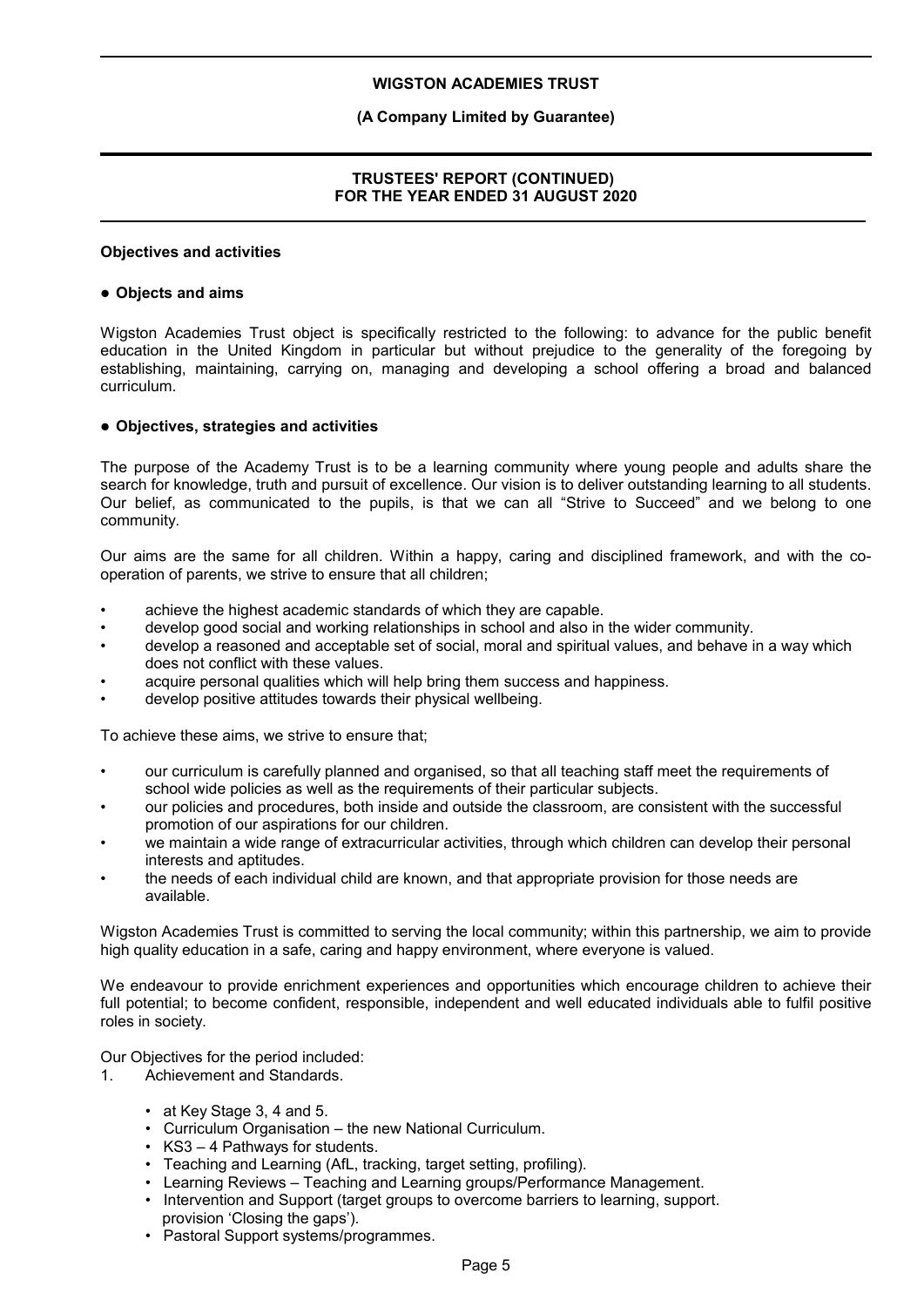## **(A Company Limited by Guarantee)**

## **TRUSTEES' REPORT (CONTINUED) FOR THE YEAR ENDED 31 AUGUST 2020**

#### **Objectives and activities (continued)**

Mentoring and Coaching (One to One Tuition and target groups – support programmes, parental intervention).

"How do children learn?" Ensure that the following initiatives from Phase 3 of the Improvement Plan, are fully embedded into school practice.

- Learning Reviews.
- Sharing best practice.
- Teacher assessment and the use of data targeted intervention.
- Teacher and support staff roles remodelling.
- 2. Personal Development and wellbeing extending participation, health education, PSHCE review, review of trips and visits/home study, community engagement, attendance, School Council.
- 3. Quality of Provision extend partnership working (LSL and Nct l– wider community), Campus Reorganisation (transition, KS4 performance, teacher exchanges, curriculum/timetable revision). Primary Schools. LA – Enhanced Resource Provision – Teaching Schools.
- 4. Leadership and Management Capital Works/resources, Sharing Best Practice, monitoring and evaluation procedures (CASEF), Performance Management, Campus Reorganisation, Sponsored Academies, Locality Partnerships.
- 5. Views of Stakeholders. Transition KS3 to 4, School Council, Home School initiatives, Admissions, Reorganisation Consultation.

COVID-19 has had an unprecedented impact on the Trust and both its schools. The Government closed all schools in March 2020 to all students except the vulnerable and those whose parents were key workers. Our schools remained open for these groups, even opening on each of the Bank Holidays. Learning switched to remote learning and additionally every single child in the Trust had direct communication (through phone call, Zoom, or such like, or home visit) at least three times during the closure period. For our most vulnerable children we contacted them as above weekly. We made sure that students without IT equipment were given access to it and we were given 23 laptops as per the Government scheme. Schools were reopened to Year 10 and Year 12 in June 2020 and were then almost immediately closed due to another local lockdown. This happened nowhere else in the country and puts our students at a significant disadvantage. During this time the Trust implemented a robust health and safety risk assessment based on the Local Authority template and agreed with Trade Unions externally and in-house. Whilst we believe that our safeguarding continued and continues to be effective, there was a detrimental impact to our students' education socially and academically.

#### **Public benefit**

Wigston Academies Trust is a charitable trust which seeks to benefit the public through the pursuit of its stated aims. The Trustees have complied with their duty to have due regard to the guidance on public benefit published by the Charity Commission.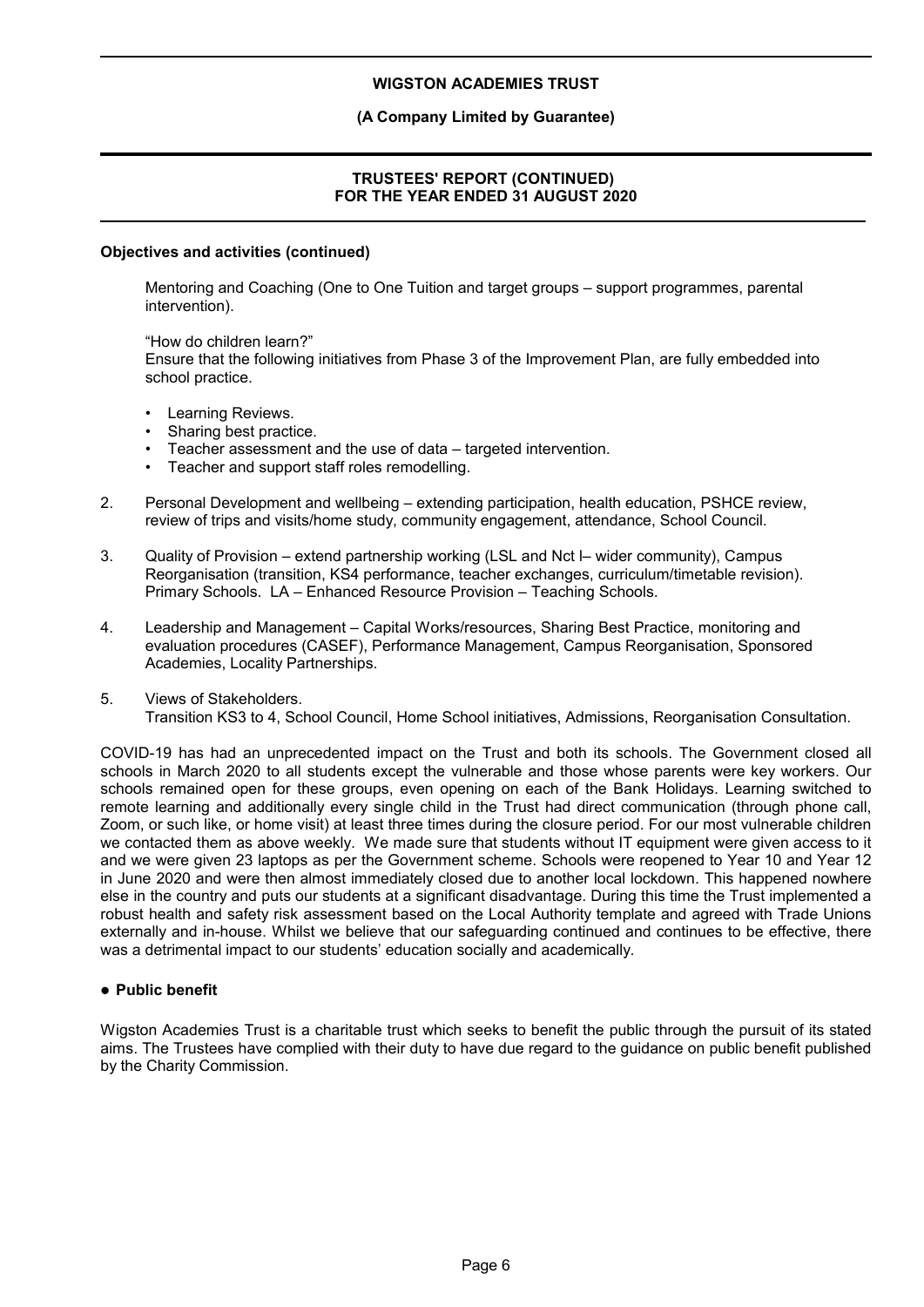## **(A Company Limited by Guarantee)**

## **TRUSTEES' REPORT (CONTINUED) FOR THE YEAR ENDED 31 AUGUST 2020**

**Objectives and activities (continued)**

**Strategic report**

**Achievements and performance**

**Key performance indicators**

## **KS4 Overview Analysis**

## **Wigston Academy – Results 2020 (Unvalidated)**

All grades are based on centre assessed grades as a result of the cancellation of the 2020 exam season due to COVID-19. The Trust's process was robust and contained several layers of quality assurance. It was agreed by Trustees in May 2020. Government league tables have been suspended, consequently there is no contextual data available for 2020.

## **Key Stage 4 outcome headlines in historical context**

|                           | 2018       |         | 2019    |         | 2020  |      | Comparison              | WAT | WAT-Nat<br>last3<br>(Diff) |
|---------------------------|------------|---------|---------|---------|-------|------|-------------------------|-----|----------------------------|
|                           | <b>WAT</b> | Nat.    | WAT     | Nat.    | WAT   | Nat. | 12020 v 2019 3 yr Trend |     | vrs                        |
| Average Point Score (APS) | 3.55       | 4.66    | 3.65    | 4.68    | 4.14  |      | 0.49                    |     |                            |
| Progress 8                | $-0.62$    | $-0.20$ | $-0.46$ | $-0.03$ | 0.16  |      | 0.62                    |     |                            |
| Attainment 8              | 35.50      | 46.50   | 36.54   | 46.82   | 41.36 |      | 4.82                    |     |                            |
| % EBacc Grade 5           | 7.9        | 16.8    | 7.0     | 17.2    | 6.9   |      | $-0.1$                  |     |                            |

## **Key Stage 5 outcome headlines in historical context**

|                        |                 |      | 2018   |          |      |                 | 2019 |          |                |                        | 2020                      |          | Comparison                | WAT | WAT - Nat            |
|------------------------|-----------------|------|--------|----------|------|-----------------|------|----------|----------------|------------------------|---------------------------|----------|---------------------------|-----|----------------------|
|                        | WAT<br>(cohort) | WAT  |        | National |      | WAT<br>(cohort) | WAT  |          | National       | <b>WAT</b><br>(cohort) | <b>WAT</b>                | National | 2020 v 2019    3 yr Trend |     | (Diff)<br>last 3 yrs |
| L3 Overall             | (107)           | 22.6 | $(D+)$ | 31.0     | (C)  | 100)            | 27.7 | $(C - )$ | $(C+)$<br>31.9 | (101)                  | (C+)<br>33.2              |          | 5.5                       |     |                      |
| Academic               | (107)           | 22.6 | $(D+)$ | 31.0     | (C)  | (97)            | 27.8 | $(C - )$ | $(C+)$<br>31.9 | (97)                   | $(C+)$<br>35.0            |          | 7.2                       |     |                      |
| A'level                | (107)           | 22.5 | (D+)   | 30.8     | (C)  | (97)            | 28.0 | $(C - )$ | $(C+)$<br>31.9 | (96)                   | (B <sub>1</sub> )<br>35.2 |          | 7.2                       |     |                      |
| <b>Applied General</b> | (6)             | 23.3 | (M)    | 30.9     | (D.) | (22)            | 24.8 | (M)      | (D-)<br>30.6   | (32)                   | (M=)<br>23.4              |          | $-1.4$                    |     |                      |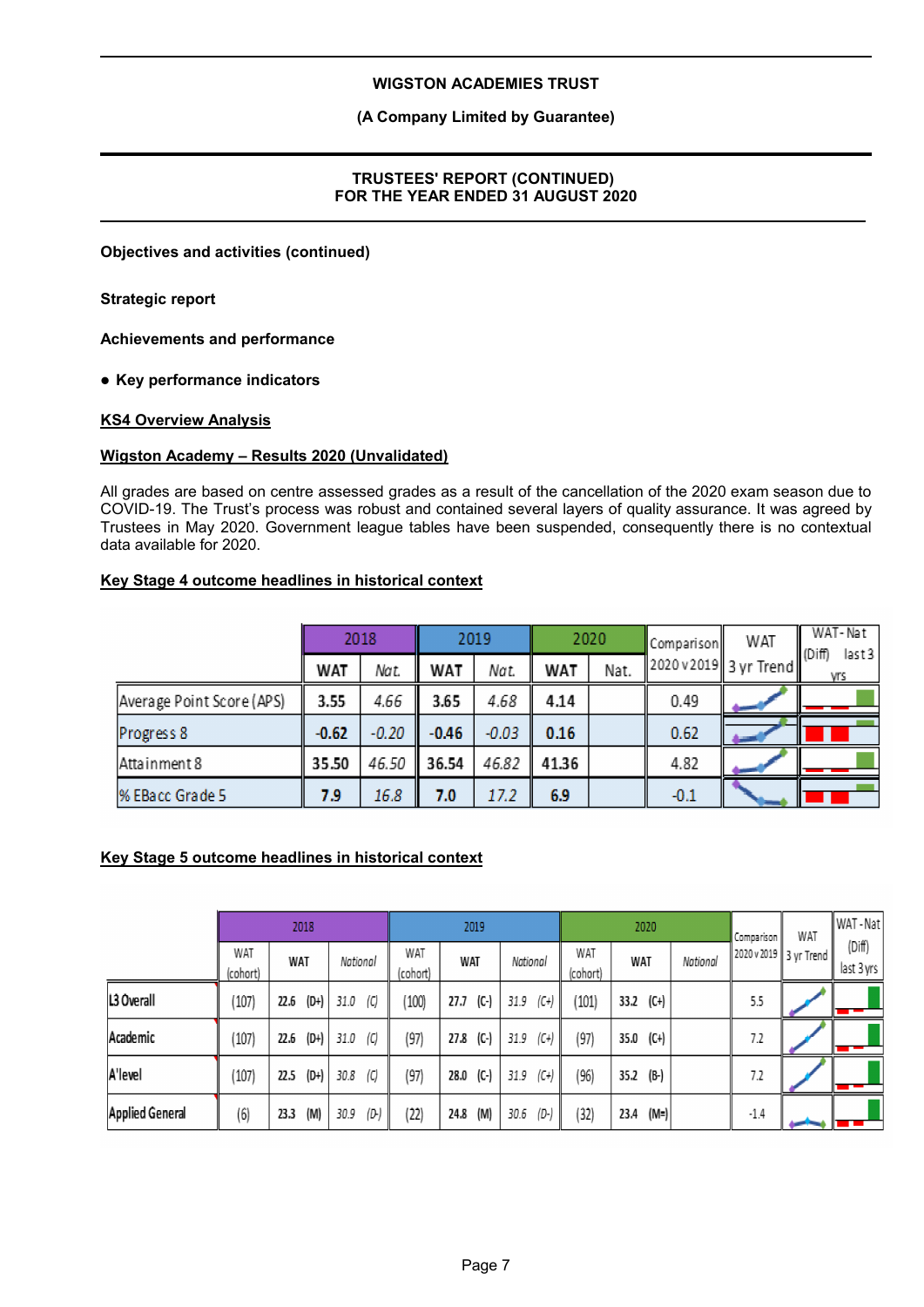## **(A Company Limited by Guarantee)**

## **TRUSTEES' REPORT (CONTINUED) FOR THE YEAR ENDED 31 AUGUST 2020**

#### **Strategic report (continued)**

#### **Achievements and performance (continued)**

#### **Going concern**

The Trustees assess whether the use of going concern is appropriate i.e. whether there are any material uncertainties related to events or conditions that may cast significant doubt on the ability of the Academy Trust to continue as a going concern. The Trustees make this assessment in respect of a period of at least one year from the date of authorisation for issue of the financial statements and have concluded that the Academy Trust has adequate resources to continue in operational existence for the foreseeable future. Despite the global pandemic which was ongoing at the balance sheet date and subsequently, there are no material uncertainties over the Academy Trust's ability to continue as a going concern. Thus the Trustees continue to adopt the going concern basis of accounting in preparing the financial statements.

## **Financial review**

#### **Financial review**

The Academy Trust had a net decrease in funds for the year ended 31 August 2020 of £259,608 including fixed asset movements but excluding pension reserve movements. As at 31 August 2020 the Academy Trust held £582,653 of unrestricted reserves less a deficit of £343,189 of unspent (non fixed asset) restricted funds. The Academy Trust therefore has a surplus of unrestricted and non fixed asset restricted funds, being its available reserves of £239,464.

The Academy Trust had a pension deficit on their Local Government Pension Scheme of £6,764,000 at 31 August 2020 and a fixed asset reserve of £26,603,174 (being the book value of past purchases £26,544,273 plus £58,901 of unspent capital grants).

Over the past three years the Trust has reported a deficit, however The Executive Headteacher and Trustees have worked vigorously on a recovery plan to reduce the overall deficit and will continue to work to restore to the reserves to target. Despite this and the global pandemic, there are no other significant factors going forward that are expected to impact on the normal continuing operation of the Academy Trust, as core funding from both the Government and Local Authorities is currently expected to continue. The principle financial management policies adopted in the period are included in the Academy Trust's internal financial policies and are typical for an Academy Trust of this size and type. There were no unusual significant events worthy of comment during the year.

The principal sources of funding for the Academy Trust are the General Annual Grant (GAG) and other DfE Group grants, such as Pupil Premium. This funding has been used to support the key educational objectives of the Academy Trust, subject to any remaining reserves.

The Academy Trust's investment policy is only to hold cash reserves on deposit with major holding banks so as to minimise risk.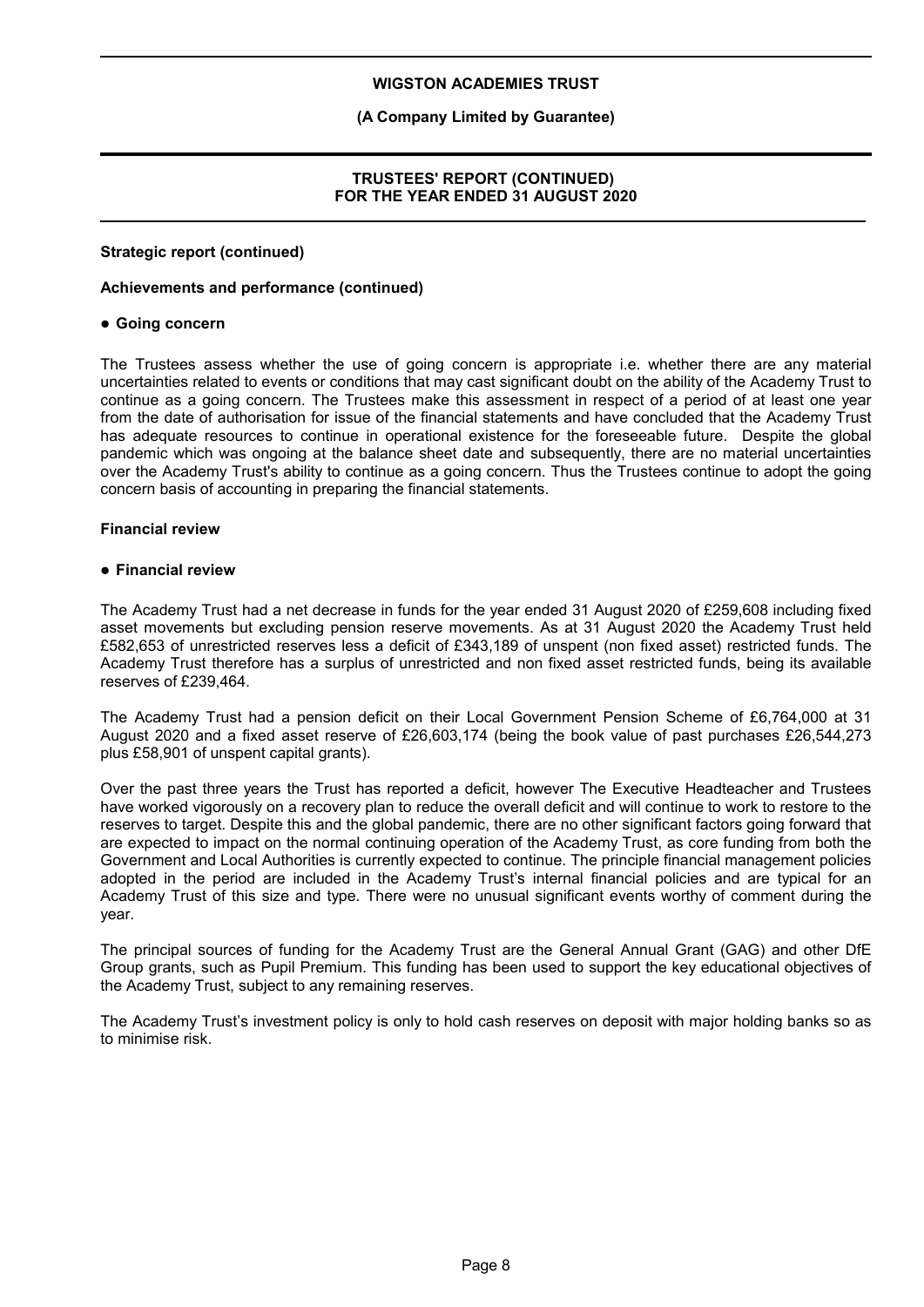## **(A Company Limited by Guarantee)**

## **TRUSTEES' REPORT (CONTINUED) FOR THE YEAR ENDED 31 AUGUST 2020**

#### **Reserves policy**

The Trustees have developed a reserves policy for the school which is reviewed at least annually. The Academy Trust needs to hold reserves to allow for contingencies such as unfunded building repairs, unexpected staffing costs and to allow for some uncertainty in future government funding. The Trustees have determined that the appropriate level of free reserves, which it considers to be unrestricted funds plus unspent General Annual Grant (GAG), should be approximately one month's expenditure of the annual budget, being approximately £814,000. The Trustees have considered the impact of COVID-19 and consider there is no effect on the target reserves policy.

Actual free reserves plus unspent GAG as at 31 August 2020 were at a deficit of £15,675. Excluded from this figure are designated reserves of £175,000 towards the eventual replacement of the All Weather Pitch and other available restricted funds amounting to £80,139. The current level of free reserves is not considered appropriate for the Trust at this stage. The Academy Trust has liaised with the ESFA over the past three years and continues to work on a Financial Recovery plan to reduce deficits by the year 2020/21. Total available revenue reserves at 31 August 2020 were in surplus by £239,464. Cash at bank at 31 August 2020 was £317,429 higher than total available reserves due principally to £58,901 of unspent capital funds, £56,922 of income received in advance, £34,217 of unpaid trade creditors and £257,160 of unpaid PAYE and pension liabilities at the year end plus other accruals timing adjustments.

At 31 August 2020 the Academy Trust's fixed asset reserve of £26,603,174 represented £26,544,273 of funds which could only be realised if the assets were sold, plus £58,901 of unspent capital grants.

At the year end was a deficit the pension reserve (deficit of £6,764,000) which will be addressed via contribution rates decided on from time to time by the pension scheme actuaries. This deficit has arisen, as with many other schemes of this type, mainly due to increased life expectancies and reduced investment returns.

#### **Investment policy**

The Academy Trust regularly monitors the current/fund account balances to ensure immediate financial commitments can be met (payroll and payment runs) and that the accounts have adequate balances to meet forthcoming commitments. Any surplus funds will be invested in a deposit account bearing a higher rate of interest. A periodic review of interest rates will be carried out and compared with other investment opportunities. The school's current policy is to only invest funds in risk free deposit accounts. Any change of policy requires approval of Trustees via the Finance Committee.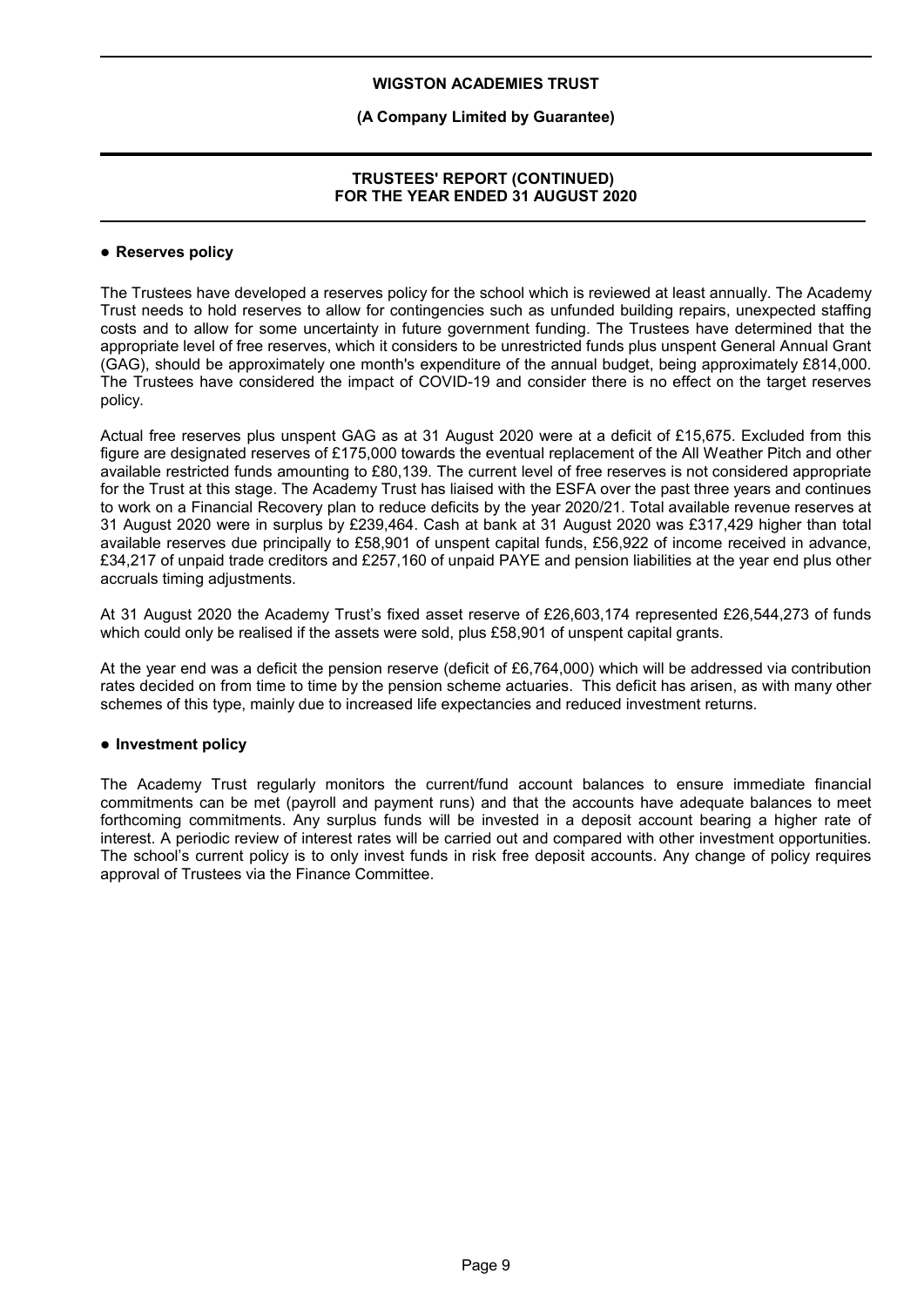#### **(A Company Limited by Guarantee)**

## **TRUSTEES' REPORT (CONTINUED) FOR THE YEAR ENDED 31 AUGUST 2020**

#### **Principal risks and uncertainties**

The Academy Trust has a Risk Management Policy and Risk Register which aim to identify, assess and evaluate the risks which the Academy Trust faces and to put procedures in place which aim to reduce that risk. The register is reviewed and updated as necessary.

The Trustees have assessed the major risks to which the Academy Trust is exposed, in particular those related to the operations and finances of the Academy Trust and are satisfied that systems and procedures are in place to mitigate our exposure to the major risks.

The Trustees are responsible for the overseeing of the risks faced by the Academy Trust. Detailed consideration of risk are delegated to the Senior Leadership and Management Team of the Academy Trust. Risks are identified, assessed and controls established throughout the period. A formal review of the Academy's risk management process is undertaken on an ongoing basis throughout the year. Risk Management covers areas such as Financial Sustainability, Health and Safety and Student Welfare.

Through the risk management processes established for the Academy Trust, the Trustees are satisfied that the major risks identified have been adequately mitigated where necessary. It is recognised that systems can only provide reasonable but not absolute assurance that major risks have been adequately managed.

At 31 August 2020 the pension deficit on the Local Government Pension Scheme stood at £6,764,000 for the 2 schools (31 August 2019 - £6,703,000). The Academy Trust has mitigated its risk in relation to this pension scheme by taking out insurance against early retirement on the grounds of ill health. Changes in contribution rates as decided upon by the actuaries of the scheme are budgeted for as soon as they are known, when they are updated every three years.

Parliament has agreed, at the request of the Secretary of State for Education, to a guarantee that, in the event of academy closure, outstanding local government pension scheme liabilities would be met by the Department for Education. The guarantee came into force on 18 July 2013.

#### **Fundraising**

Fundraising has been limited to small events held to raise funds for external charities, such as non-uniform days. These funds are paid across in full to the nominated charities.

COVID-19 has severely limited the Trust's fundraising abilities in terms of these charities. It has also had a profound effect on our income generation. From March until July, income from the canteens, our Tiger Tots preschool, our lettings and from our sports division was sharply reduced.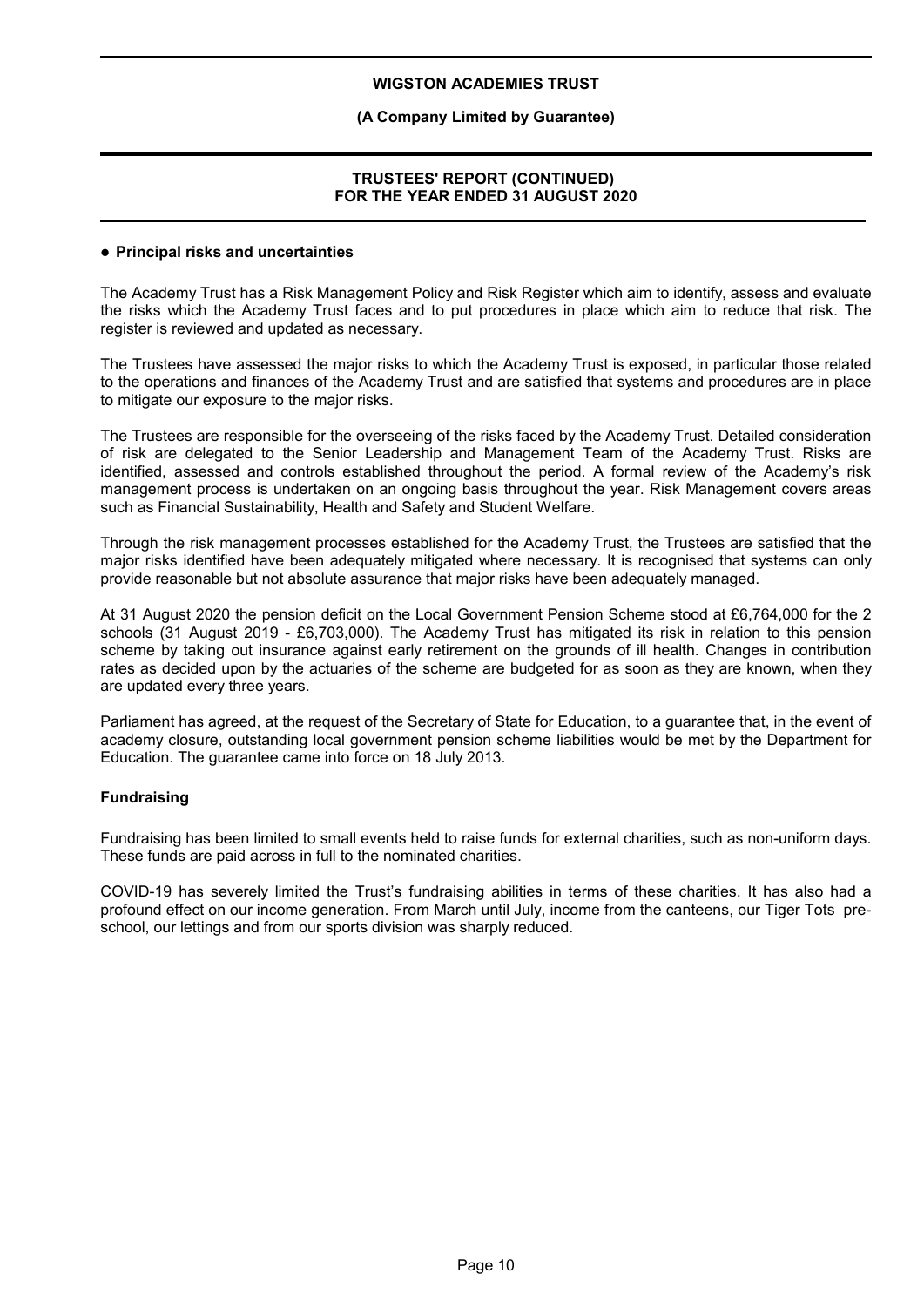## **(A Company Limited by Guarantee)**

## **TRUSTEES' REPORT (CONTINUED) FOR THE YEAR ENDED 31 AUGUST 2020**

#### **Plans for future periods**

The Trustees intend to continue their current strategies of maintaining the Trust's position in a competitive market by providing outstanding education for all students. Achieving high standards of academic results is a constant aim whilst maintaining breadth and depth of wider education to develop the whole person. Trustees are resolute that there should be a culture of safeguarding in the Trust's schools. Trustees are also resolute that the Academy Trust's schools will be judged good at the next OFSTED inspection.

The Executive Headteacher and senior staff continue to review the curriculum to ensure that the educational qualifications remain appropriate for our students' development. Our future plans are financed from income direct from the DfE, related to student numbers and other lump sum factors. Trustees will ensure funding is invested appropriately for the next generation of students as they have done in the past for current students. Future plans also include partnership working both locally and nationally. We have a planned programme of maintenance and investment for the Trust site. Each year we invest heavily in computer equipment and infrastructure to ensure our students and staff have the best school environment we can provide.

Plans for safeguarding the Sixth Form in terms of its future for the community are ongoing and there is an increase in the number of external applications. The Trust has also established a behaviour unit to meet the needs of its most vulnerable and hard to reach pupils using premises acquired on site during its academisation. There is an ultimate desire to turn this into a revenue generating and OFSTED recognised centre for behaviour modification commercially in the county. The Trust also has a pre-school and is increasing its size which is being done using premises acquired during academisation.

The Trust has been working closely with the ESFA on a recovery plan. It has exceeded targets and the Trust has been congratulated by DfE staff working with us. The support plan process comes to an end in August 2021 when the Trust is expected to continue into surplus.

The Trust is urgently looking at provision for lettings, the pre-school and the sports division to see how it can mitigate the negative effect of COVID 19 on income.

In terms of student performance, Trust leaders have been enhancing mental health education provision and planning for exploiting the Catch Up premium for students in in 2020–2021 to mitigate the negative impact that COVID-19 has had on their education.

#### **Funds held as custodian on behalf of others**

The Academy Trust does not hold any such funds on behalf of organisations. Transactions and balances relating to the controlled charities referred to on page 4 and note 29 to the financial statements are incorporated in the financial statements.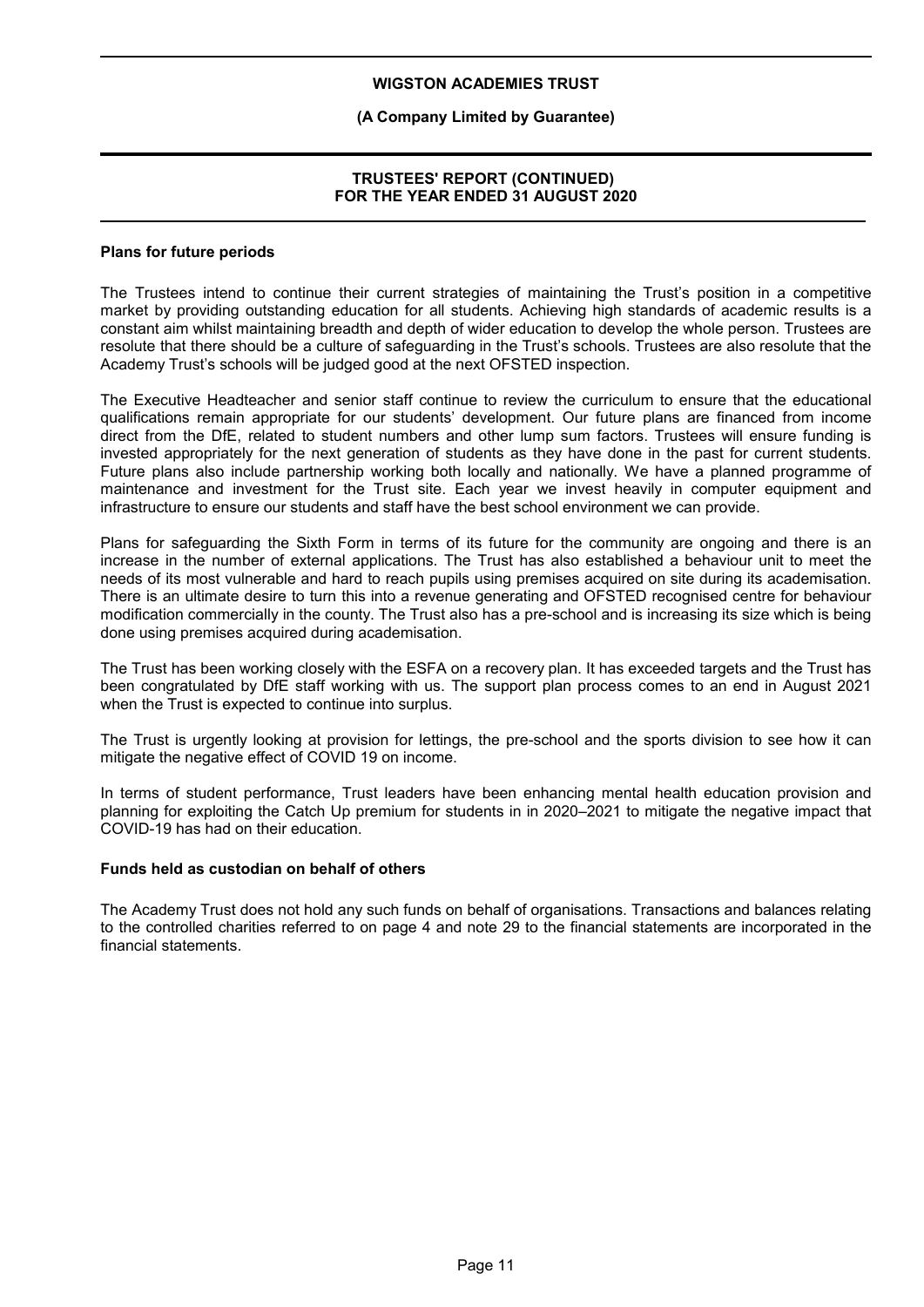## **(A Company Limited by Guarantee)**

## **TRUSTEES' REPORT (CONTINUED) FOR THE YEAR ENDED 31 AUGUST 2020**

#### **Funds held as custodian on behalf of others (continued)**

#### **Disclosure of information to auditors**

Insofar as the Trustees are aware:

- there is no relevant audit information of which the charitable company's auditors are unaware, and
- that Trustees have taken all steps that they ought to have taken to make themselves aware of any relevant audit information and to establish that the auditors are aware of that information.

## **Auditors**

The auditors, Magma Audit LLP, have indicated their willingness to continue in office. The designated Trustees will propose a motion reappointing the auditors at a meeting of the Trustees.

The Trustees' Report, incorporating a strategic report, was approved by order of the Board of Trustees, as the company directors, on 18 January 2021 and signed on its behalf by:

**P Munro** Chair of Trustees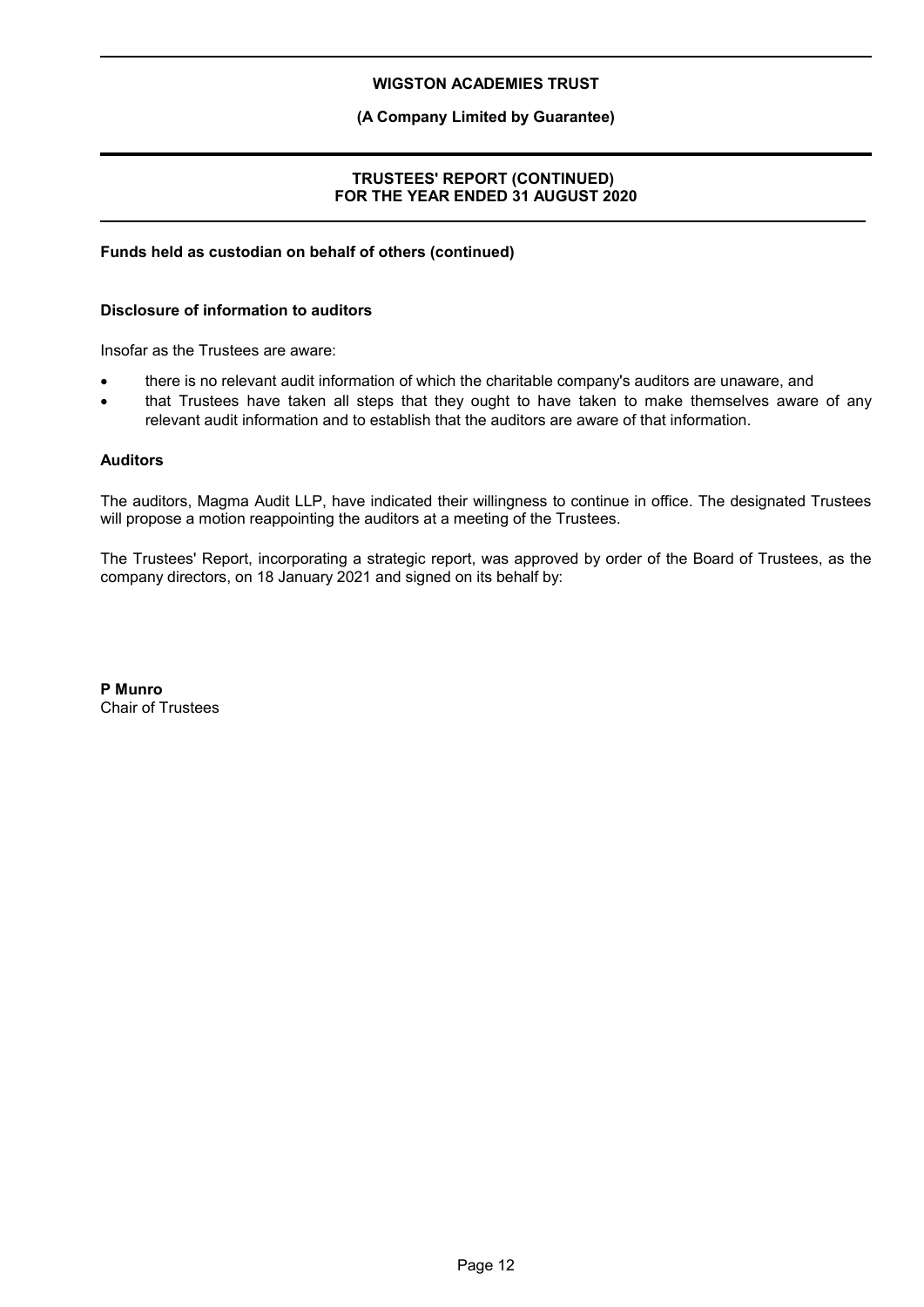## **(A Company Limited by Guarantee)**

## **GOVERNANCE STATEMENT**

#### **Scope of responsibility**

As Trustees, we acknowledge we have overall responsibility for ensuring that Wigston Academies Trust has an effective and appropriate system of control, financial and otherwise. However, such a system is designed to manage rather than eliminate the risk of failure to achieve business objectives, and can provide only reasonable and not absolute assurance against material misstatement or loss.

As Trustees, we have reviewed and taken account of the guidance in DfE's Governance Handbook and competency framework for governance.

The Board of Trustees has delegated the day-to-day responsibility to the Executive Headteacher, as Accounting Officer, for ensuring financial controls conform with the requirements of both propriety and good financial management and in accordance with the requirements and responsibilities assigned to it in the funding agreement between Wigston Academies Trust and the Secretary of State for Education. They are also responsible for reporting to the Board of Trustees any material weaknesses or breakdowns in internal control.

#### **Governance**

The information on governance included here supplements that described in the Trustees' Report and in the Statement of Trustees' Responsibilities.

The Board of Trustees has formally met 7 times during the year. Due to COVID-19, these meetings have been a mixture of virtual and in person sessions but the Board as well as members and governors have continued to discharge their functions during the pandemic.

Attendance during the year at meetings of the Board of Trustees was as follows:

| Meetings attended | Out of a possible |
|-------------------|-------------------|
| 6                 |                   |
| 2                 | 2                 |
|                   |                   |
| 5                 |                   |
|                   |                   |
| 6                 |                   |
| 5                 |                   |
|                   |                   |

In attendance M Mitchley, Executive Headteacher

The Trust Board is responsible for all aspects of its schools' performance. However, it delegates the evaluation of outcomes of the school's work to one single local governing body across the Trust (i.e. for both schools). This is true for all aspects of the school's performance except finance and staffing which remain the concern of the Board of Trustees. The Board of Trustees regularly carries out skills audits of its members and has a good and broad skills base including financial and legal expertise and expertise in local government. New arrangements put in place by the Executive Headteacher have strengthened the Local Governing Body (LGB) accountability and in turn the accountability of staff to the LGB. The Board sends Trustee observers to each LGB and LGB committee meeting and the Executive Headteacher, attends every LGB meeting. Trustees scrutinise through LGB meetings reports from an external advisor who is a serving OFSTED Inspector and former Headteacher.

The Academy Trust conducts a self-evaluation review or an external review annually. The next review is due in the year ended August 2021. The 2018 Academy Trust inspection rated governance '… a strength.

The Finance Committee is a sub-committee of the main Board of Trustees. Its purpose is to assist the decision making of the governing body, by enabling more detailed consideration to be given to the best means of fulfilling the Governing Body's responsibility to ensure sound management of the Academy Trust's finances and resources.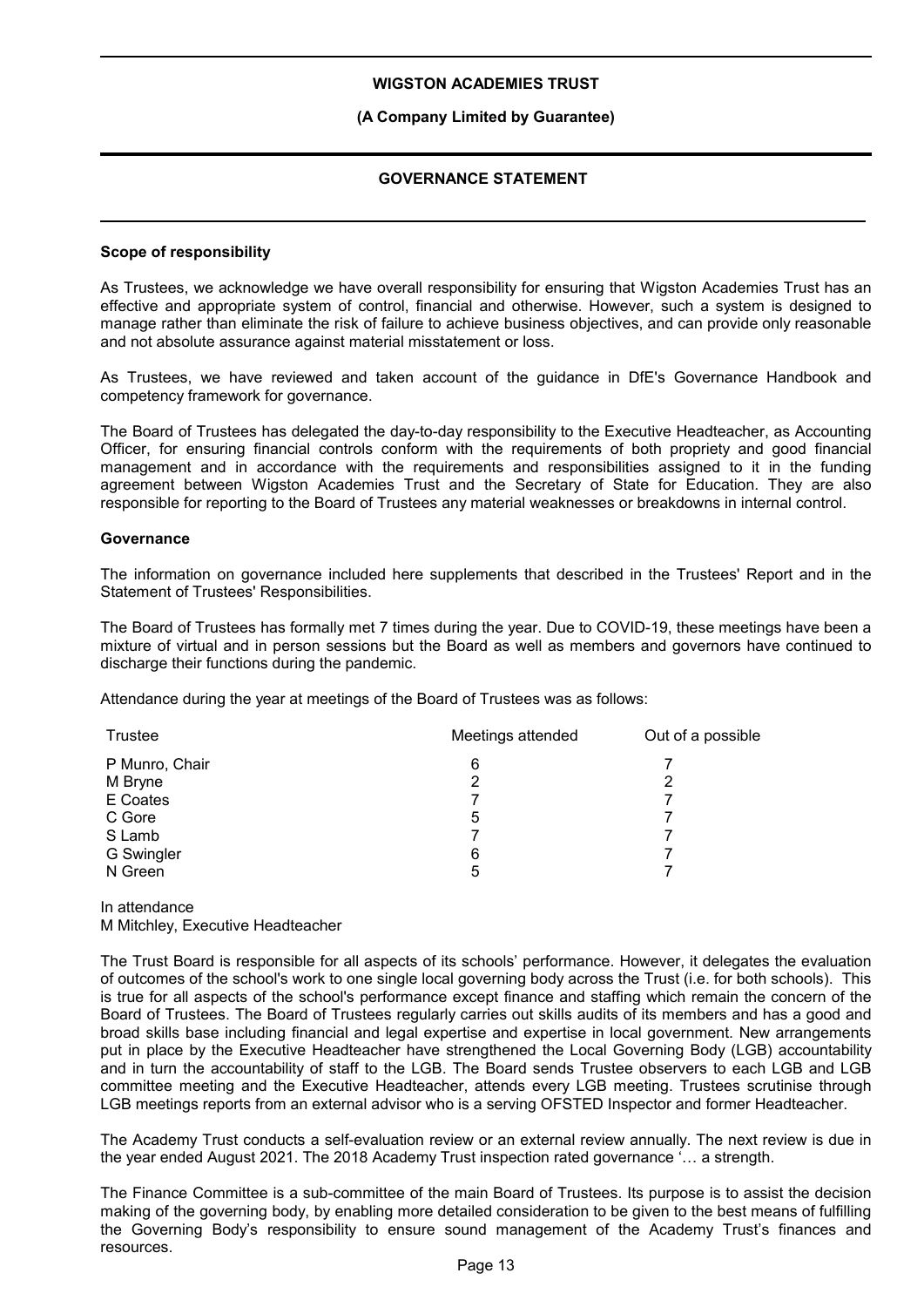## **(A Company Limited by Guarantee)**

## **GOVERNANCE STATEMENT (CONTINUED)**

#### **Governance (continued)**

Attendance during the year at meetings was as follows:

| Trustee                           | Meetings attended | Out of a possible |
|-----------------------------------|-------------------|-------------------|
| P Munro, Chair                    |                   |                   |
| E Coates                          |                   |                   |
| C Gore                            | 3                 |                   |
| N Green                           |                   |                   |
| M Mitchley, Executive Headteacher |                   |                   |

#### **Review of value for money**

As Accounting Officer, the Executive Headteacher has responsibility for ensuring that the Academy Trust delivers good value in the use of public resources. The accounting officer understands that value for money refers to the educational and wider societal outcomes achieved in return for the taxpayer resources received.

The Accounting Officer considers how the Academy Trust's use of its resources has provided good value for money during each academic year, and reports to the Board of Trustees where value for money can be improved, including the use of benchmarking data where appropriate. The Accounting Officer for the Academy Trust has delivered improved value for money during the year by:

- planning efficiently, effectively and economically the resources available to meet the needs of all the pupils achieving high quality outcomes.
- the Trust's accommodation and site are maintained to a high standard.
- the views of the parents and pupils are sought and responded to in relation to the suitability availability or resources. Resources and equipment are well cared for.
- staff development is well organised and CPD is planned to support the needs of staff and children.
- specific funding is identified and deployed appropriately e.g. SEND funding/pupil premium.

#### **The purpose of the system of internal control**

The system of internal control is designed to manage risk to a reasonable level rather than to eliminate all risk of failure to achieve policies, aims and objectives. It can, therefore, only provide reasonable and not absolute assurance of effectiveness. The system of internal control is based on an on-going process designed to identify and prioritise the risks to the achievement of Academy Trust policies, aims and objectives, to evaluate the likelihood of those risks being realised and the impact should they be realised, and to manage them efficiently, effectively and economically. The system of internal control has been in place in Wigston Academies Trust for the year 1 September 2019 to 31 August 2020 and up to the date of approval of the annual report and financial statements.

#### **Capacity to handle risk**

The Board of Trustees has reviewed the key risks to which the Academy Trust is exposed together with the operating, financial and compliance controls that have been implemented to mitigate those risks. The Board of Trustees is of the view that there is a formal ongoing process for identifying, evaluating and managing the Academy Trust's significant risks that has been in place for the year 1 September 2019 to 31 August 2020 and up to the date of approval of the annual report and financial statements. This process is regularly reviewed by the Board of Trustees.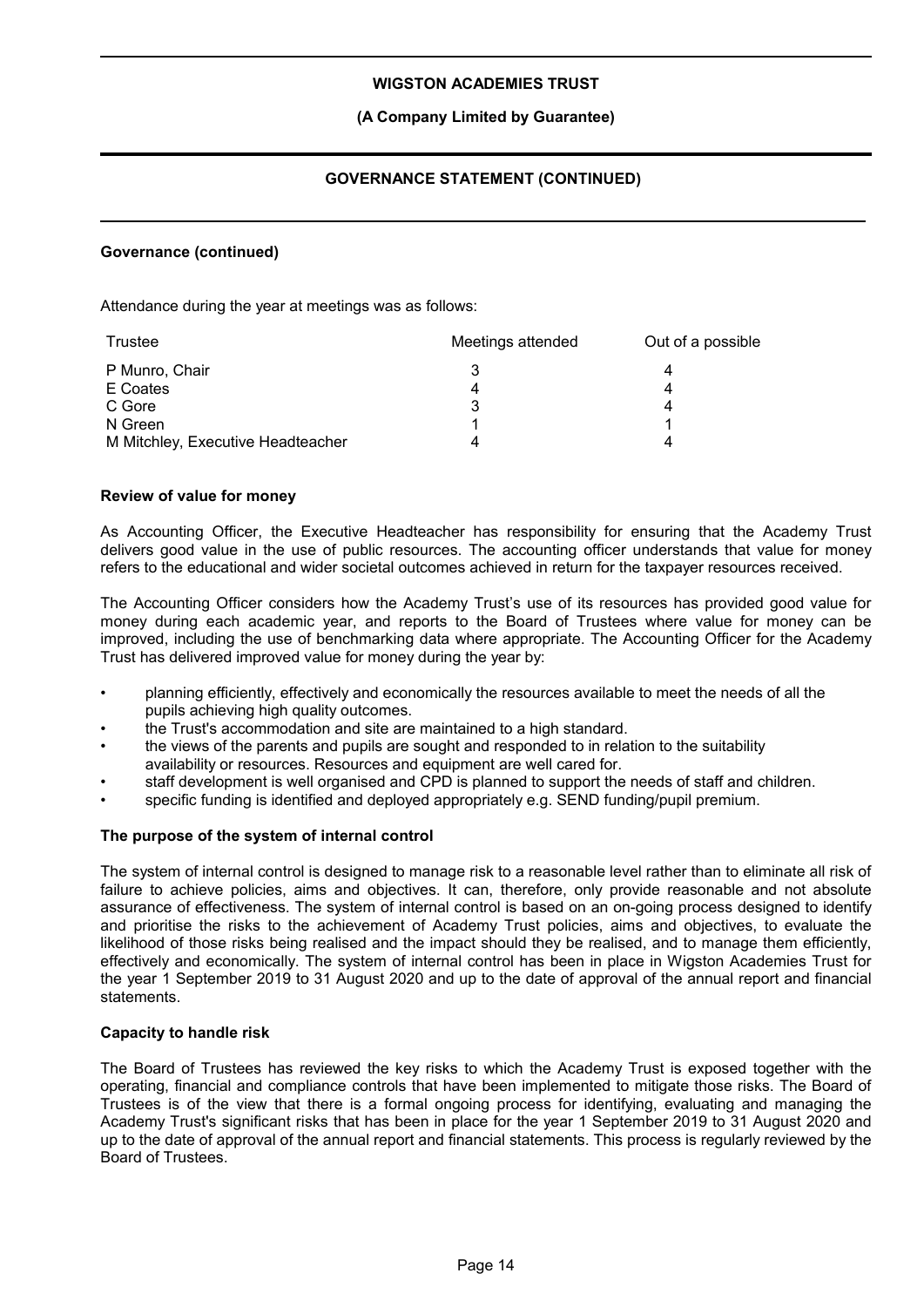## **(A Company Limited by Guarantee)**

## **GOVERNANCE STATEMENT (CONTINUED)**

## **The risk and control framework**

The Academy Trust's system of internal financial control is based on a framework of regular management information and administrative procedures including the segregation of duties and a system of delegation and accountability. In particular, it includes:

- comprehensive budgeting and monitoring systems with an annual budget and periodic financial reports which are reviewed and agreed by the Board of Trustees
- regular reviews by the Finance Committee of reports which indicate financial performance against the forecasts and of major purchase plans, capital works and expenditure programmes
- setting targets to measure financial and other performance
- clearly defined purchasing (asset purchase or capital investment) guidelines
- identification and management of risks

The Board of Trustees has considered the need for specific internal audit function and has decided to appoint Leicestershire County Council's Internal Audit Service as internal auditor.

The reviewer's role includes giving advice on financial and other matters and performing a range of checks on the Academy Trust's financial systems. In particular, the checks carried out in the current period included:

- testing of payroll systems
- testing of purchase systems
- testing of control account/bank reconciliations

On an annual basis, the reviewer reports to the Board of Trustees through the finance committee on the operation of the systems of control and on the discharge of the Board of Trustees financial responsibilities.

The latest internal audit visit was in November 2020. Reports to the governing body on the operation of the systems of control and on the discharge of the governing body's financial responsibilities are done via the finance committee on a ten weekly basis. The responsible officers' role is undertaken by the Internal Auditors with the responsible officer function being fully delivered in line with the ESFA's requirements. There were no material control issues as a result of the Internal Auditors work during the year.

#### **Review of effectiveness**

As accounting officer, the Executive Headteacher has responsibility for reviewing the effectiveness of the system of internal control. During the year in question the review has been informed by:

- the work of the reviewer;
- the work of the external auditors;
- the work of the executive managers within the Academy Trust who have responsibility for the development and maintenance of the internal control framework.

The accounting officer has been advised of the implications of the result of their review of the system of internal control by the finance committee and a plan to address weaknesses and ensure continuous improvement of the system is in place.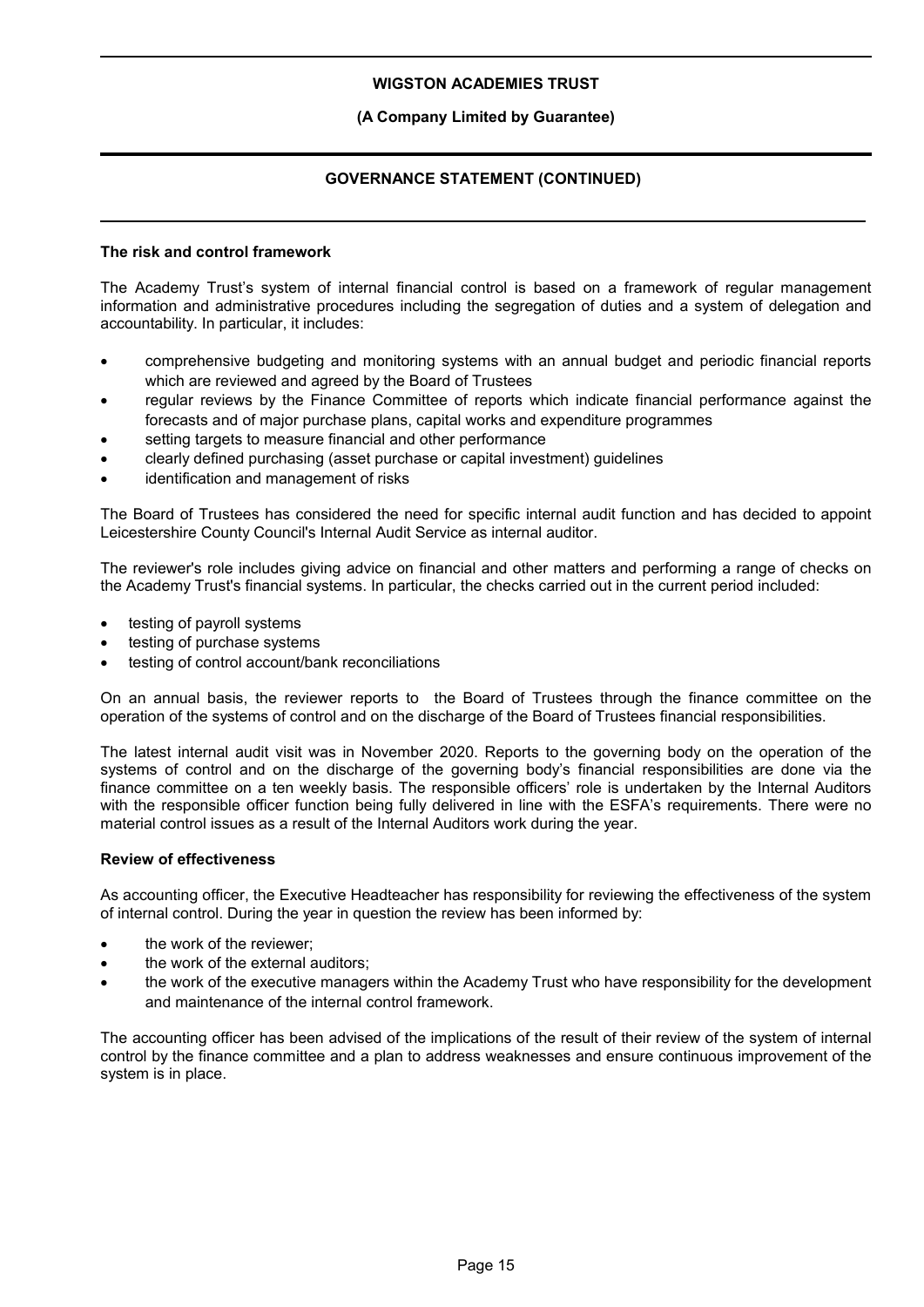**(A Company Limited by Guarantee)**

## **GOVERNANCE STATEMENT (CONTINUED)**

Approved by order of the members of the Board of Trustees on 18 January 2021 and signed on their behalf by:

**P Munro** Chair of Trustees **M Mitchley** Accounting Officer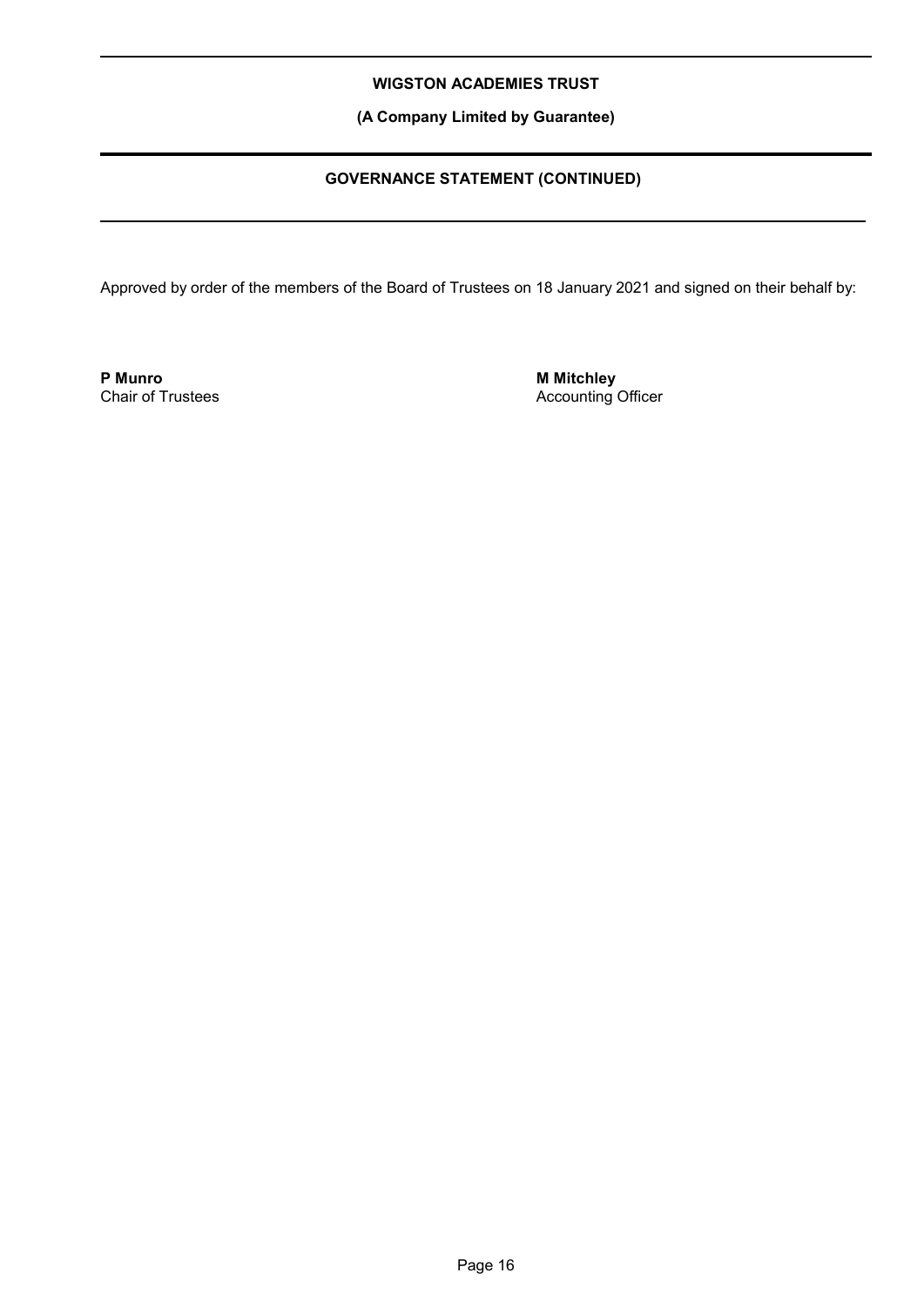## **(A Company Limited by Guarantee)**

## **STATEMENT ON REGULARITY, PROPRIETY AND COMPLIANCE**

As accounting officer of Wigston Academies Trust I have considered my responsibility to notify the Academy Trust Board of Trustees and the Education and Skills Funding Agency (ESFA) of material irregularity, impropriety and non-compliance with terms and conditions of all funding received by the Academy Trust, under the funding agreement in place between the Academy Trust and the Secretary of State for Education. As part of my consideration I have had due regard to the requirements of the Academies Financial Handbook 2019.

I confirm that I and the Academy Trust Board of Trustees are able to identify any material irregular or improper use of all funds by the Academy Trust, or material non-compliance with the terms and conditions of funding under the Academy Trust's funding agreement and the Academies Financial Handbook 2019.

I confirm that no instances of material irregularity, impropriety or funding non-compliance have been discovered to date. If any instances are identified after the date of this statement, these will be notified to the Board of Trustees and ESFA.

## **M Mitchley**

Accounting Officer

Date: 18 January 2021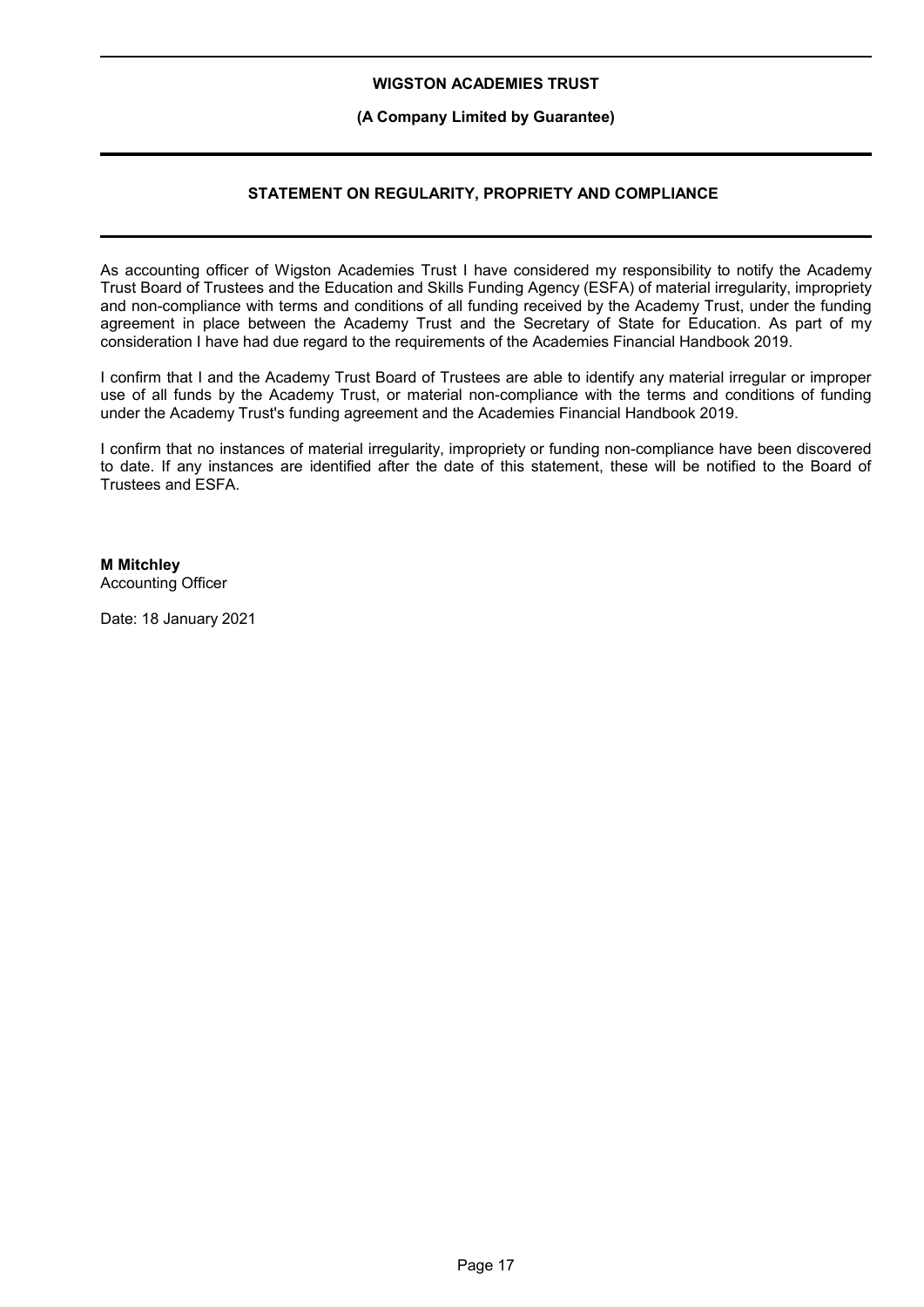## **(A Company Limited by Guarantee)**

## **STATEMENT OF TRUSTEES' RESPONSIBILITIES FOR THE YEAR ENDED 31 AUGUST 2020**

The Trustees (who are also the directors of the charitable company for the purposes of company law) are responsible for preparing the Trustees' Report and the financial statements in accordance with the Academies Accounts Direction published by the Education and Skills Funding Agency, United Kingdom Accounting Standards (United Kingdom Generally Accepted Accounting Practice) and applicable law and regulations.

Company law requires the Trustees to prepare financial statements for each financial year. Under company law, the Trustees must not approve the financial statements unless they are satisfied that they give a true and fair view of the state of affairs of the charitable company and of its incoming resources and application of resources, including its income and expenditure, for that period. In preparing these financial statements, the Trustees are required to:

- select suitable accounting policies and then apply them consistently;
- observe the methods and principles of the Charities SORP 2019 and the Academies Accounts Direction 2019 to 2020;
- make judgments and accounting estimates that are reasonable and prudent;
- state whether applicable UK Accounting Standards have been followed, subject to any material departures disclosed and explained in the financial statements;
- prepare the financial statements on the going concern basis unless it is inappropriate to presume that the charitable company will continue in business.

The Trustees are responsible for keeping adequate accounting records that are sufficient to show and explain the charitable company's transactions and disclose with reasonable accuracy at any time the financial position of the charitable company and enable them to ensure that the financial statements comply with the Companies Act 2006. They are also responsible for safeguarding the assets of the charitable company and hence for taking reasonable steps for the prevention and detection of fraud and other irregularities.

The Trustees are responsible for ensuring that in its conduct and operation the charitable company applies financial and other controls, which conform with the requirements both of propriety and of good financial management. They are also responsible for ensuring grants received from ESFA/DfE have been applied for the purposes intended.

The Trustees are responsible for the maintenance and integrity of the corporate and financial information included on the charitable company's website. Legislation in the United Kingdom governing the preparation and dissemination of financial statements may differ from legislation in other jurisdictions.

Approved by order of the members of the Board of Trustees on 18 January 2021 and signed on its behalf by:

**P Munro** Chair of Trustees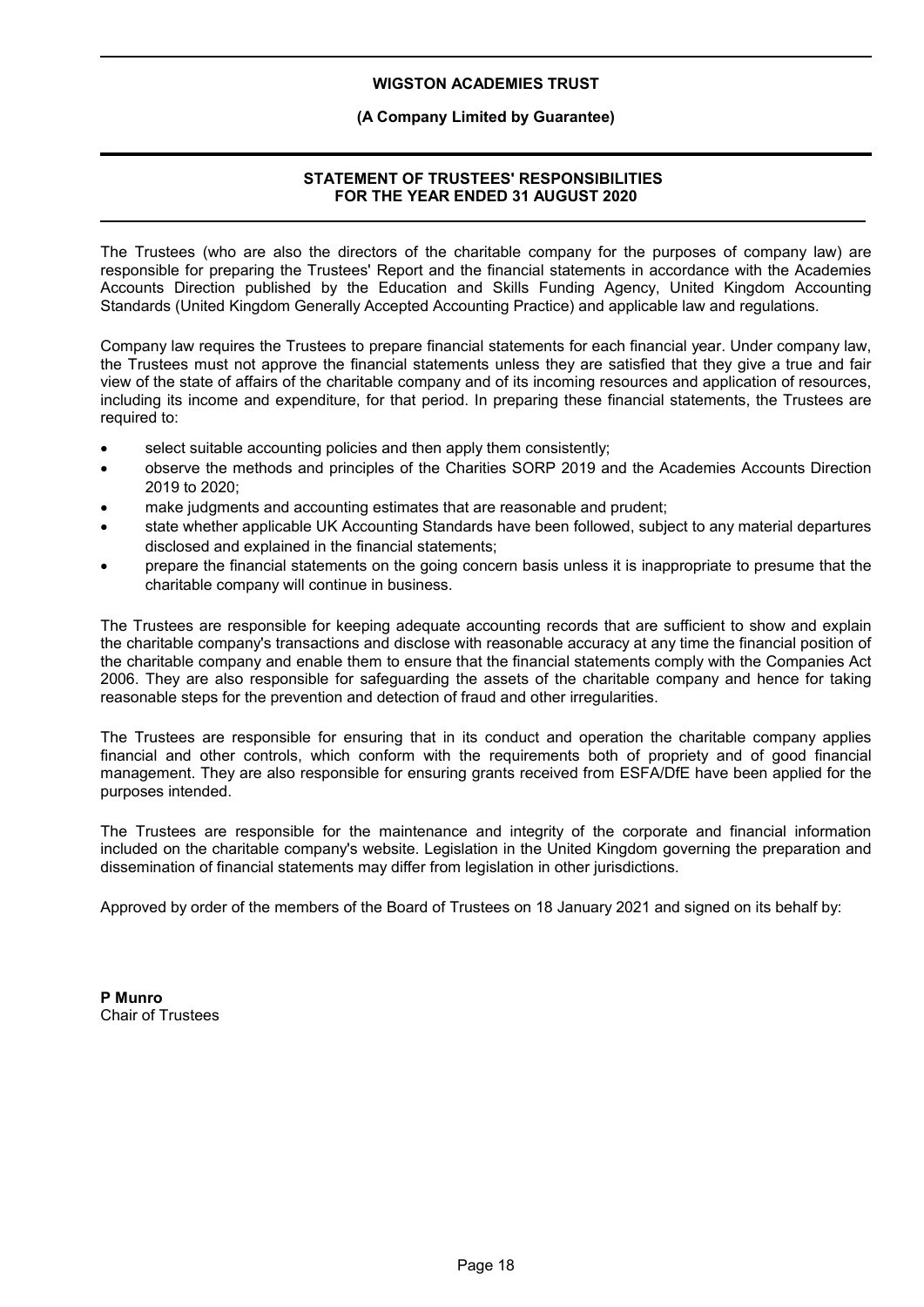## **(A Company Limited by Guarantee)**

## **INDEPENDENT AUDITORS' REPORT ON THE FINANCIAL STATEMENTS TO THE MEMBERS OF WIGSTON ACADEMIES TRUST**

## **Opinion**

We have audited the financial statements of Wigston Academies Trust (the 'academy trust') for the year ended 31 August 2020 which comprise the Statement of Financial Activities, the Balance Sheet, the Statement of Cash Flows and the related notes, including a summary of significant accounting policies. The financial reporting framework that has been applied in their preparation is applicable law, United Kingdom Accounting Standards (United Kingdom Generally Accepted Accounting Practice), including Financial Reporting Standard 102 'The Financial Reporting Standard applicable in the UK and Republic of Ireland', the Charities SORP 2019 and the Academies Accounts Direction 2019 to 2020 issued by the Education and Skills Funding Agency.

In our opinion the financial statements:

- give a true and fair view of the state of the Academy Trust's affairs as at 31 August 2020 and of its incoming resources and application of resources, including its income and expenditure for the year then ended;
- have been properly prepared in accordance with United Kingdom Generally Accepted Accounting Practice; and
- have been prepared in accordance with the requirements of the Companies Act 2006, the Charities SORP 2019 and the Academies Accounts Direction 2019 to 2020 issued by the Education and Skills Funding Agency.

#### **Basis for opinion**

We conducted our audit in accordance with International Standards on Auditing (UK) (ISAs (UK)) and applicable law. Our responsibilities under those standards are further described in the Auditors' responsibilities for the audit of the financial statements section of our report. We are independent of the Academy Trust in accordance with the ethical requirements that are relevant to our audit of the financial statements in the United Kingdom, including the Financial Reporting Council's Ethical Standard, and we have fulfilled our other ethical responsibilities in accordance with these requirements. We believe that the audit evidence we have obtained is sufficient and appropriate to provide a basis for our opinion.

#### **Conclusions relating to going concern**

We have nothing to report in respect of the following matters in relation to which the ISAs (UK) require us to report to you where:

- the Trustees' use of the going concern basis of accounting in the preparation of the financial statements is not appropriate; or
- the Trustees have not disclosed in the financial statements any identified material uncertainties that may cast significant doubt about the Academy Trust's ability to continue to adopt the going concern basis of accounting for a period of at least twelve months from the date when the financial statements are authorised for issue.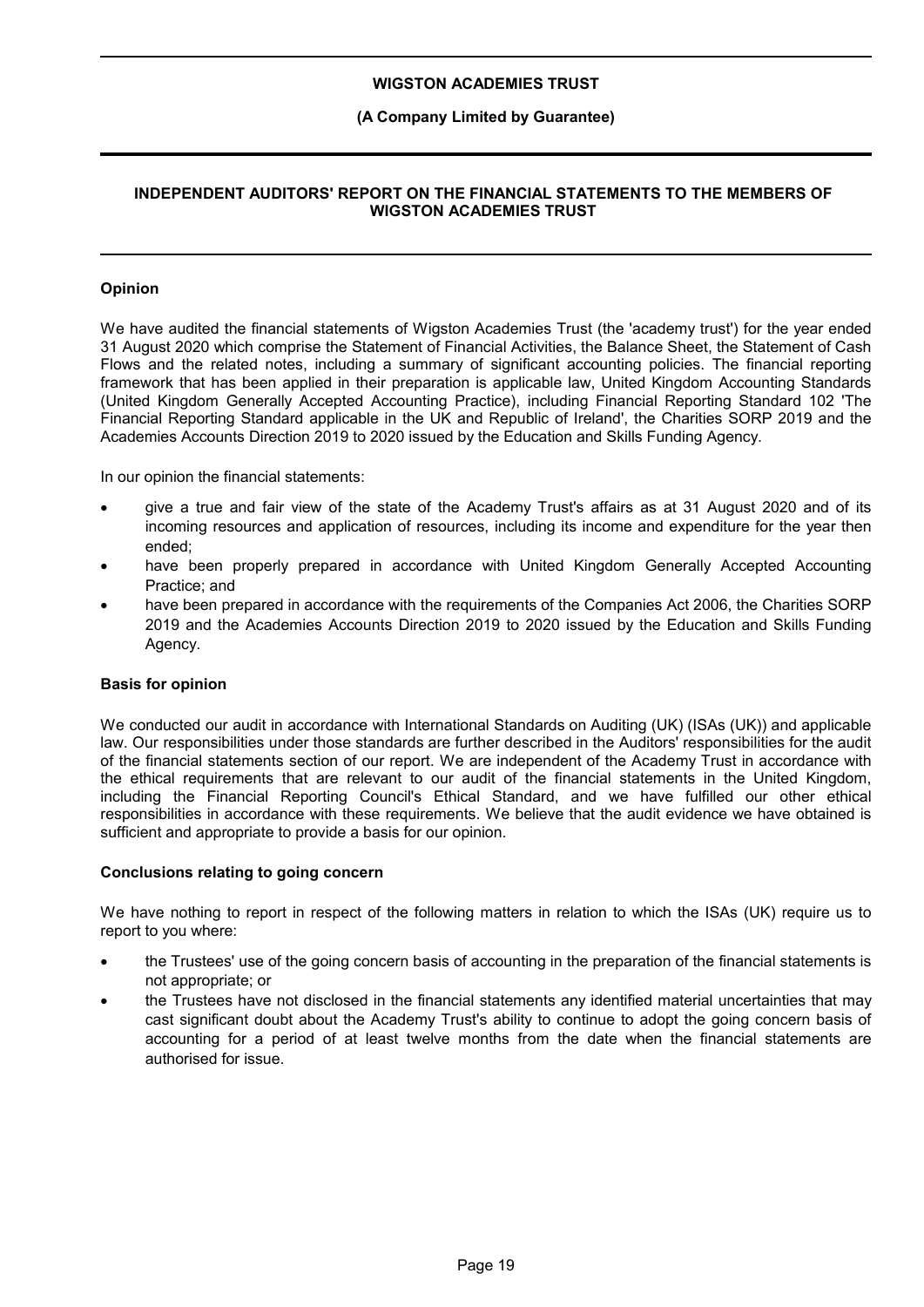## **(A Company Limited by Guarantee)**

## **INDEPENDENT AUDITORS' REPORT ON THE FINANCIAL STATEMENTS TO THE MEMBERS OF WIGSTON ACADEMIES TRUST (CONTINUED)**

## **Other information**

The Trustees are responsible for the other information. The other information comprises the information included in the Annual Report, other than the financial statements and our Auditors' Report thereon. Other information includes the Reference and Administrative Details, the Trustees' Report including the Strategic Report, and the Governance Statement. Our opinion on the financial statements does not cover the other information and, except to the extent otherwise explicitly stated in our report, we do not express any form of assurance conclusion thereon.

In connection with our audit of the financial statements, our responsibility is to read the other information and, in doing so, consider whether the other information is materially inconsistent with the financial statements or our knowledge obtained in the audit or otherwise appears to be materially misstated. If we identify such material inconsistencies or apparent material misstatements, we are required to determine whether there is a material misstatement in the financial statements or a material misstatement of the other information. If, based on the work we have performed, we conclude that there is a material misstatement of this other information, we are required to report that fact.

We have nothing to report in this regard.

#### **Opinion on other matters prescribed by the Companies Act 2006**

In our opinion, based on the work undertaken in the course of the audit:

- the information given in the Trustees' Report including the Strategic Report for the financial year for which the financial statements are prepared is consistent with the financial statements.
- the Trustees' Report and the Strategic Report have been prepared in accordance with applicable legal requirements.

#### **Matters on which we are required to report by exception**

In the light of our knowledge and understanding of the Academy Trust and its environment obtained in the course of the audit, we have not identified material misstatements in the Trustees' Report including the Strategic Report.

We have nothing to report in respect of the following matters in relation to which the Companies Act 2006 requires us to report to you if, in our opinion:

- adequate accounting records have not been kept, or returns adequate for our audit have not been received from branches not visited by us; or
- the financial statements are not in agreement with the accounting records and returns; or
- certain disclosures of Trustees' remuneration specified by law are not made; or
- we have not received all the information and explanations we require for our audit.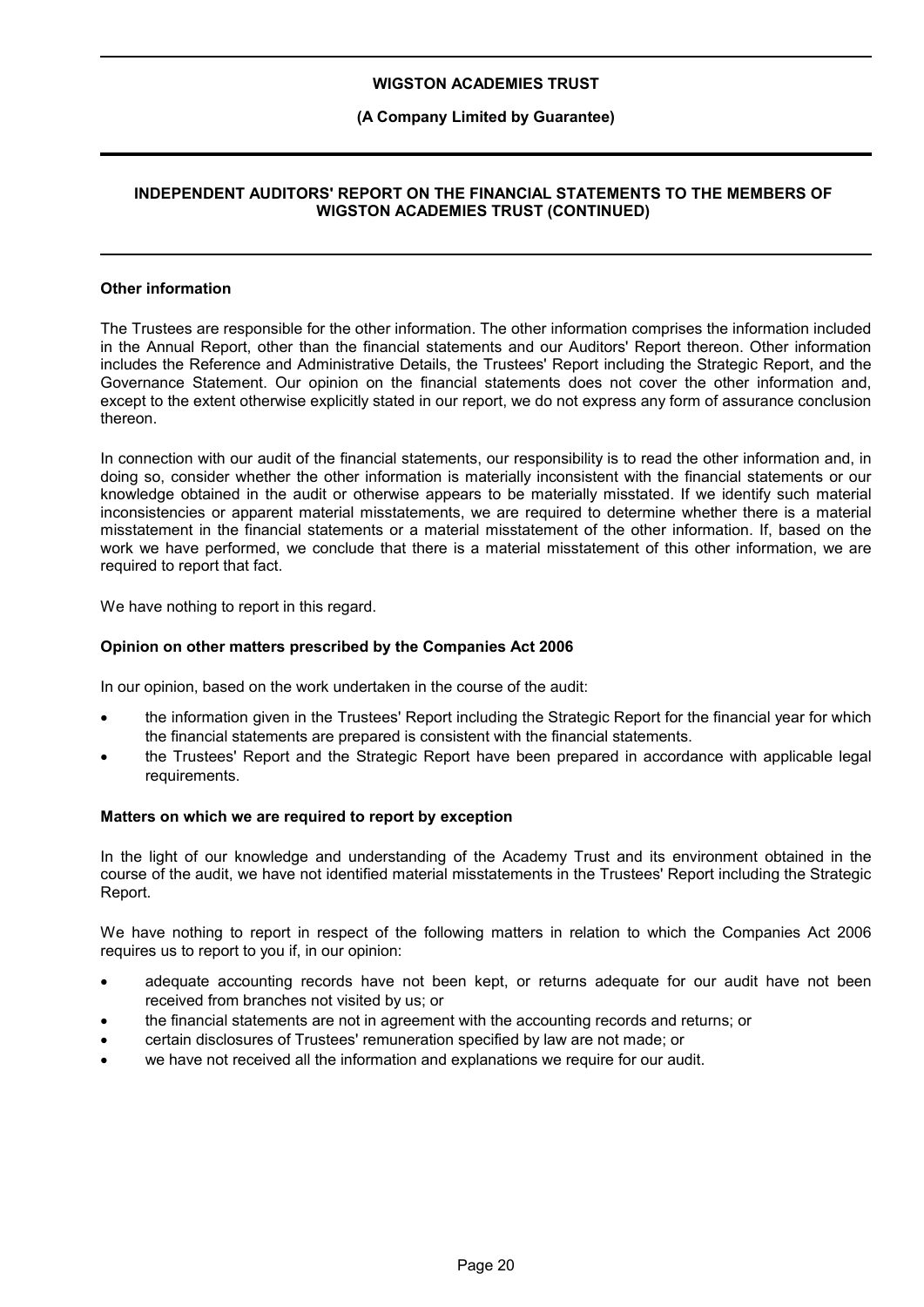## **(A Company Limited by Guarantee)**

## **INDEPENDENT AUDITORS' REPORT ON THE FINANCIAL STATEMENTS TO THE MEMBERS OF WIGSTON ACADEMIES TRUST (CONTINUED)**

#### **Responsibilities of trustees**

As explained more fully in the Trustees' Responsibilities Statement, the Trustees (who are also the directors of the Academy Trust for the purposes of company law) are responsible for the preparation of the financial statements and for being satisfied that they give a true and fair view, and for such internal control as the Trustees determine is necessary to enable the preparation of financial statements that are free from material misstatement, whether due to fraud or error.

In preparing the financial statements, the Trustees are responsible for assessing the Academy Trust's ability to continue as a going concern, disclosing, as applicable, matters related to going concern and using the going concern basis of accounting unless the Trustees either intend to liquidate the Academy Trust or to cease operations, or have no realistic alternative but to do so.

#### **Auditors' responsibilities for the audit of the financial statements**

Our objectives are to obtain reasonable assurance about whether the financial statements as a whole are free from material misstatement, whether due to fraud or error, and to issue an Auditors' Report that includes our opinion. Reasonable assurance is a high level of assurance, but is not a guarantee that an audit conducted in accordance with ISAs (UK) will always detect a material misstatement when it exists. Misstatements can arise from fraud or error and are considered material if, individually or in the aggregate, they could reasonably be expected to influence the economic decisions of users taken on the basis of these financial statements.

A further description of our responsibilities for the audit of the financial statements is located on the Financial Reporting Council's website at: www.frc.org.uk/auditorsresponsibilities. This description forms part of our Auditors' Report.

#### **Use of our report**

This report is made solely to the Academy Trust's members, as a body, in accordance with Chapter 3 of Part 16 of the Companies Act 2006. Our audit work has been undertaken so that we might state to the Academy Trust's members those matters we are required to state to them in an Auditors' Report and for no other purpose. To the fullest extent permitted by law, we do not accept or assume responsibility to anyone other than the Academy Trust and its members, as a body, for our audit work, for this report, or for the opinions we have formed.

**Luke Turner ACA FCCA (Senior Statutory Auditor)** for and on behalf of **Magma Audit LLP** Chartered Accountants Statutory Auditors Unit 2, Charnwood Edge Business Park Syston Road **Cossington Leicestershire** LE7 4UZ

21 January 2021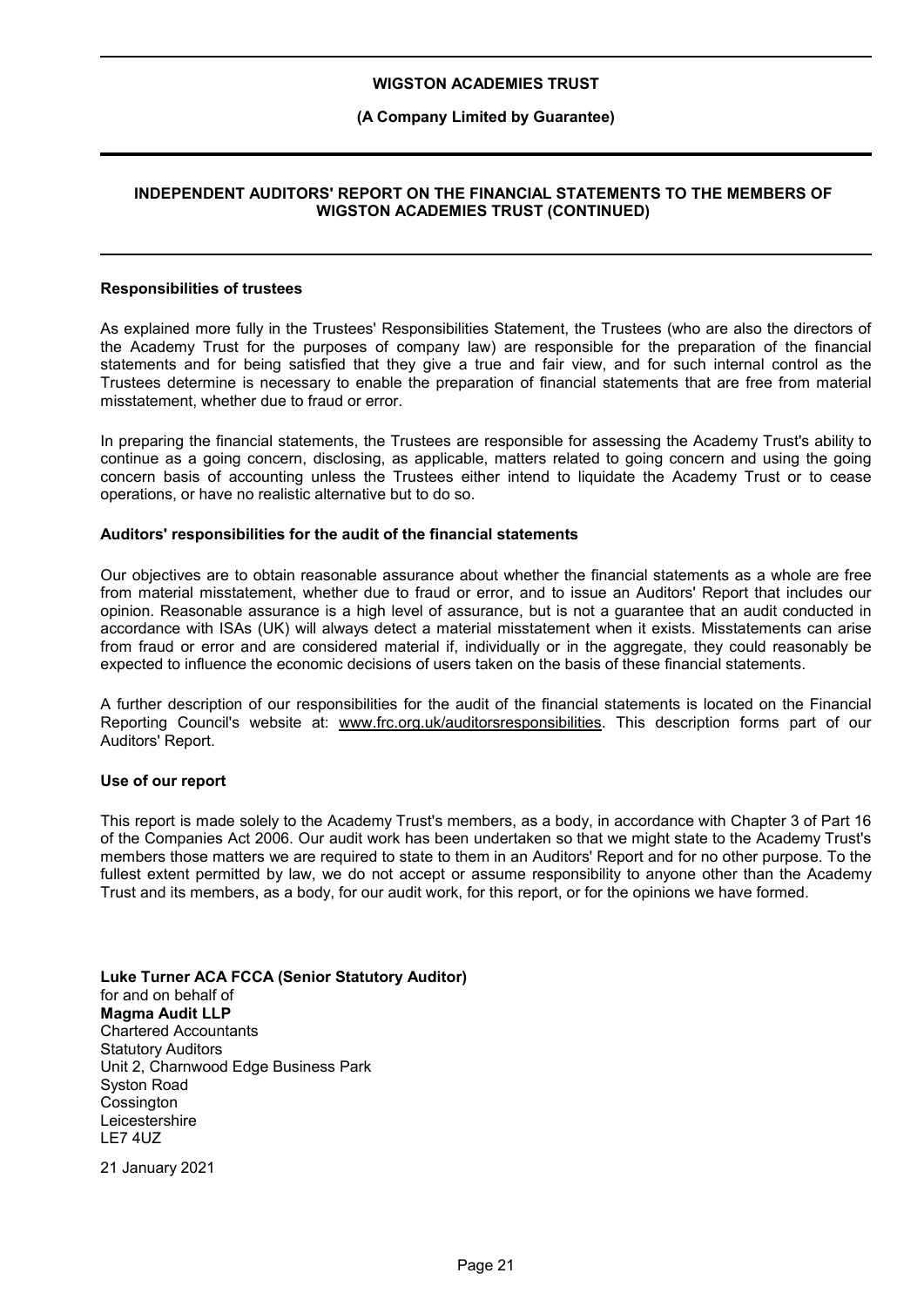#### **(A Company Limited by Guarantee)**

## **INDEPENDENT REPORTING ACCOUNTANT'S ASSURANCE REPORT ON REGULARITY TO WIGSTON ACADEMIES TRUST AND THE EDUCATION AND SKILLS FUNDING AGENCY**

In accordance with the terms of our engagement letter dated 22 August 2018 and further to the requirements of the Education and Skills Funding Agency (ESFA) as included in the Academies Accounts Direction 2019 to 2020, we have carried out an engagement to obtain limited assurance about whether the expenditure disbursed and income received by Wigston Academies Trust during the year 1 September 2019 to 31 August 2020 have been applied to the purposes identified by Parliament and the financial transactions conform to the authorities which govern them.

This report is made solely to Wigston Academies Trust and ESFA in accordance with the terms of our engagement letter. Our work has been undertaken so that we might state to Wigston Academies Trust and ESFA those matters we are required to state in a report and for no other purpose. To the fullest extent permitted by law, we do not accept or assume responsibility to anyone other than Wigston Academies Trust and ESFA, for our work, for this report, or for the conclusion we have formed.

#### **Respective responsibilities of Wigston Academies Trust's accounting officer and the reporting accountant**

The accounting officer is responsible, under the requirements of Wigston Academies Trust's funding agreement with the Secretary of State for Education dated 1 April 2012 and the Academies Financial Handbook, extant from 1 September 2019, for ensuring that expenditure disbursed and income received is applied for the purposes intended by Parliament and the financial transactions conform to the authorities which govern them.

Our responsibilities for this engagement are established in the United Kingdom by our profession's ethical guidance and are to obtain limited assurance and report in accordance with our engagement letter and the requirements of the Academies Accounts Direction 2019 to 2020. We report to you whether anything has come to our attention in carrying out our work which suggests that in all material respects, expenditure disbursed and income received during the year 1 September 2019 to 31 August 2020 have not been applied to purposes intended by Parliament or that the financial transactions do not conform to the authorities which govern them.

#### **Approach**

We conducted our engagement in accordance with the Academies Accounts Direction 2019 to 2020 issued by ESFA. We performed a limited assurance engagement as defined in our engagement letter.

The objective of a limited assurance engagement is to perform such procedures as to obtain information and explanations in order to provide us with sufficient appropriate evidence to express a negative conclusion on regularity.

A limited assurance engagement is more limited in scope than a reasonable assurance engagement and consequently does not enable us to obtain assurance that we would become aware of all significant matters that might be identified in a reasonable assurance engagement. Accordingly, we do not express a positive opinion.

Our engagement includes examination, on a test basis, of evidence relevant to the regularity and propriety of the Academy Trust's income and expenditure.

The work undertaken to draw our conclusions includes:

- on a sample basis testing transactions and balances.
- making enquires of the Academy Trust regarding systems and controls in place that are relevant to our regularity conclusion.
- on a sample basis reviewing records for evidence of those systems and controls in operation.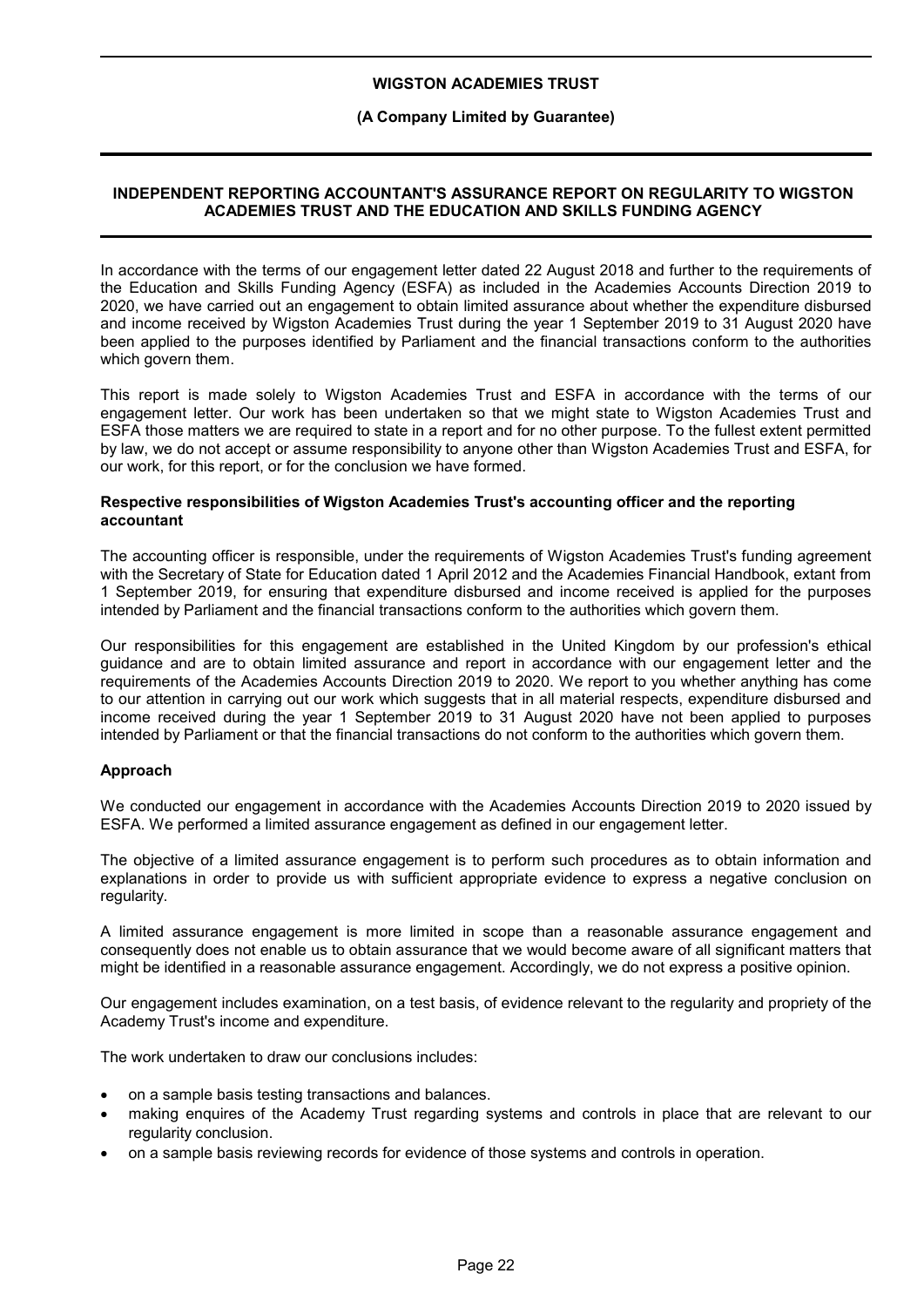## **(A Company Limited by Guarantee)**

## **INDEPENDENT REPORTING ACCOUNTANT'S ASSURANCE REPORT ON REGULARITY TO WIGSTON ACADEMIES TRUST AND THE EDUCATION & SKILLS FUNDING AGENCY (CONTINUED)**

#### **Conclusion**

In the course of our work, nothing has come to our attention which suggest in all material respects the expenditure disbursed and income received during the year 1 September 2019 to 31 August 2020 has not been applied to purposes intended by Parliament and the financial transactions do not conform to the authorities which govern them.

## **Reporting Accountant**

**Magma Audit LLP** Chartered Accountants Statutory Auditors Unit 2, Charnwood Edge Business Park Syston Road **Cossington** Leicestershire LE7 4UZ

Date: 21 January 2021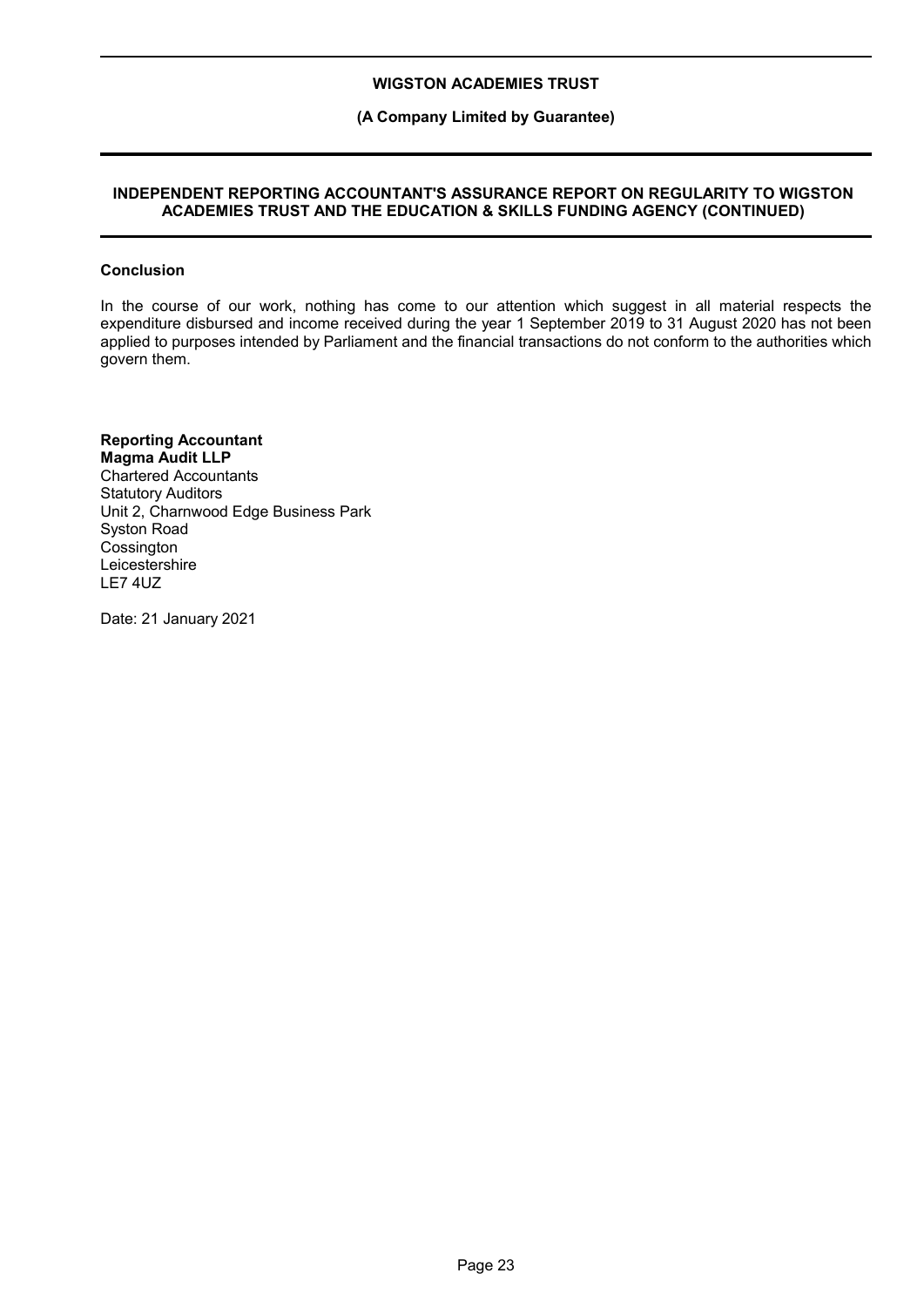## **(A Company Limited by Guarantee)**

|                                                                    | <b>Note</b>    | <b>Unrestricted</b><br>funds<br>2020<br>£ | <b>Restricted</b><br>funds<br>2020<br>£ | <b>Restricted</b><br>fixed asset<br>funds<br>2020<br>£ | <b>Total</b><br>funds<br>2020<br>£ | Total<br>funds<br>2019<br>£ |
|--------------------------------------------------------------------|----------------|-------------------------------------------|-----------------------------------------|--------------------------------------------------------|------------------------------------|-----------------------------|
| Income from:                                                       |                |                                           |                                         |                                                        |                                    |                             |
| Donations and capital                                              |                |                                           |                                         |                                                        |                                    |                             |
| grants                                                             | 3              |                                           |                                         | 204,624                                                | 204,624                            | 424,731                     |
| Charitable activities                                              | 4              |                                           | 9,027,674                               |                                                        | 9,027,674                          | 8,730,277                   |
| Other trading activities                                           | 5              | 183,423                                   |                                         |                                                        | 183,423                            | 259,503                     |
| Investments                                                        | 6              | 461                                       | 1,887                                   |                                                        | 2,348                              | 1,770                       |
| <b>Total income</b>                                                |                | 183,884                                   | 9,029,561                               | 204,624                                                | 9,418,069                          | 9,416,281                   |
| <b>Expenditure on:</b>                                             |                |                                           |                                         |                                                        |                                    |                             |
| Raising funds                                                      |                | 154,346                                   |                                         |                                                        | 154,346                            | 186,740                     |
| Charitable activities                                              |                |                                           | 9,176,809                               | 917,022                                                | 10,093,831                         | 10,453,144                  |
| <b>Total expenditure</b>                                           | $\overline{7}$ | 154,346                                   | 9,176,809                               | 917,022                                                | 10,248,177                         | 10,639,884                  |
| Net gains on investments                                           |                |                                           | 1,500                                   |                                                        | 1,500                              | 2,344                       |
| Net income/                                                        |                |                                           |                                         |                                                        |                                    |                             |
| (expenditure)                                                      |                | 29,538                                    | (145, 748)                              | (712, 398)                                             | (828, 608)                         | (1, 221, 259)               |
| Transfers between funds                                            | 19             | (21, 540)                                 | 21,540                                  |                                                        |                                    |                             |
| Net movement in funds<br>before other recognised<br>gains/(losses) |                | 7,998                                     | (124, 208)                              | (712, 398)                                             | (828, 608)                         | (1, 221, 259)               |
| Other recognised<br>gains/(losses):                                |                |                                           |                                         |                                                        |                                    |                             |
| Actuarial gains/(losses) on<br>defined benefit pension             |                |                                           |                                         |                                                        |                                    |                             |
| schemes                                                            | 26             |                                           | 508,000                                 |                                                        | 508,000                            | (1, 752, 000)               |
| Net movement in funds                                              |                | 7,998                                     | 383,792                                 | (712, 398)                                             | (320, 608)                         | (2, 973, 259)               |
| <b>Reconciliation of funds:</b>                                    |                |                                           |                                         |                                                        |                                    |                             |
| Total funds brought                                                |                |                                           |                                         |                                                        |                                    |                             |
| forward                                                            |                | 574,655                                   | (7,490,981)                             | 27,315,572                                             | 20,399,246                         | 23,372,505                  |
| Net movement in funds                                              |                | 7,998                                     | 383,792                                 | (712, 398)                                             | (320, 608)                         | (2, 973, 259)               |
| <b>Total funds carried</b><br>forward                              |                | 582,653                                   | (7, 107, 189)                           | 26,603,174                                             | 20,078,638                         | 20,399,246                  |

#### **STATEMENT OF FINANCIAL ACTIVITIES (INCORPORATING INCOME AND EXPENDITURE ACCOUNT) FOR THE YEAR ENDED 31 AUGUST 2020**

The notes on pages 28 to 60 form part of these financial statements.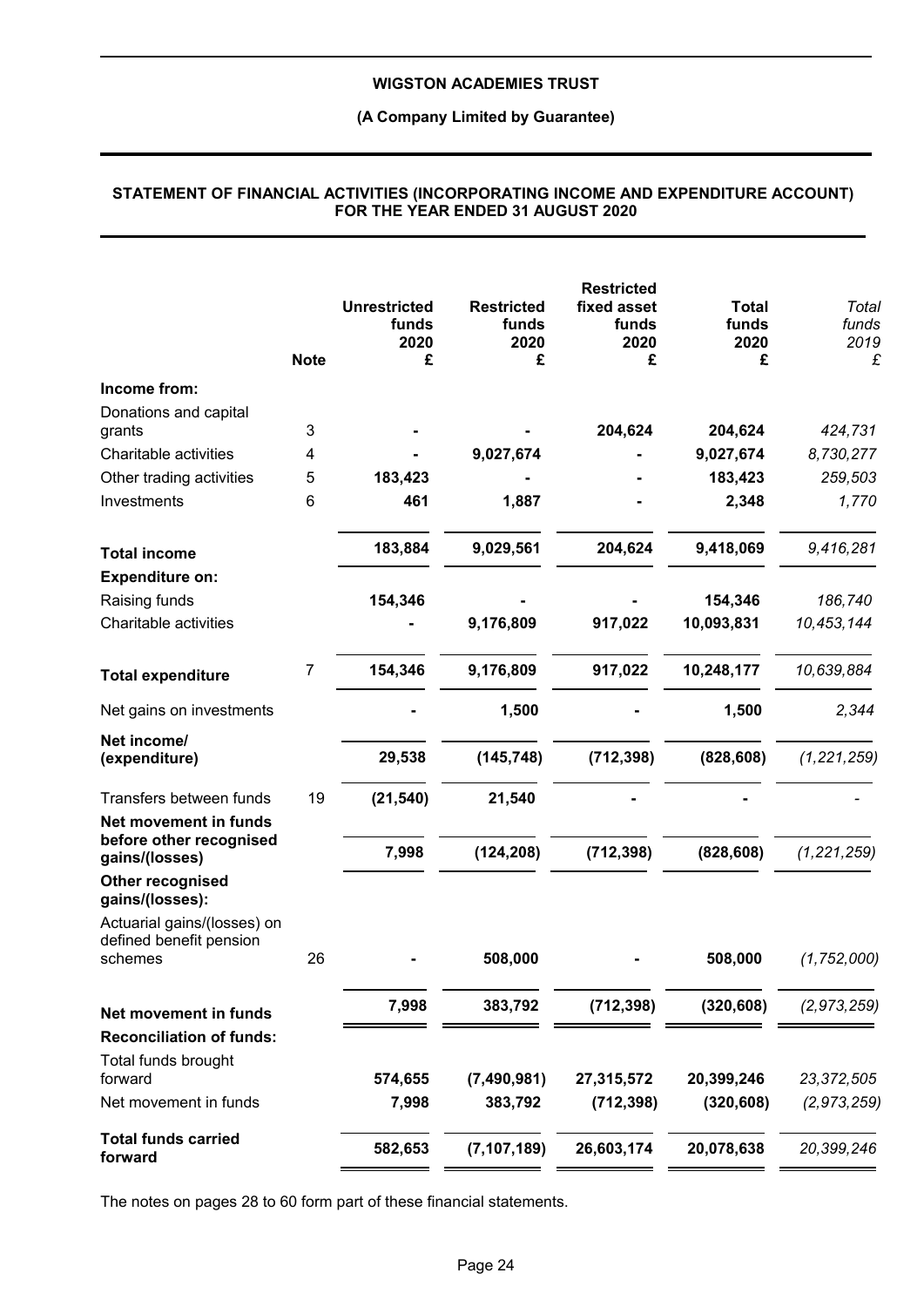#### **(A Company Limited by Guarantee) REGISTERED NUMBER: 07975551**

## **BALANCE SHEET AS AT 31 AUGUST 2020**

|                                                               | <b>Note</b> |             | 2020<br>£   |               | 2019<br>£     |
|---------------------------------------------------------------|-------------|-------------|-------------|---------------|---------------|
| <b>Fixed assets</b>                                           |             |             |             |               |               |
| Tangible assets                                               | 14          |             | 26,544,273  |               | 27,221,498    |
| Investments                                                   | 15          |             | 48,380      |               | 46,880        |
|                                                               |             |             | 26,592,653  |               | 27,268,378    |
| <b>Current assets</b>                                         |             |             |             |               |               |
| <b>Debtors</b>                                                | 16          | 253,104     |             | 258,185       |               |
| Cash at bank and in hand                                      |             | 556,893     |             | 318,921       |               |
|                                                               |             | 809,997     |             | 577,106       |               |
| Creditors: amounts falling due within one<br>year             | 17          | (560, 012)  |             | (730, 417)    |               |
| Net current assets / liabilities                              |             |             | 249,985     |               | (153, 311)    |
| <b>Total assets less current liabilities</b>                  |             |             | 26,842,638  |               | 27,115,067    |
| Creditors: amounts falling due after more<br>than one year    | 18          |             |             |               | (12, 821)     |
| Net assets excluding pension liability                        |             |             | 26,842,638  |               | 27, 102, 246  |
| Defined benefit pension scheme liability                      | 26          |             | (6,764,000) |               | (6, 703, 000) |
| <b>Total net assets</b>                                       |             |             | 20,078,638  |               | 20,399,246    |
| <b>Funds of the Academy Trust</b><br><b>Restricted funds:</b> |             |             |             |               |               |
| Fixed asset fund                                              | 19          | 26,603,174  |             | 27,315,572    |               |
| Restricted income fund                                        | 19          | (343, 189)  |             | (787, 981)    |               |
| Restricted funds excluding pension liability                  | 19          | 26,259,985  |             | 26,527,591    |               |
| Pension reserve                                               | 19          | (6,764,000) |             | (6, 703, 000) |               |
| <b>Total restricted funds</b>                                 | 19          |             | 19,495,985  |               | 19,824,591    |
| <b>Unrestricted income funds</b>                              | 19          |             | 582,653     |               | 574,655       |
| <b>Total funds</b>                                            |             |             | 20,078,638  |               | 20,399,246    |

The financial statements on pages 24 to 60 were approved by the Trustees, and authorised for issue on 18 January 2021 and are signed on their behalf, by: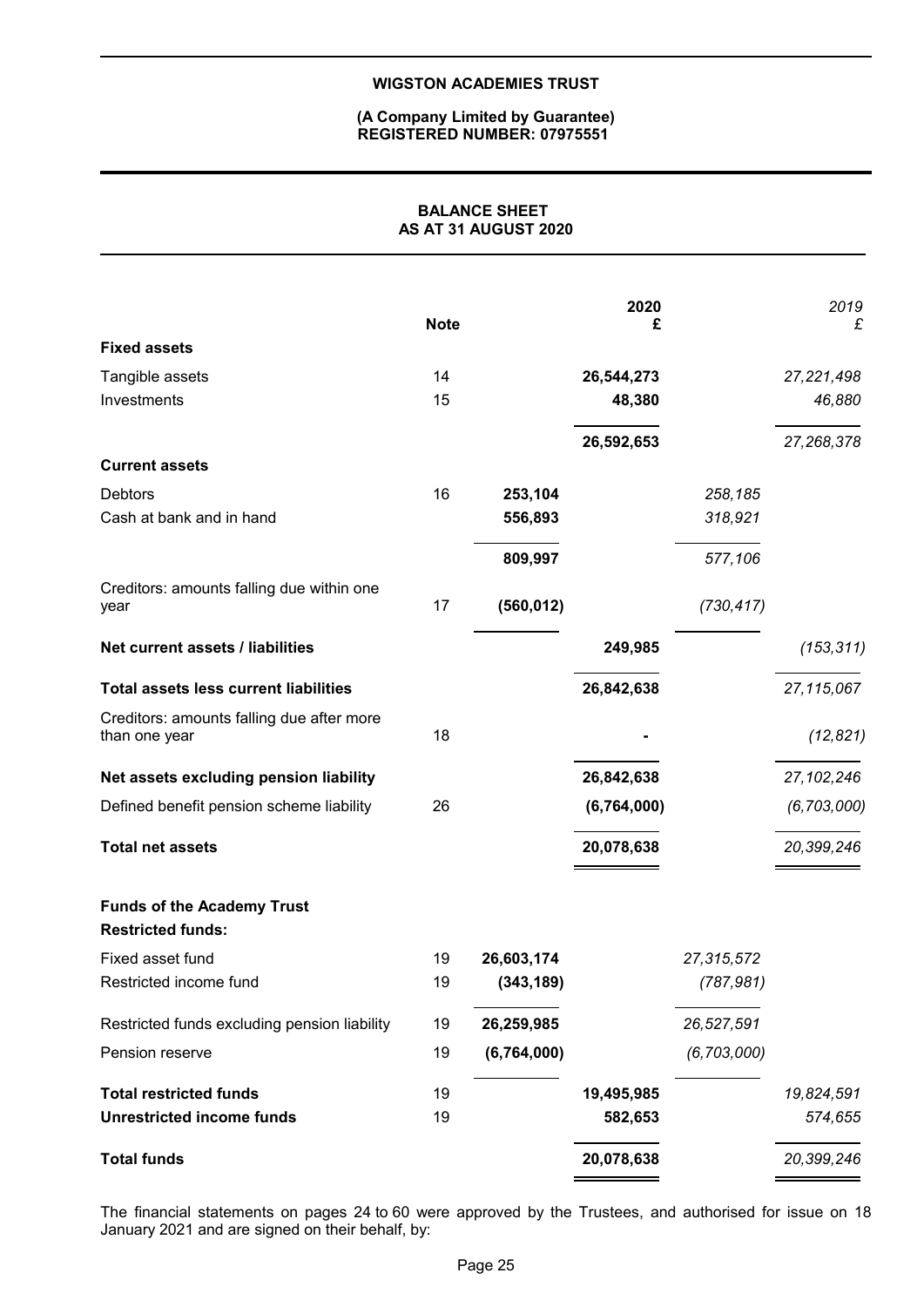**(A Company Limited by Guarantee) REGISTERED NUMBER: 07975551**

## **BALANCE SHEET (CONTINUED) AS AT 31 AUGUST 2020**

**P Munro** Chair of Trustees

The notes on pages 28 to 60 form part of these financial statements.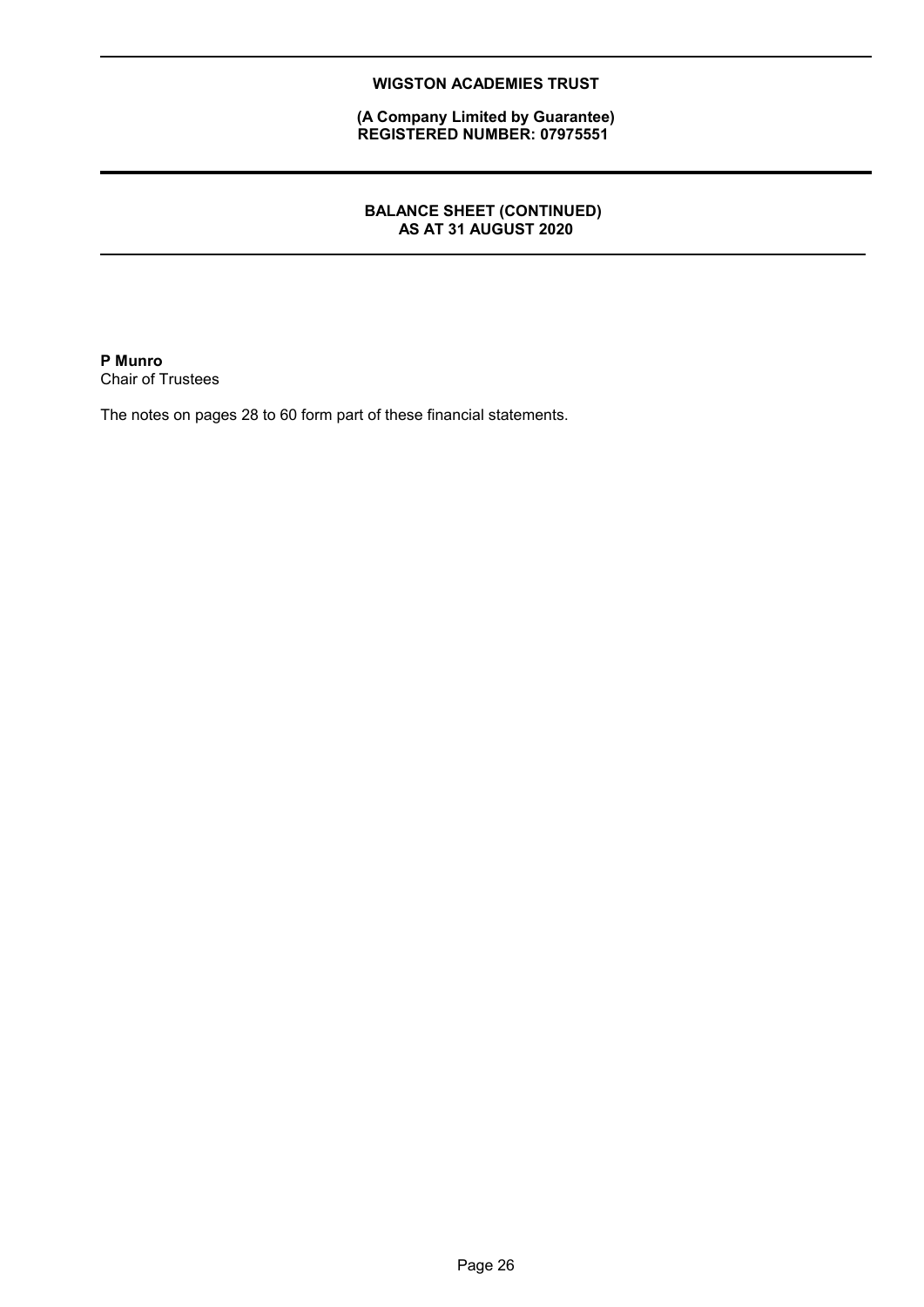## **(A Company Limited by Guarantee)**

## **STATEMENT OF CASH FLOWS FOR THE YEAR ENDED 31 AUGUST 2020**

|                                                        | <b>Note</b> | 2020<br>£ | 2019<br>£  |
|--------------------------------------------------------|-------------|-----------|------------|
| Cash flows from operating activities                   |             |           |            |
| Net cash provided by/(used in) operating activities    | 21          | 296,439   | (309, 740) |
| Cash flows from investing activities                   | 23          | (32, 825) | 113,601    |
| <b>Cash flows from financing activities</b>            | 22          | (25, 642) | (25, 642)  |
| Change in cash and cash equivalents in the year        |             | 237,972   | (221, 781) |
| Cash and cash equivalents at the beginning of the year |             | 318,921   | 540,702    |
| Cash and cash equivalents at the end of the year       | 24, 25      | 556,893   | 318,921    |

The notes on pages 28 to 60 form part of these financial statements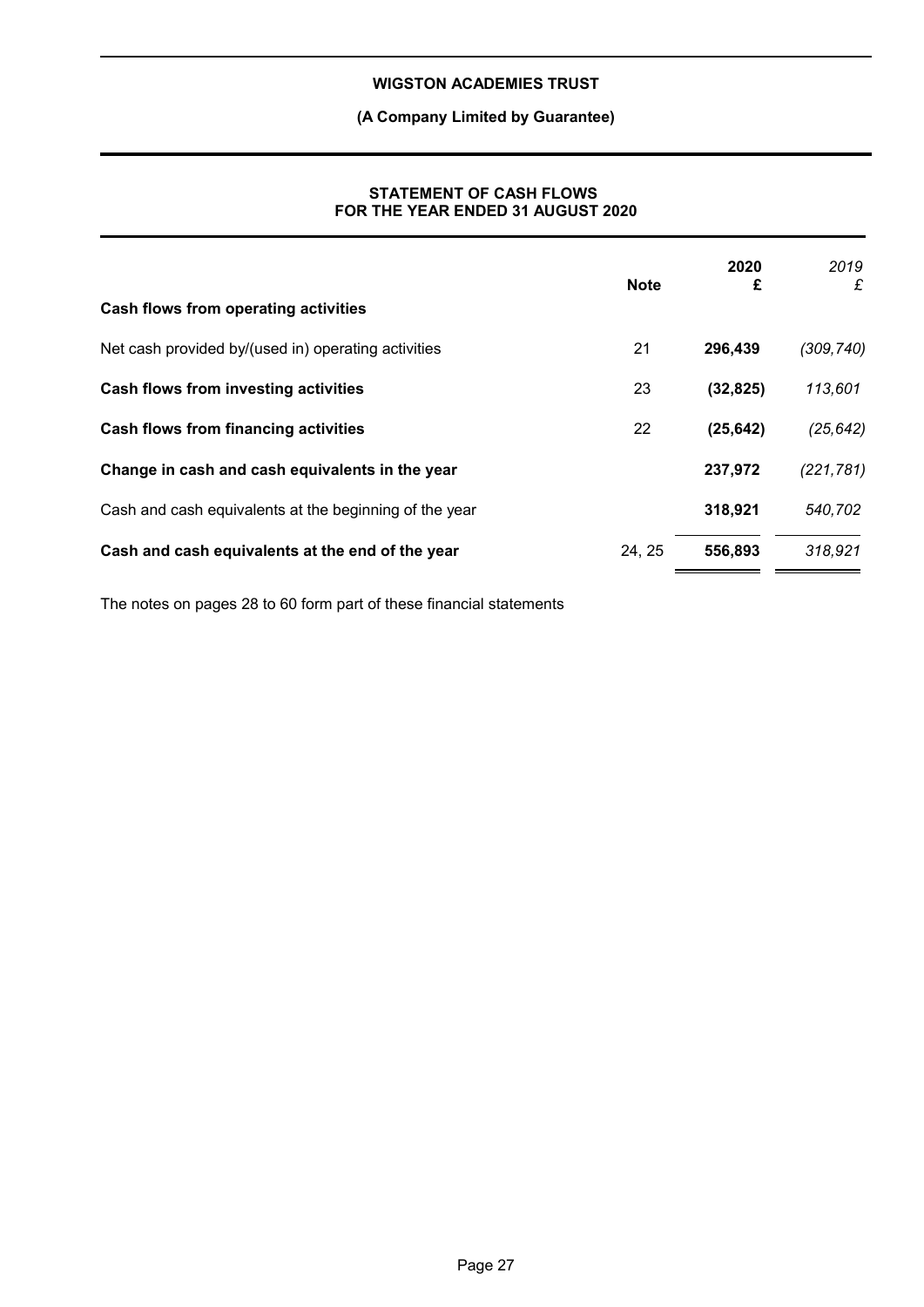## **(A Company Limited by Guarantee)**

## **NOTES TO THE FINANCIAL STATEMENTS FOR THE YEAR ENDED 31 AUGUST 2020**

#### **1. Accounting policies**

A summary of the principal accounting policies adopted (which have been applied consistently, except where noted), judgments and key sources of estimation uncertainty, is set out below.

#### **1.1 Basis of preparation of financial statements**

The financial statements of the Academy Trust, which is a public benefit entity under FRS 102, have been prepared under the historic cost convention in accordance with the Financial Reporting Standard Applicable in the UK and Republic of Ireland (FRS 102), the Accounting and Reporting by Charities: Statement of Recommended Practice applicable to charities preparing their accounts in accordance with the Financial Reporting Standard applicable in the UK and Republic of Ireland (FRS 102) (Charities SORP (FRS 102)), the Academies Accounts Direction 2019 to 2020 issued by ESFA, the Charities Act 2011 and the Companies Act 2006.

Wigston Academies Trust meets the definition of a public benefit entity under FRS 102.

## **1.2 Going concern**

The Trustees assess whether the use of going concern is appropriate i.e. whether there are any material uncertainties related to events or conditions that may cast significant doubt on the ability of the Academy Trust to continue as a going concern. The Trustees make this assessment in respect of a period of at least one year from the date of authorisation for issue of the financial statements and have concluded that the Academy Trust has adequate resources to continue in operational existence for the foreseeable future. Despite the global pandemic which was ongoing at the balance sheet date and subsequently, there are no material uncertainties over the Academy Trust's ability to continue as a going concern. Thus the Trustees continue to adopt the going concern basis of accounting in preparing the financial statements.

#### **1.3 Income**

All incoming resources are recognised when the Academy Trust has entitlement to the funds, the receipt is probable and the amount can be measured reliably.

#### **Grants**

Grants are included in the Statement of Financial Activities on a receivable basis. The balance of income received for specific purposes but not expended during the period is shown in the relevant funds on the Balance Sheet. Where income is received in advance of meeting any performancerelated conditions there is not unconditional entitlement to the income and its recognition is deferred and included in creditors as deferred income until the performance-related conditions are met. Where entitlement occurs before income is received, the income is accrued.

General Annual Grant is recognised in full in the Statement of Financial Activities in the year for which it is receivable and any abatement in respect of the year is deducted from income and recognised as a liability.

Capital grants are recognised in full when there is an unconditional entitlement to the grant. Unspent amounts of capital grants are reflected in the Balance Sheet in the restricted fixed asset fund. Capital grants are recognised when there is entitlement and are not deferred over the life of the asset on which they are expended.

#### **Donations**

Donations are recognised on a receivable basis (where there are no performance-related conditions) where the receipt is probable and the amount can be reliably measured.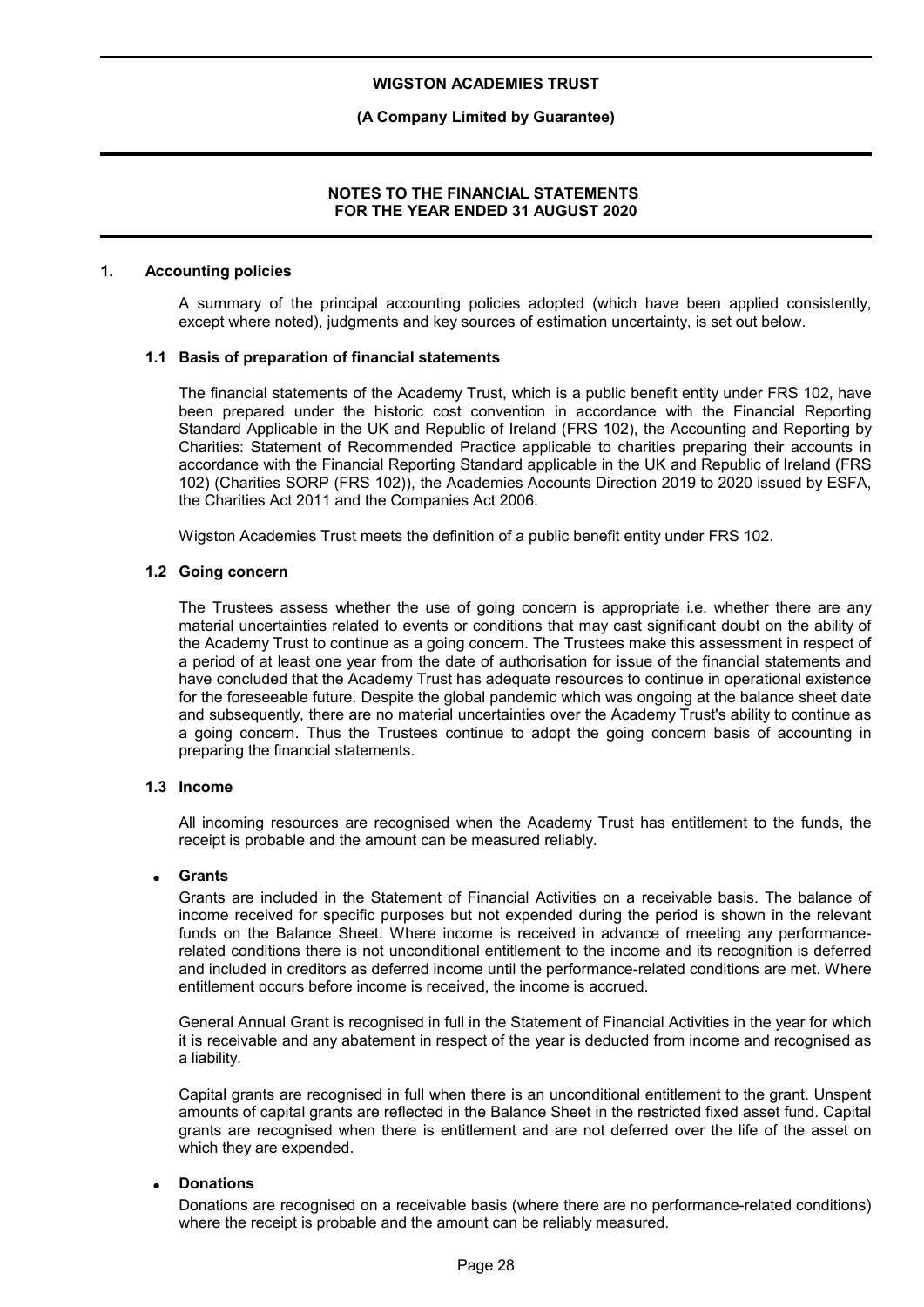## **(A Company Limited by Guarantee)**

## **NOTES TO THE FINANCIAL STATEMENTS FOR THE YEAR ENDED 31 AUGUST 2020**

## **1. Accounting policies (continued)**

#### **1.3 Income (continued)**

## **Other income**

Other income, including the hire of facilities, is recognised in the year it is receivable and to the extent the Academy Trust has provided the goods or services.

#### **Transfer on conversion**

Where assets and liabilities are received by the Academy Trust on conversion to an academy, the transferred assets are measured at fair value and recognised in the Balance Sheet at the point when the risks and rewards of ownership pass to the Academy Trust. An equal amount of income is recognised as a transfer on conversion within 'Income from Donations and Capital Grants' to the net assets received.

## **Donated fixed assets (excluding transfers on conversion or into the Academy Trust)**

Where the donated good is a fixed asset it is measured at fair value, unless it is impractical to measure this reliably, in which case the cost of the item to the donor should be used. The gain is recognised as 'Income from Donations and Capital Grants' and a corresponding amount is included in the appropriate fixed asset category and depreciated over the useful economic life in accordance with the Academy Trust's accounting policies.

#### **1.4 Expenditure**

Expenditure is recognised once there is a legal or constructive obligation to transfer economic benefit to a third party, it is probable that a transfer of economic benefits will be required in settlement and the amount of the obligation can be measured reliably. Expenditure is classified by activity. The costs of each activity are made up of the total of direct costs and shared costs, including support costs involved in undertaking each activity. Direct costs attributable to a single activity are allocated directly to that activity. Shared costs which contribute to more than one activity and support costs which are not attributable to a single activity are apportioned between those activities on a basis consistent with the use of resources. Central staff costs are allocated on the basis of time spent, and depreciation charges allocated on the portion of the asset's use.

#### **Charitable activities**

These are costs incurred on the Academy Trust's educational operations, including support costs and costs relating to the governance of the Academy Trust apportioned to charitable activities.

All resources expended are inclusive of irrecoverable VAT.

#### **1.5 Interest receivable**

Interest on funds held on deposit is included when receivable and the amount can be measured reliably by the Academy Trust; this is normally upon notification of the interest paid or payable by the institution with whom the funds are deposited.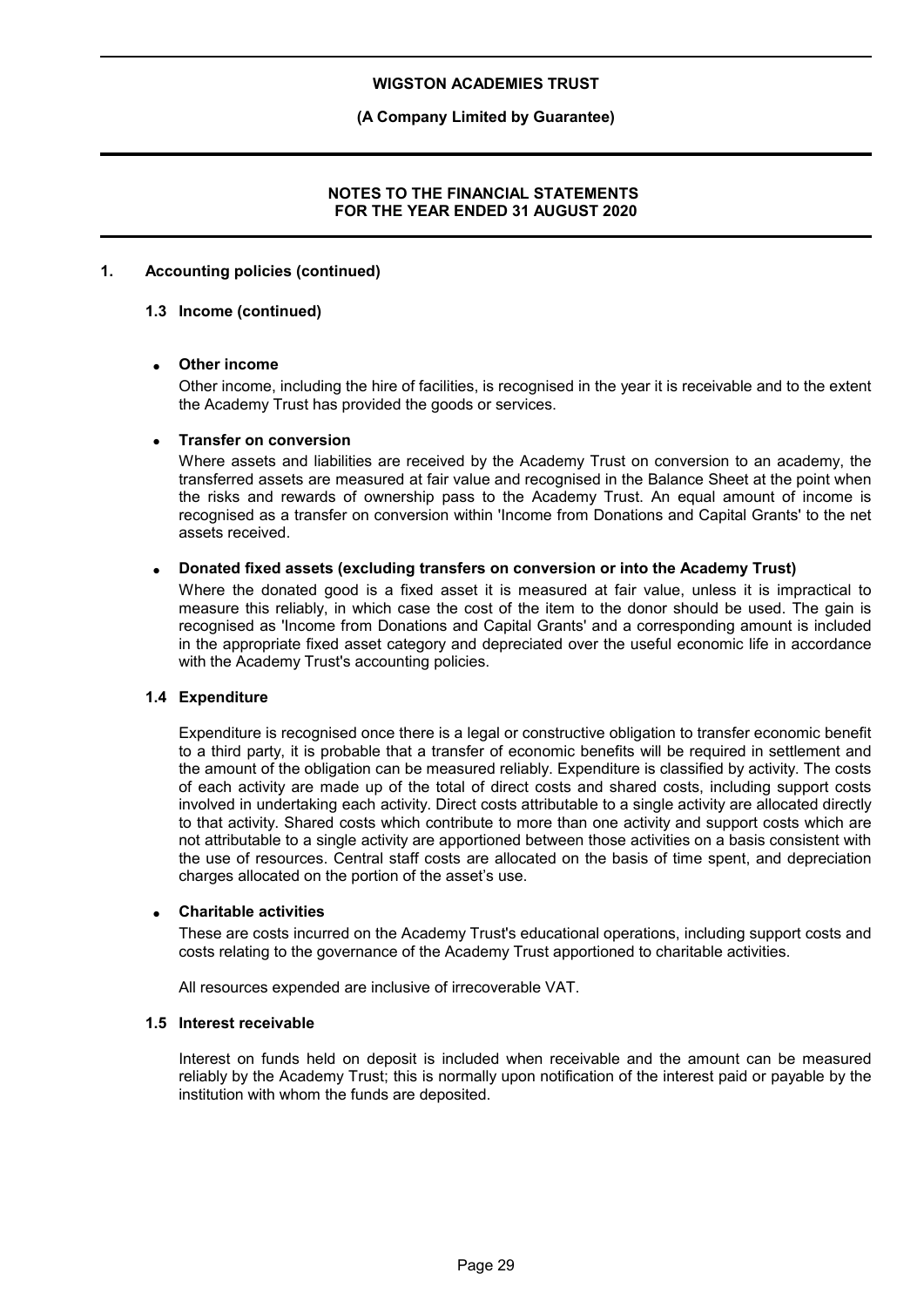## **(A Company Limited by Guarantee)**

## **NOTES TO THE FINANCIAL STATEMENTS FOR THE YEAR ENDED 31 AUGUST 2020**

#### **1. Accounting policies (continued)**

#### **1.6 Taxation**

The Academy Trust is considered to pass the tests set out in Paragraph 1 Schedule 6 of the Finance Act 2010 and therefore it meets the definition of a charitable company for UK corporation tax purposes.

Accordingly, the Academy Trust is potentially exempt from taxation in respect of income or capital gains received within categories covered by Part 11, chapter 3 of the Corporation Tax Act 2010 or Section 256 of the Taxation of Chargeable Gains Act 1992, to the extent that such income or gains are applied exclusively to charitable purposes.

#### **1.7 Tangible fixed assets**

Assets costing £1,000 or more are capitalised as tangible fixed assets and are carried at cost, net of depreciation and any provision for impairment.

Where tangible fixed assets have been acquired with the aid of specific grants, either from the government or from the private sector, they are included in the Balance Sheet at cost and depreciated over their expected useful economic life. Where there are specific conditions attached to the funding requiring the continued use of the asset, the related grants are credited to a restricted fixed asset fund in the Statement of Financial Activities and carried forward in the Balance Sheet. Depreciation on the relevant assets is charged directly to the restricted fixed asset fund in the Statement of Financial Activities.

Tangible fixed assets are carried at cost, net of depreciation and any provision for impairment. Depreciation is not charged on freehold land. Depreciation is provided at rates to write off the cost of these fixed assets, less their estimated residual value, over their expected useful lives on the following bases:

| Freehold buildings                                   | - 3% and 2% Straight line |
|------------------------------------------------------|---------------------------|
| Freehold land                                        | - Not depreciated         |
| Leasehold land (125 year lease) - Over 125 years     |                           |
| Leasehold buildings                                  | - 4% Straight line        |
| Fixtures, fittings and equipment - 15% Straight line |                           |
| Computer equipment                                   | - 25% Straight line       |

A review for impairment of a fixed asset is carried out if events or changes in circumstances indicate that the carrying value of any fixed asset may not be recoverable. Shortfalls between the carrying value of fixed assets and their recoverable amounts are recognised as impairments. Impairment losses are recognised in the Statement of Financial Activities.

## **1.8 Investments**

Fixed asset investments are a form of financial instrument and are initially recognised at their transaction cost and subsequently measured at fair value at the Balance Sheet date, unless the value cannot be measured reliably in which case it is measured at cost less impairment. Investment gains and losses, whether realised or unrealised, are combined and presented as 'Gains/(Losses) on investments' in the Statement of Financial Activities.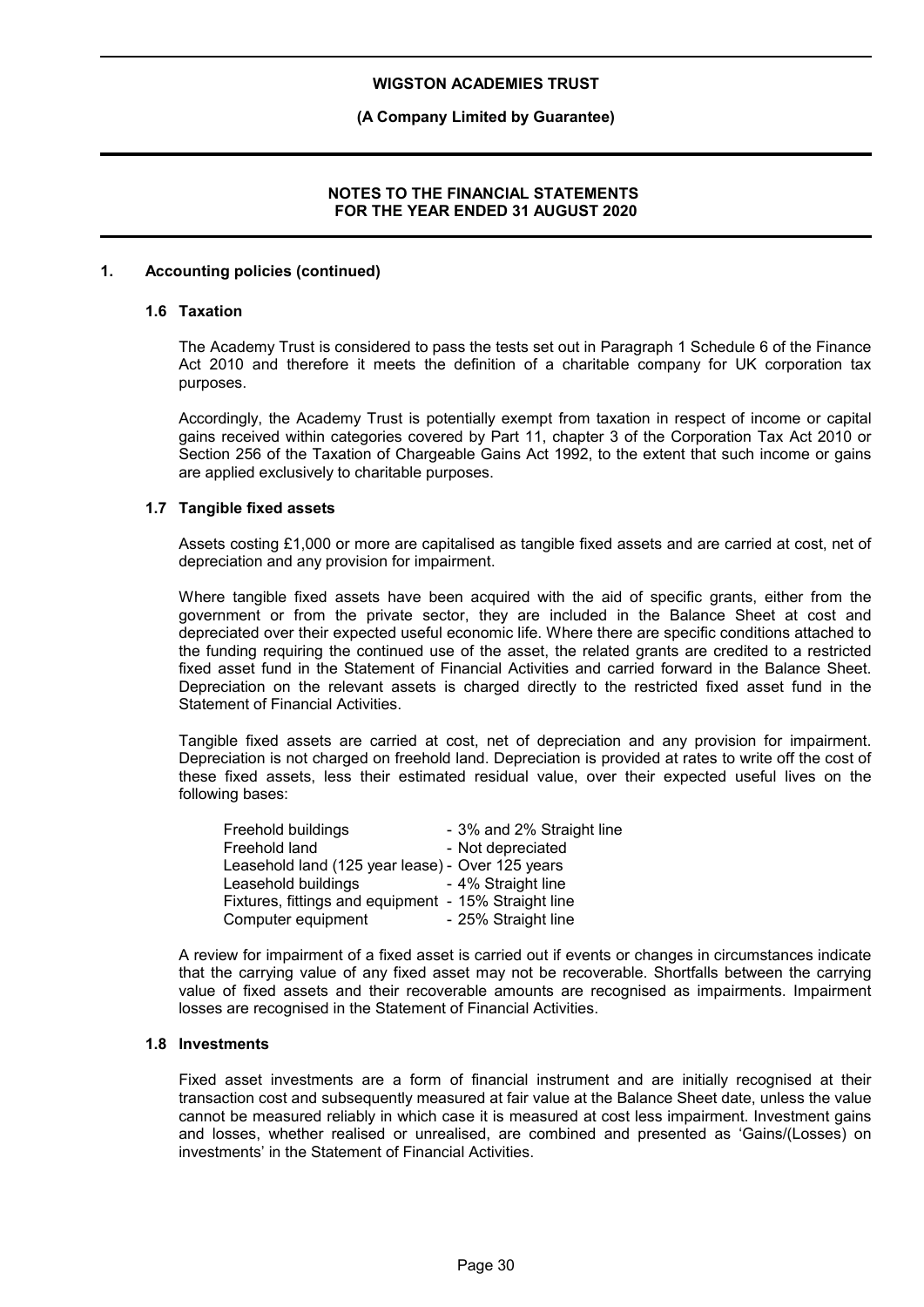## **(A Company Limited by Guarantee)**

## **NOTES TO THE FINANCIAL STATEMENTS FOR THE YEAR ENDED 31 AUGUST 2020**

## **1. Accounting policies (continued)**

#### **1.9 Debtors**

Trade and other debtors are recognised at the settlement amount after any trade discount offered. Prepayments are valued at the amount prepaid net of any trade discounts due.

#### **1.10 Cash at bank and in hand**

Cash at bank and in hand includes cash and short-term highly liquid investments with a short maturity of three months or less from the date of acquisition or opening of the deposit or similar account.

#### **1.11 Liabilities**

Liabilities are recognised when there is an obligation at the Balance Sheet date as a result of a past event, it is probable that a transfer of economic benefit will be required in settlement, and the amount of the settlement can be estimated reliably. Liabilities are recognised at the amount that the Academy Trust anticipates it will pay to settle the debt or the amount it has received as advanced payments for the goods or services it must provide.

#### **1.12 Provisions**

Provisions are recognised when the Academy Trust has an obligation at the reporting date as a result of a past event which it is probable will result in the transfer of economic benefits and the obligation can be estimated reliably.

Provisions are measured at the best estimate of the amounts required to settle the obligation. Where the effect of the time value of money is material, the provision is based on the present value of those amounts, discounted at the pre-tax discount rate that reflects the risks specific to the liability. The unwinding of the discount is recognised within interest payable and similar charges.

#### **1.13 Financial instruments**

The Academy Trust only holds basic financial instruments as defined in FRS 102. The financial assets and financial liabilities of the Academy Trust and their measurement bases are as follows:

*Financial assets* - trade and other debtors are basic financial instruments and are debt instruments measured at amortised cost as detailed in note 16. Prepayments are not financial instruments.

Cash at bank is classified as a basic financial instrument and is measured at face value.

*Financial liabilities* - trade creditors, accruals and other creditors are financial instruments, and are measured at amortised cost as detailed in notes 17 and 18. Taxation and social security are not included in the financial instruments disclosure definition. Deferred income is not deemed to be a financial liability, as the cash settlement has already taken place and there is an obligation to deliver services rather than cash or another financial instrument.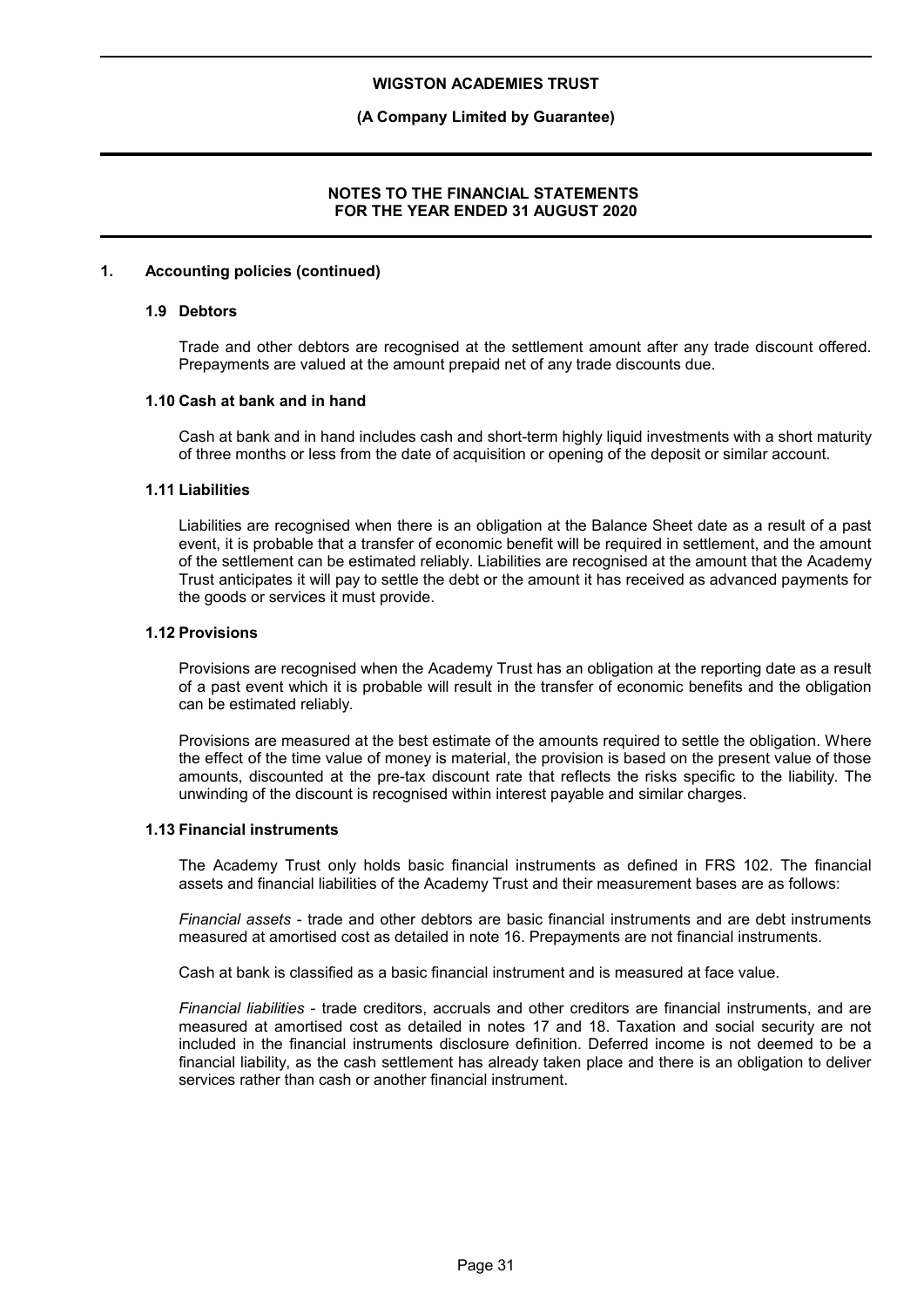## **(A Company Limited by Guarantee)**

## **NOTES TO THE FINANCIAL STATEMENTS FOR THE YEAR ENDED 31 AUGUST 2020**

## **1. Accounting policies (continued)**

#### **1.14 Pensions**

Retirement benefits to employees of the Academy Trust are provided by the Teachers' Pension Scheme ("TPS") and the Local Government Pension Scheme ("LGPS"). These are defined benefit schemes.

The TPS is an unfunded scheme and contributions are calculated so as to spread the cost of pensions over employees' working lives with the Academy Trust in such a way that the pension cost is a substantially level percentage of current and future pensionable payroll. The contributions are determined by the Government Actuary on the basis of quadrennial valuations using a prospective unit credit method. TPS is an unfunded multi-employer scheme with no underlying assets to assign between employers. Consequently, the TPS is treated as a defined contribution scheme for accounting purposes and the contributions recognised in the period to which they relate.

The LGPS is a funded multi-employer scheme and the assets are held separately from those of the Academy Trust in separate trustee administered funds. Pension scheme assets are measured at fair value and liabilities are measured on an actuarial basis using the projected unit credit method and discounted at a rate equivalent to the current rate of return on a high quality corporate bond of equivalent term and currency to the liabilities. The actuarial valuations are obtained at least triennially and are updated at each Balance Sheet date. The amounts charged to operating surplus are the current service costs and the costs of scheme introductions, benefit changes, settlements and curtailments. They are included as part of staff costs as incurred. Net interest on the net defined benefit liability/asset is also recognised in the Statement of Financial Activities and comprises the interest cost on the defined benefit obligation and interest income on the scheme assets, calculated by multiplying the fair value of the scheme assets at the beginning of the period by the rate used to discount the benefit obligations. The difference between the interest income on the scheme assets and the actual return on the scheme assets is recognised in other recognised gains and losses.

Actuarial gains and losses are recognised immediately in other recognised gains and losses.

## **1.15 Fund accounting**

Unrestricted income funds represent those resources which may be used towards meeting any of the charitable objects of the Academy Trust at the discretion of the Trustees.

Designated funds comprise unrestricted funds that have been set aside by the Trustees for particular purposes. The aim and use of each designated fund is set out in the notes to the financial statements.

Restricted fixed asset funds are resources which are to be applied to specific capital purposes imposed by the funders where the asset acquired or created is held for a specific purpose.

Restricted general funds comprise all other restricted funds received with restrictions imposed by the funder/donor and include grants from the Department for Education Group.

Transfers between funds and between categories of funds i.e. restricted, designated and unrestricted funds are not only processed with due regard to grant terms, agreement of funders (where applicable) and due process where formal Trustees' resolutions are required, Full disclosures are given in the notes to the accounts for any transfers processed.

Investment income, gains and losses are allocated to the appropriate fund.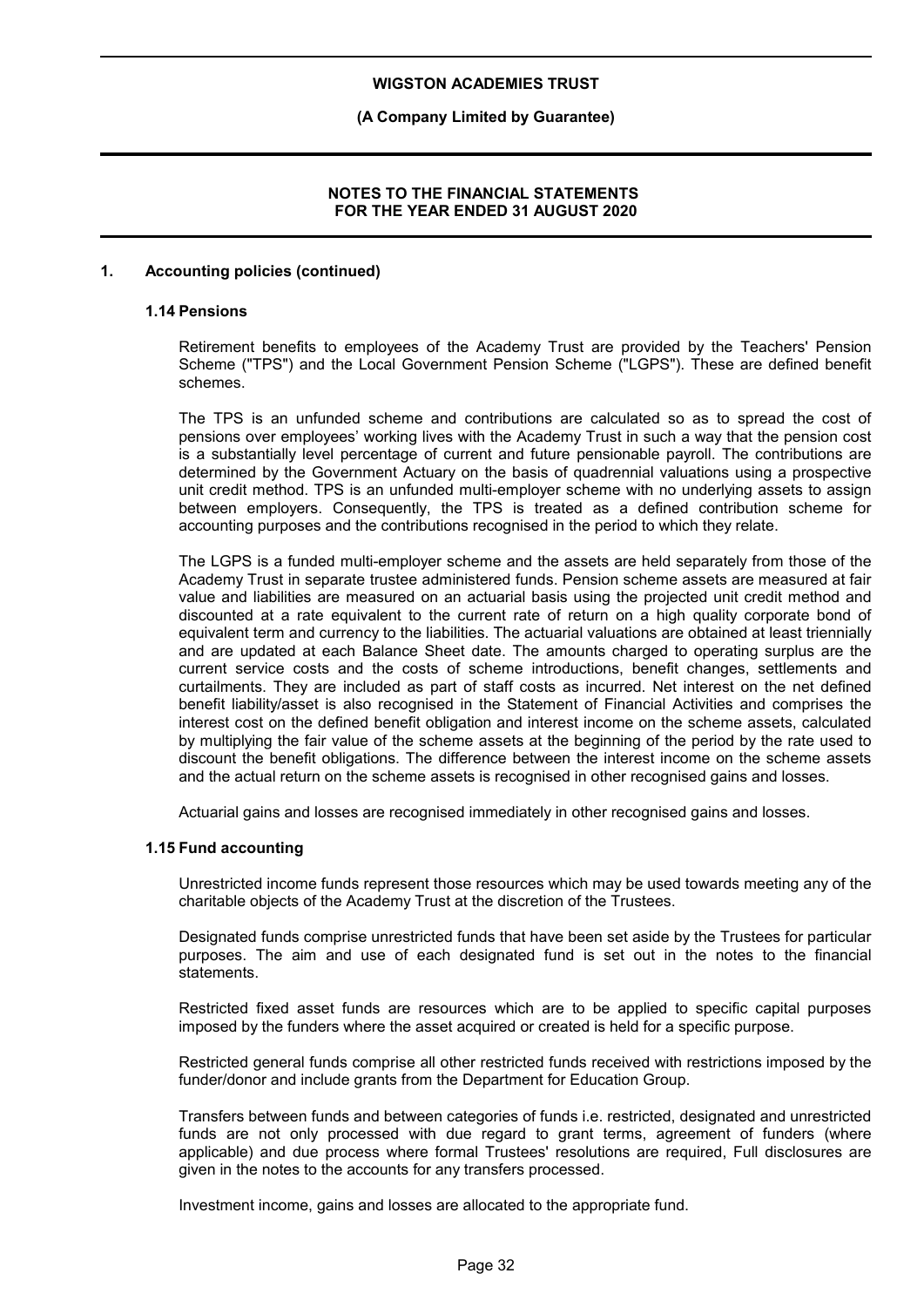## **(A Company Limited by Guarantee)**

## **NOTES TO THE FINANCIAL STATEMENTS FOR THE YEAR ENDED 31 AUGUST 2020**

#### **2. Critical accounting estimates and areas of judgment**

Estimates and judgments are continually evaluated and are based on historical experience and other factors, including expectations of future events that are believed to be reasonable under the circumstances.

The Academy Trust makes estimates and assumptions concerning the future. The resulting accounting estimates and assumptions will, by definition, seldom equal the related actual results. The estimates and assumptions that have a significant risk of causing a material adjustment to the carrying amounts of assets and liabilities within the next financial year are discussed below.

#### **Defined benefit pension scheme**

The present value of the Local Government Pension Scheme defined benefit liability depends on a number of factors that are determined on an actuarial basis using a variety of assumptions. The assumptions used in determining the net cost or income for pensions include the discount rate. Any changes in these assumptions, which are disclosed in note 26, will impact the carrying amount of the pension liability. Furthermore a roll forward approach which projects results from the latest full actuarial valuation performed at 31 March 2016 has been used by the actuary in valuing the pensions liability at 31 August 2020. Any differences between the figures derived from the roll forward approach and a full actuarial valuation would impact on the carrying amount of the pension liability.

## **Tangible assets**

The annual depreciation charge for tangible assets is sensitive to changes in the estimated useful economic lives and residual values of the assets. The useful economic lives and residual values are reassessed annually. They are amended when necessary to reflect current estimates, based on technological advancement, future investments, economic utilisation and physical condition of the assets. See note 14 for the carrying amount of the property plant and equipment, and note 1.7 for the useful economic lives for each class of assets.

## **3. Income from donations and capital grants**

|                   | <b>Restricted</b><br>fixed asset<br>funds<br>2020<br>£ | <b>Total</b><br>funds<br>2020<br>£ | Total<br>funds<br>2019<br>£ |
|-------------------|--------------------------------------------------------|------------------------------------|-----------------------------|
| Capital grants    | 204,624                                                | 204,624                            | 424,731                     |
| <b>Total 2019</b> | 424,731                                                | 424,731                            |                             |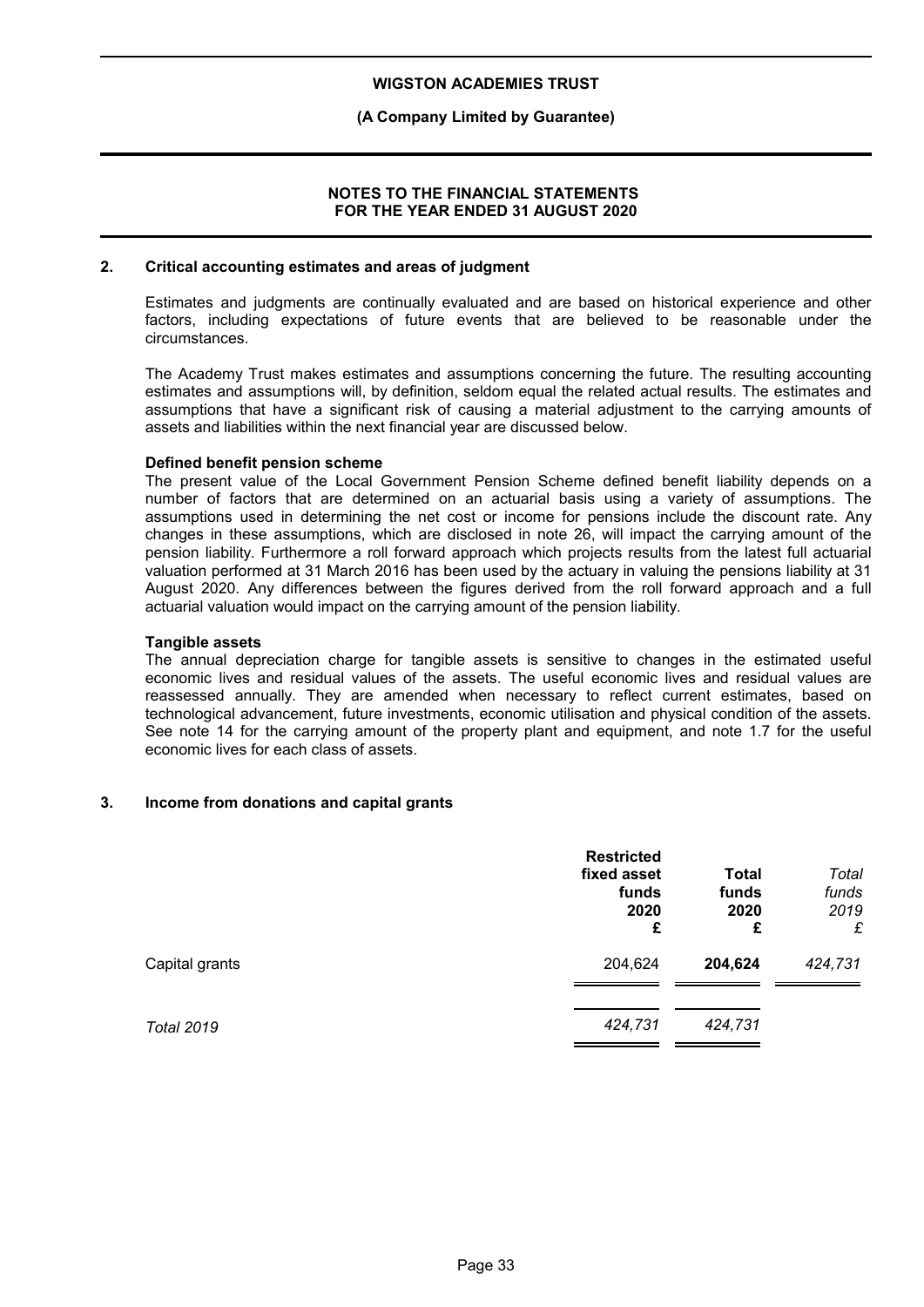**(A Company Limited by Guarantee)**

## **NOTES TO THE FINANCIAL STATEMENTS FOR THE YEAR ENDED 31 AUGUST 2020**

## **4. Funding for the Academy Trust's educational operations**

|                                       | <b>Restricted</b><br>funds<br>2020<br>£ | <b>Total</b><br>funds<br>2020<br>£ | Total<br>funds<br>2019<br>£ |
|---------------------------------------|-----------------------------------------|------------------------------------|-----------------------------|
| DfE/ESFA grants                       |                                         |                                    |                             |
| General Annual Grant (GAG)            | 7,641,901                               | 7,641,901                          | 7,579,323                   |
| Other DfE/ESFA grants                 | 794,735                                 | 794,735                            | 425,249                     |
|                                       | 8,436,636                               | 8,436,636                          | 8,004,572                   |
| Other government grants               |                                         |                                    |                             |
| Local Authority grants                | 361,169                                 | 361,169                            | 411,183                     |
| Apprenticeship levy                   | 500                                     | 500                                | 6,702                       |
|                                       | 361,669                                 | 361,669                            | 417,885                     |
| <b>Other funding</b>                  |                                         |                                    |                             |
| Other grants                          | 10,239                                  | 10,239                             | 15,323                      |
| Catering income                       | 187,721                                 | 187,721                            | 292,497                     |
|                                       | 197,960                                 | 197,960                            | 307,820                     |
| <b>Exceptional government funding</b> |                                         |                                    |                             |
| Coronavirus exceptional support       | 31,409                                  | 31,409                             |                             |
|                                       | 9,027,674                               | 9,027,674                          | 8,730,277                   |
| <b>Total 2019</b>                     | 8,730,277                               | 8,730,277                          |                             |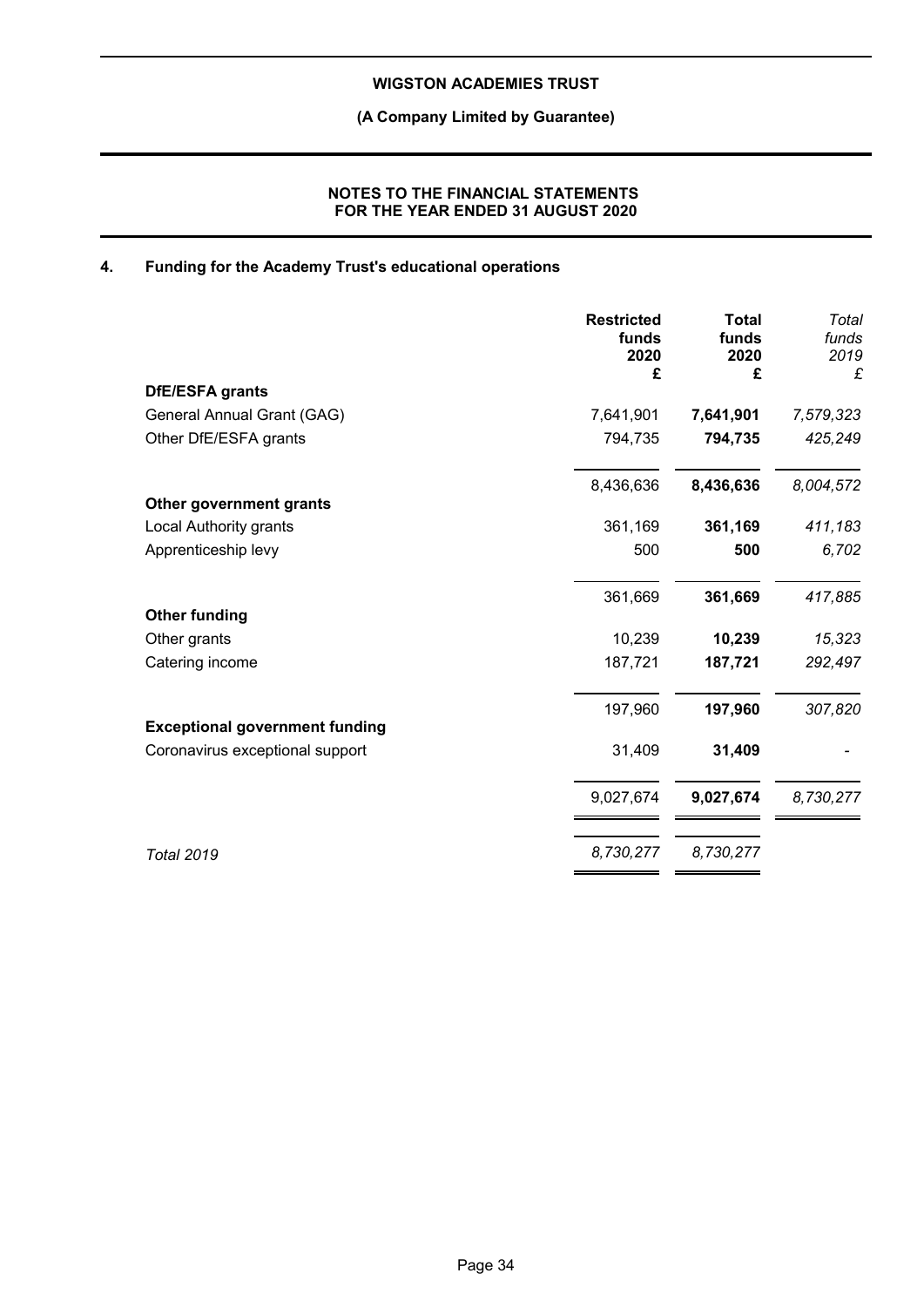## **(A Company Limited by Guarantee)**

## **NOTES TO THE FINANCIAL STATEMENTS FOR THE YEAR ENDED 31 AUGUST 2020**

## **5. Income from other trading activities**

|                              | <b>Unrestricted</b><br>funds<br>2020<br>£ | <b>Total</b><br>funds<br>2020<br>£ | Total<br>funds<br>2019<br>£ |
|------------------------------|-------------------------------------------|------------------------------------|-----------------------------|
| Hire of facilities           | 71,460                                    | 71,460                             | 124,754                     |
| Bar income                   | 2,707                                     | 2,707                              | 6,766                       |
| Headteacher consultancy fees | 6,347                                     | 6,347                              | 8,028                       |
| <b>Tiger Tots income</b>     | 102,909                                   | 102,909                            | 119,955                     |
|                              | 183,423                                   | 183,423                            | 259,503                     |
| <b>Total 2019</b>            | 259,503                                   | 259,503                            |                             |

## **6. Investment income**

|                        | <b>Unrestricted</b> | <b>Restricted</b> | <b>Total</b> | Total |
|------------------------|---------------------|-------------------|--------------|-------|
|                        | funds               | funds             | funds        | funds |
|                        | 2020                | 2020              | 2020         | 2019  |
|                        | £                   | £                 | £            | £     |
| Dividends received     | 461                 | 1,820             | 1,820        | 1,052 |
| Bank interest received |                     | 67                | 528          | 718   |
|                        | 461                 | 1,887             | 2,348        | 1,770 |
| <b>Total 2019</b>      | 671                 | 1,099             | 1,770        |       |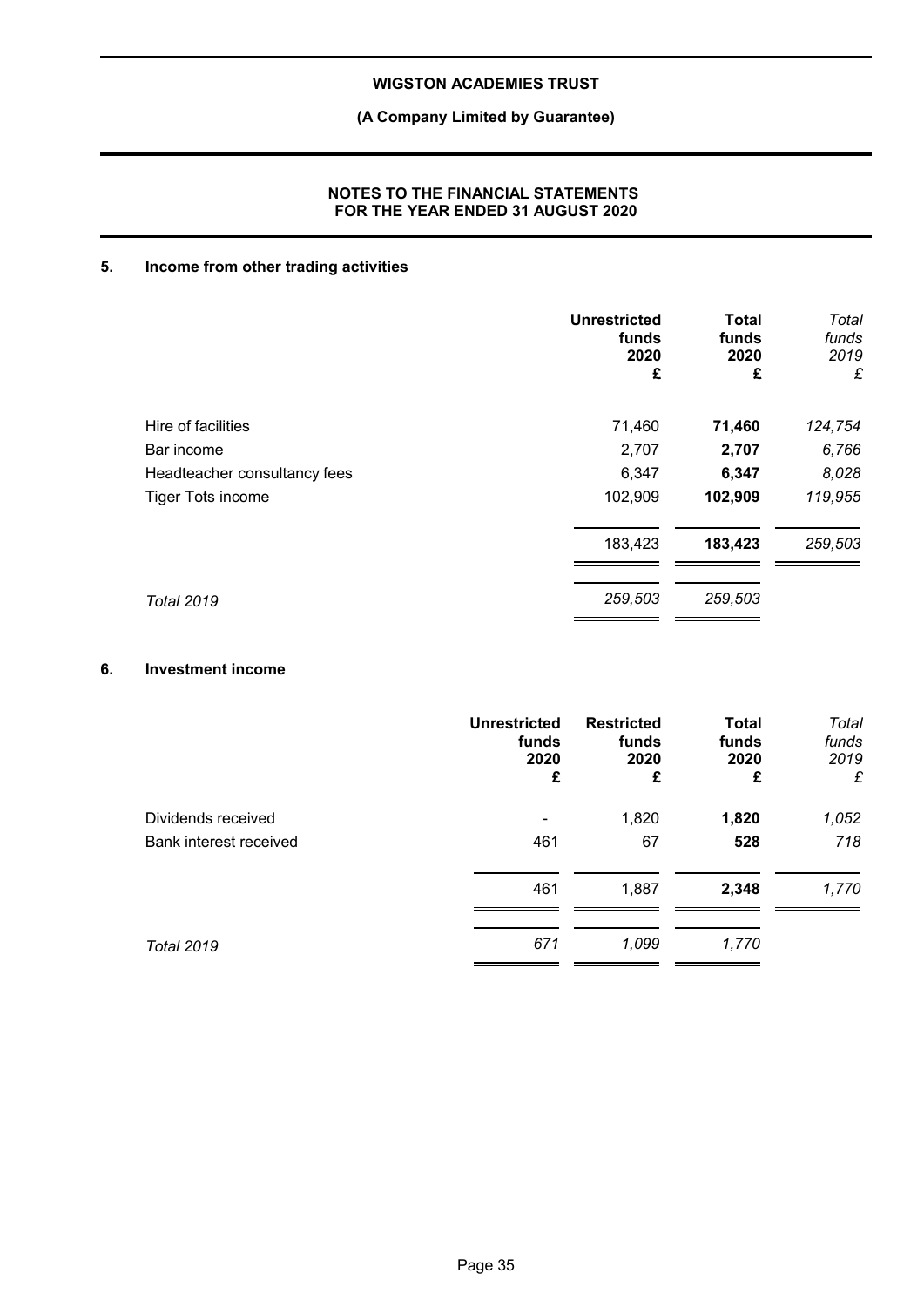## **(A Company Limited by Guarantee)**

## **NOTES TO THE FINANCIAL STATEMENTS FOR THE YEAR ENDED 31 AUGUST 2020**

## **7. Expenditure**

|                                                           | <b>Staff Costs</b><br>2020<br>£ | <b>Premises</b><br>2020<br>£ | Other<br>2020<br>£ | Total<br>2020<br>£ | Total<br>2019<br>£ |
|-----------------------------------------------------------|---------------------------------|------------------------------|--------------------|--------------------|--------------------|
| Expenditure on raising funds:                             |                                 |                              |                    |                    |                    |
| Direct costs                                              | 4,060                           |                              | 630                | 4,690              | 8,028              |
| Allocated support costs<br><b>Educational Operations:</b> | 133,480                         |                              | 16,176             | 149,656            | 178,712            |
| Direct costs                                              | 6,484,662                       | 687,766                      | 529,076            | 7,701,504          | 8,062,143          |
| Allocated support costs                                   | 1,312,704                       | 545,616                      | 534,007            | 2,392,327          | 2,391,001          |
|                                                           | 7,934,906                       | 1,233,382                    | 1,079,889          | 10,248,177         | 10,639,884         |
| Total 2019                                                | 8,252,206                       | 1,229,136                    | 1,158,542          | 10,639,884         |                    |

## **8. Analysis of expenditure by activities**

|                               | <b>Activities</b><br>undertaken<br>directly<br>2020<br>£ | <b>Support</b><br>costs<br>2020<br>£ | Total<br>funds<br>2020<br>£ | Total<br>funds<br>2019<br>£ |
|-------------------------------|----------------------------------------------------------|--------------------------------------|-----------------------------|-----------------------------|
| <b>Educational Operations</b> | 7,701,504                                                | 2,392,327                            | 10,093,831                  | 10,453,144                  |
| <b>Total 2019</b>             | 8,062,143                                                | 2,391,001                            | 10,453,144                  |                             |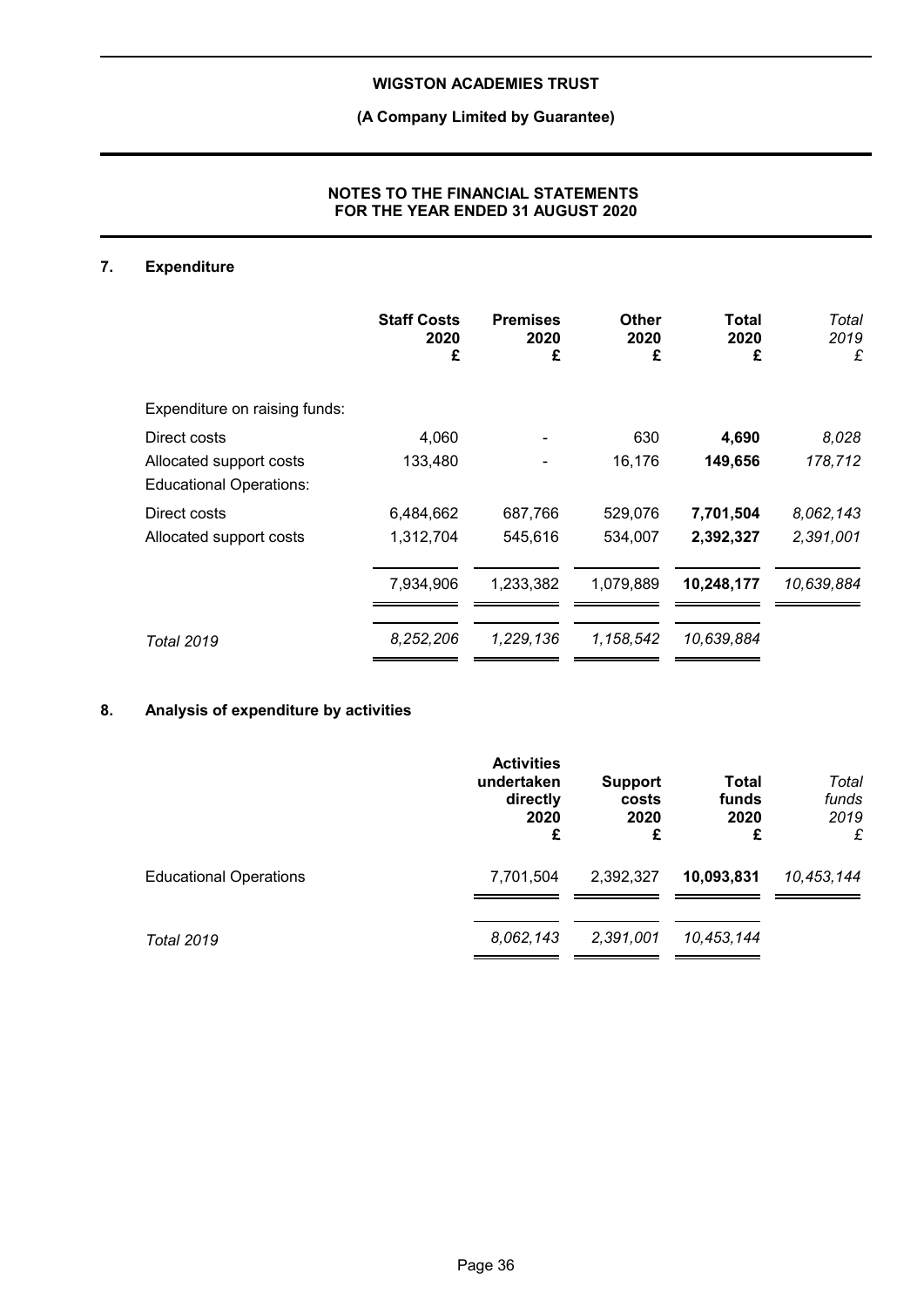## **(A Company Limited by Guarantee)**

## **NOTES TO THE FINANCIAL STATEMENTS FOR THE YEAR ENDED 31 AUGUST 2020**

## **8. Analysis of expenditure by activities (continued)**

## **Analysis of direct costs**

|                                                             | <b>Educational</b><br><b>Operations</b><br>2020<br>£ | <b>Total</b><br>funds<br>2020<br>£ | Total<br>funds<br>2019<br>£ |
|-------------------------------------------------------------|------------------------------------------------------|------------------------------------|-----------------------------|
| LGPS pension interest cost (£268,000) less return on assets |                                                      |                                    |                             |
| (E143,000)                                                  | 125,000                                              | 125,000                            | 126,000                     |
| Staff costs                                                 | 6,391,033                                            | 6,391,033                          | 6,543,705                   |
| <b>Educational supplies</b>                                 | 120,990                                              | 120,990                            | 162,997                     |
| <b>Examination fees</b>                                     | 120,351                                              | 120,351                            | 101,647                     |
| Staff development                                           | 11,808                                               | 11,808                             | 10,166                      |
| Educational consultancy                                     | 149,191                                              | 149,191                            | 106,455                     |
| Other direct costs                                          | 93,622                                               | 93,622                             | 247,505                     |
| Support staff costs                                         |                                                      |                                    | 61,195                      |
| Depreciation                                                | 687,766                                              | 687,766                            | 698,923                     |
| Technology costs                                            | 1,743                                                | 1,743                              | 3,550                       |
|                                                             | 7,701,504                                            | 7,701,504                          | 8,062,143                   |
| <b>Total 2019</b>                                           | 8,062,143                                            | 8,062,143                          |                             |
|                                                             |                                                      |                                    |                             |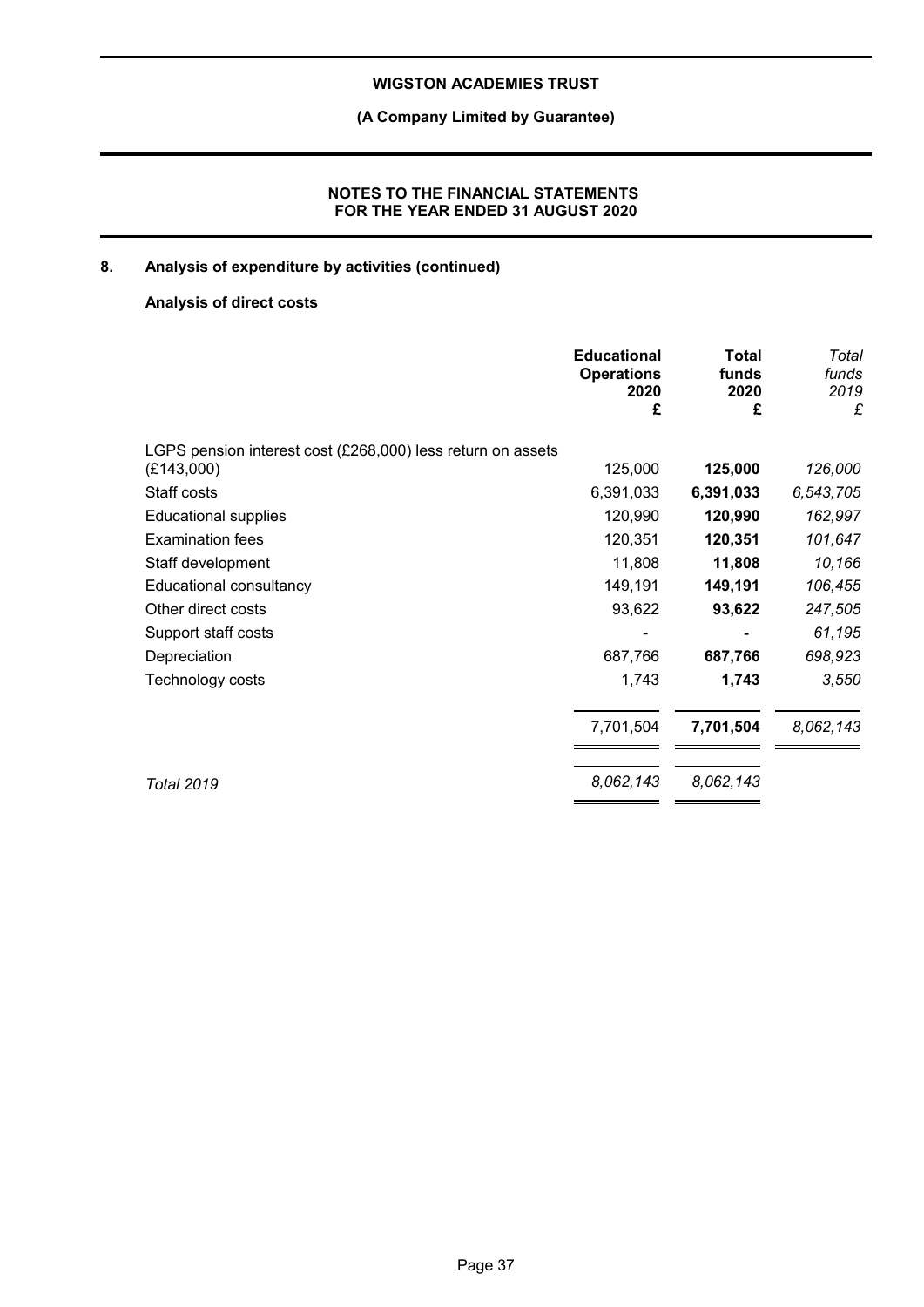## **(A Company Limited by Guarantee)**

## **NOTES TO THE FINANCIAL STATEMENTS FOR THE YEAR ENDED 31 AUGUST 2020**

## **8. Analysis of expenditure by activities (continued)**

## **Analysis of support costs**

|                                       | <b>Educational</b><br><b>Operations</b><br>2020<br>£ | <b>Total</b><br>funds<br>2020<br>£ | Total<br>funds<br>2019<br>£ |
|---------------------------------------|------------------------------------------------------|------------------------------------|-----------------------------|
| Staff costs                           | 1,312,704                                            | 1,312,704                          | 1,236,469                   |
| Recruitment                           | 3,804                                                | 3,804                              | 6,747                       |
| Maintenance of premises and equipment | 111,023                                              | 111,023                            | 92,396                      |
| Cleaning                              | 24,300                                               | 24,300                             | 32,095                      |
| Rent and rates                        | 121,266                                              | 121,266                            | 126,007                     |
| Insurance                             | 59,772                                               | 59,772                             | 46,740                      |
| Depreciation                          | 229,256                                              | 229,256                            | 232,974                     |
| Catering                              | 114,735                                              | 114,735                            | 168,794                     |
| Bank interest and charges             | 6,283                                                | 6,283                              | 5,878                       |
| Legal and professional fees           |                                                      |                                    | 954                         |
| Other support costs                   | 126,503                                              | 126,503                            | 132,216                     |
| Security and transport                | 39,035                                               | 39,035                             | 37,956                      |
| Technology costs                      | 42,478                                               | 42,478                             | 29,107                      |
| Energy costs                          | 181,956                                              | 181,956                            | 222,135                     |
| Governance                            | 19,212                                               | 19,212                             | 20,533                      |
|                                       | 2,392,327                                            | 2,392,327                          | 2,391,001                   |
| <b>Total 2019</b>                     | 2,391,001                                            | 2,391,001                          |                             |

## **9. Net income/(expenditure)**

Net income/(expenditure) for the year includes:

|                                       | 2020    | 2019    |
|---------------------------------------|---------|---------|
|                                       | £       | £       |
| Operating lease rentals               | 5,142   |         |
| Depreciation of tangible fixed assets | 917,022 | 931,897 |
| Fees paid to auditors for:            |         |         |
| - audit                               | 15,000  | 14,650  |
| - other services                      | 1,450   | 1,400   |
|                                       |         |         |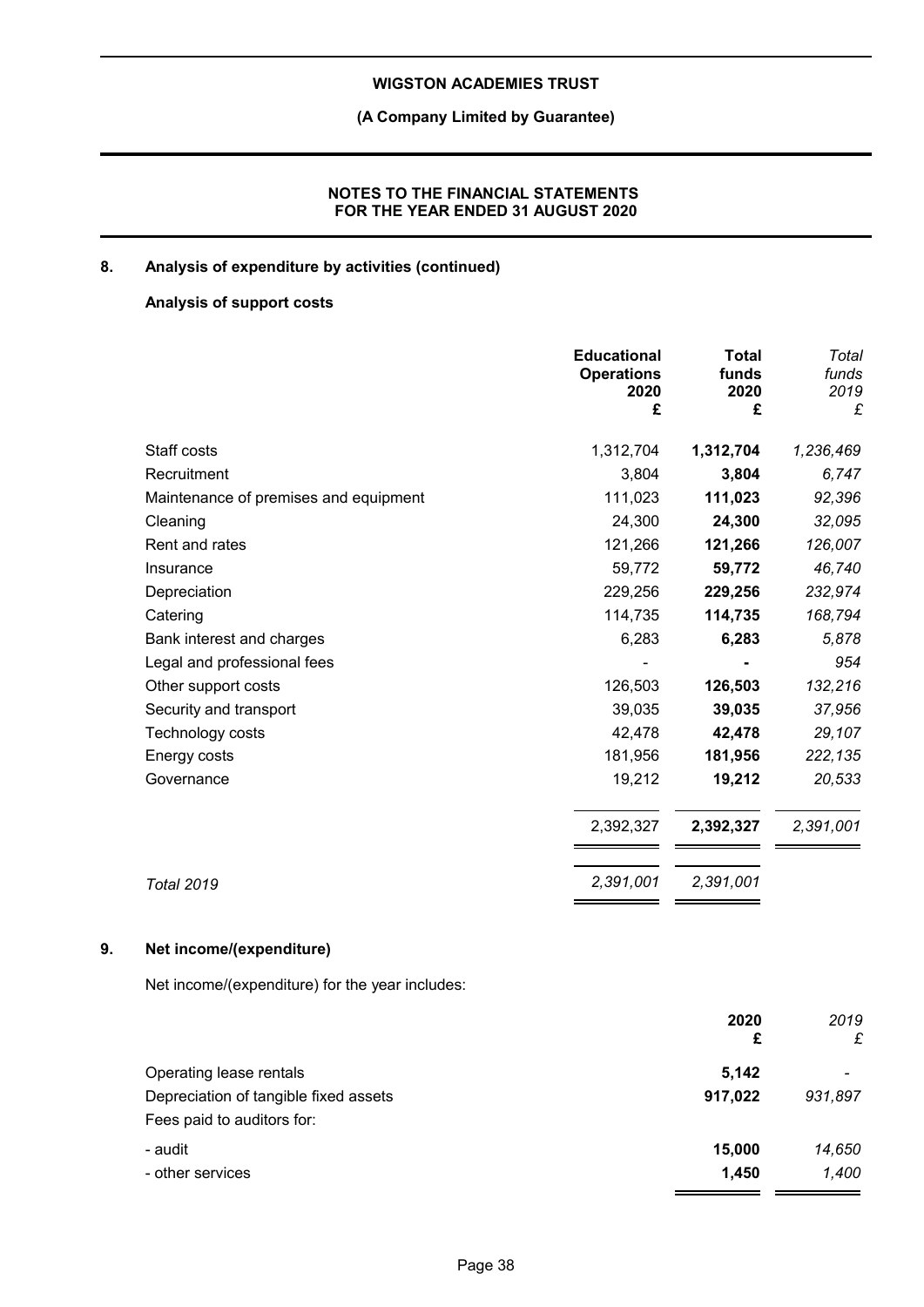## **(A Company Limited by Guarantee)**

## **NOTES TO THE FINANCIAL STATEMENTS FOR THE YEAR ENDED 31 AUGUST 2020**

## **10. Staff**

## **a. Staff costs**

Staff costs during the year were as follows:

|                                     | 2020<br>£ | 2019<br>£ |
|-------------------------------------|-----------|-----------|
| Wages and salaries                  | 5,601,272 | 5,868,626 |
| Social security costs               | 519,134   | 563,837   |
| Pension costs                       | 1,721,501 | 1,511,074 |
|                                     | 7,841,907 | 7,943,537 |
| Agency staff costs                  | 92,999    | 246,520   |
| Staff restructuring costs           |           | 62,149    |
|                                     | 7,934,906 | 8,252,206 |
| Staff restructuring costs comprise: |           |           |
|                                     | 2020<br>£ | 2019<br>£ |
| Redundancy payments                 |           | 62,149    |
|                                     |           | 62,149    |

## **b. Staff numbers**

The average number of persons employed by the Academy Trust during the year was as follows:

|                            | 2020<br>No. | 2019<br>No. |
|----------------------------|-------------|-------------|
| <b>Teachers</b>            | 94          | 102         |
| Administration and support | 122         | 162         |
| Management                 | 3           | 3           |
|                            | 219         | 267         |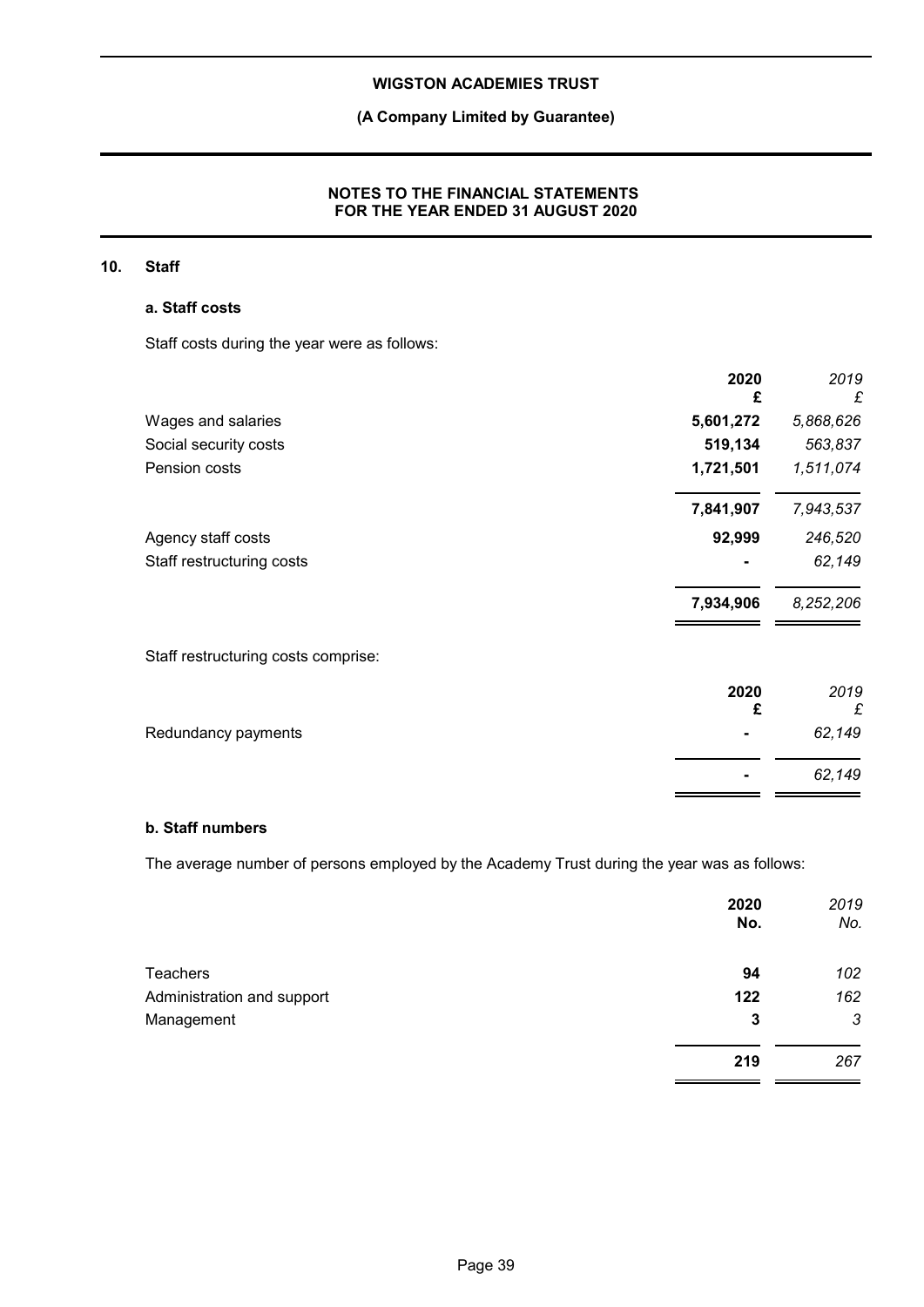## **(A Company Limited by Guarantee)**

## **NOTES TO THE FINANCIAL STATEMENTS FOR THE YEAR ENDED 31 AUGUST 2020**

#### **10. Staff (continued)**

#### **c. Higher paid staff**

The number of employees whose employee benefits (excluding employer pension costs) exceeded £60,000 was:

|                                 | 2020<br>No. | 2019<br>No.    |
|---------------------------------|-------------|----------------|
| In the band £60,001 - £70,000   |             | $\overline{4}$ |
| In the band £90,001 - £100,000  |             |                |
| In the band £110,001 - £120,000 |             |                |

#### **d. Key management personnel**

The key management personnel of the Academy Trust comprise the Trustees and the senior management team as listed on page 1. The total amount of employee benefits (including employer pension contributions and employer national insurance contributions) received by key management personnel for their services to the Academy Trust was £350,229 *(2019 £338,752)*.

## **11. Central services**

The Academy Trust has provided the following central services to its academies during the year:

- human resources
- financial services
- educational support services
- others as arising

The Academy Trust charges for these services on the following basis:

#### 5% of GAG funding

The actual amounts charged during the year were as follows:

|                        | 2020<br>£ | 2019<br>£ |
|------------------------|-----------|-----------|
| <b>Wigston Academy</b> | 332,900   | 326,062   |
| Wigston College        | 45,298    | 45,226    |
| <b>Total</b>           | 378,198   | 371,288   |
|                        |           |           |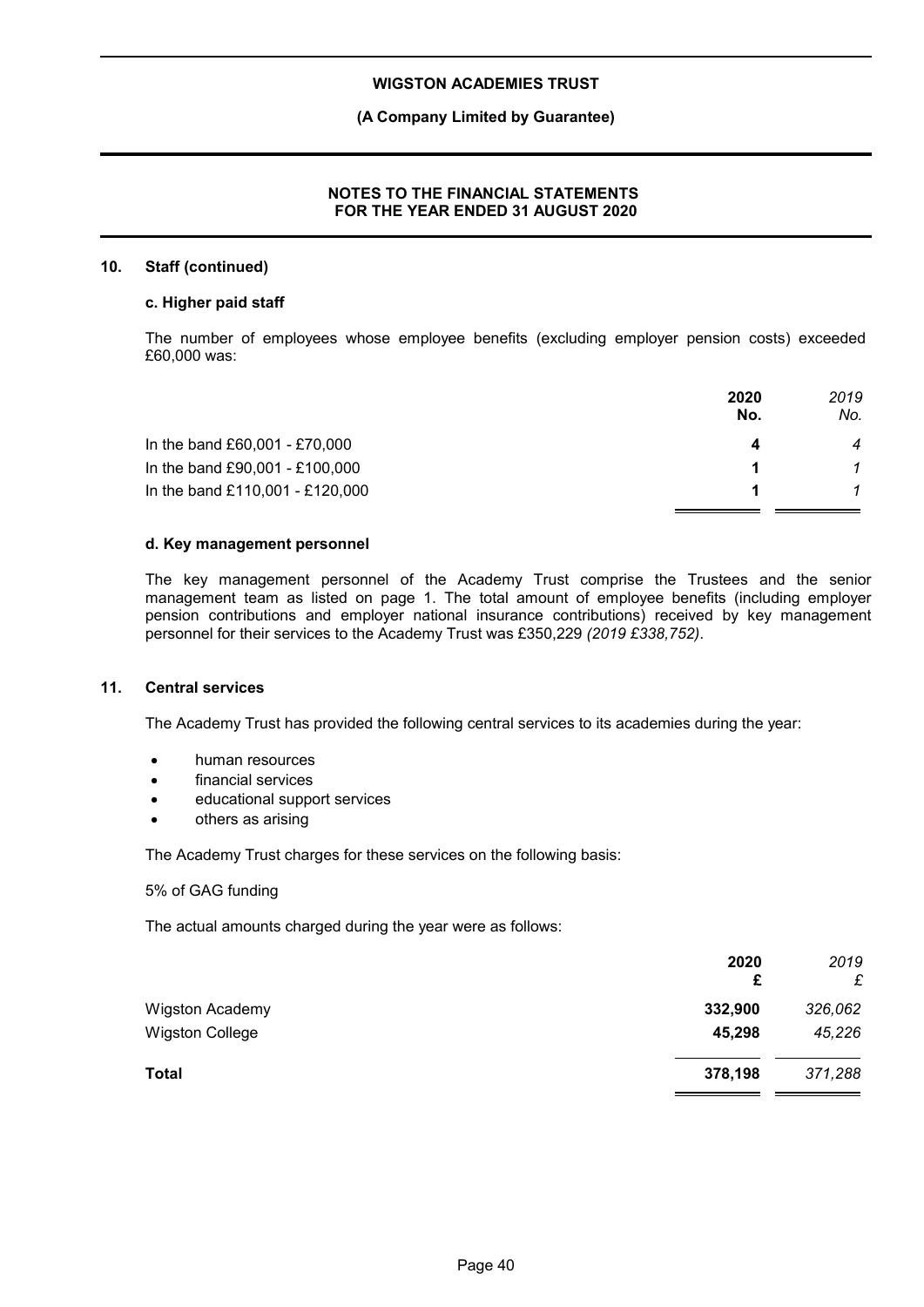## **(A Company Limited by Guarantee)**

#### **NOTES TO THE FINANCIAL STATEMENTS FOR THE YEAR ENDED 31 AUGUST 2020**

#### **12. Trustees' and Executive Headteacher remuneration and expenses**

One or more Trustees and Executive Headteacher has been paid remuneration or has received other benefits from an employment with the Academy Trust. The Executive Headteacher and other staff Trustees only receive remuneration in respect of services they provide undertaking the roles of Executive Headteacher and staff members under their contracts of employment.

The value of the Executive Headteacher and Trustees' remuneration and other benefits was as follows:

M Mitchley (Executive Headteacher) Remuneration £115,000 - £120,000 (2019: £110,000 - £115,000) Employer's pension contributions £25,000 - £30,000 (2019: £15,000 - £20,000)

During the year ended 31 August 2020, no Trustee expenses have been incurred *(2019 - £NIL)*.

### **13. Trustees' and Officers' insurance**

In accordance with normal commercial practice, the Academy Trust has purchased insurance to protect Trustees and officers from claims arising from negligent acts, errors or omissions occurring whilst on academy business. The insurance provides cover up to £3,000,000 on any one claim and the cost for the year ended 31 August 2020 was £1,297 *(2019 - £1,370)*. The cost of this insurance is included in the total insurance cost.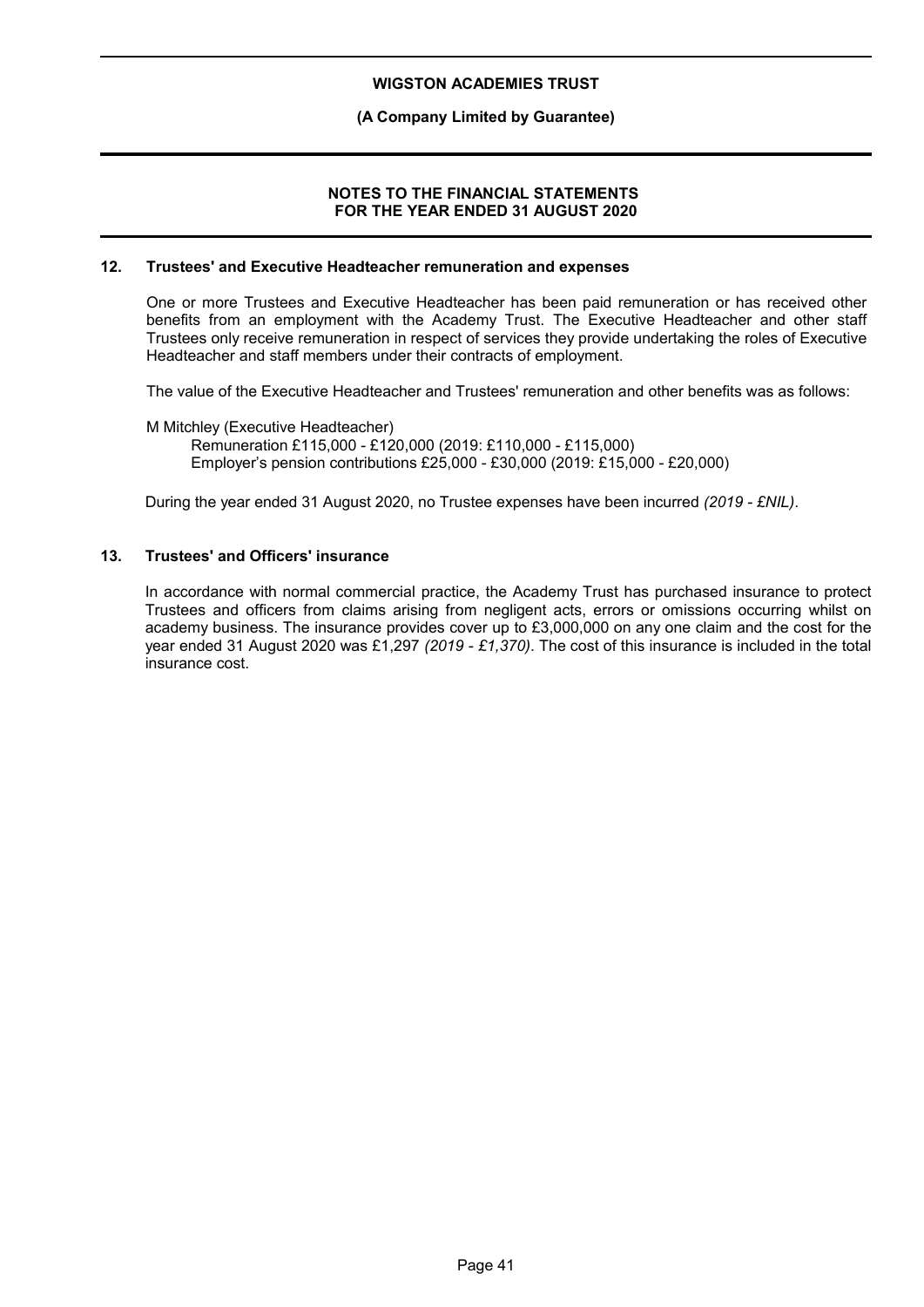**(A Company Limited by Guarantee)**

## **NOTES TO THE FINANCIAL STATEMENTS FOR THE YEAR ENDED 31 AUGUST 2020**

## **14. Tangible fixed assets**

|                          | <b>Freehold</b><br>land and<br>buildings<br>£ | Leasehold<br>land and<br>buildings<br>£ | Furniture,<br>fittings and<br>equipment<br>£ | Computer<br>equipment<br>£ | <b>Total</b><br>£ |
|--------------------------|-----------------------------------------------|-----------------------------------------|----------------------------------------------|----------------------------|-------------------|
| <b>Cost or valuation</b> |                                               |                                         |                                              |                            |                   |
| At 1 September 2019      | 20,649,819                                    | 10,024,101                              | 597,620                                      | 286,202                    | 31,557,742        |
| Additions                |                                               | 169,776                                 | 5,072                                        | 64,949                     | 239,797           |
| At 31 August 2020        | 20,649,819                                    | 10,193,877                              | 602,692                                      | 351,151                    | 31,797,539        |
| <b>Depreciation</b>      |                                               |                                         |                                              |                            |                   |
| At 1 September 2019      | 2,413,007                                     | 1,239,686                               | 413,478                                      | 270,073                    | 4,336,244         |
| Charge for the year      | 478,393                                       | 356,728                                 | 67,510                                       | 14,391                     | 917,022           |
| At 31 August 2020        | 2,891,400                                     | 1,596,414                               | 480,988                                      | 284,464                    | 5,253,266         |
| Net book value           |                                               |                                         |                                              |                            |                   |
| At 31 August 2020        | 17,758,419                                    | 8,597,463                               | 121,704                                      | 66,687                     | 26.544.273        |
| At 31 August 2019        | 18,236,812                                    | 8,784,415                               | 184,142                                      | 16,129                     | 27,221,498        |

See note 1.3 regarding assets transferred on conversion.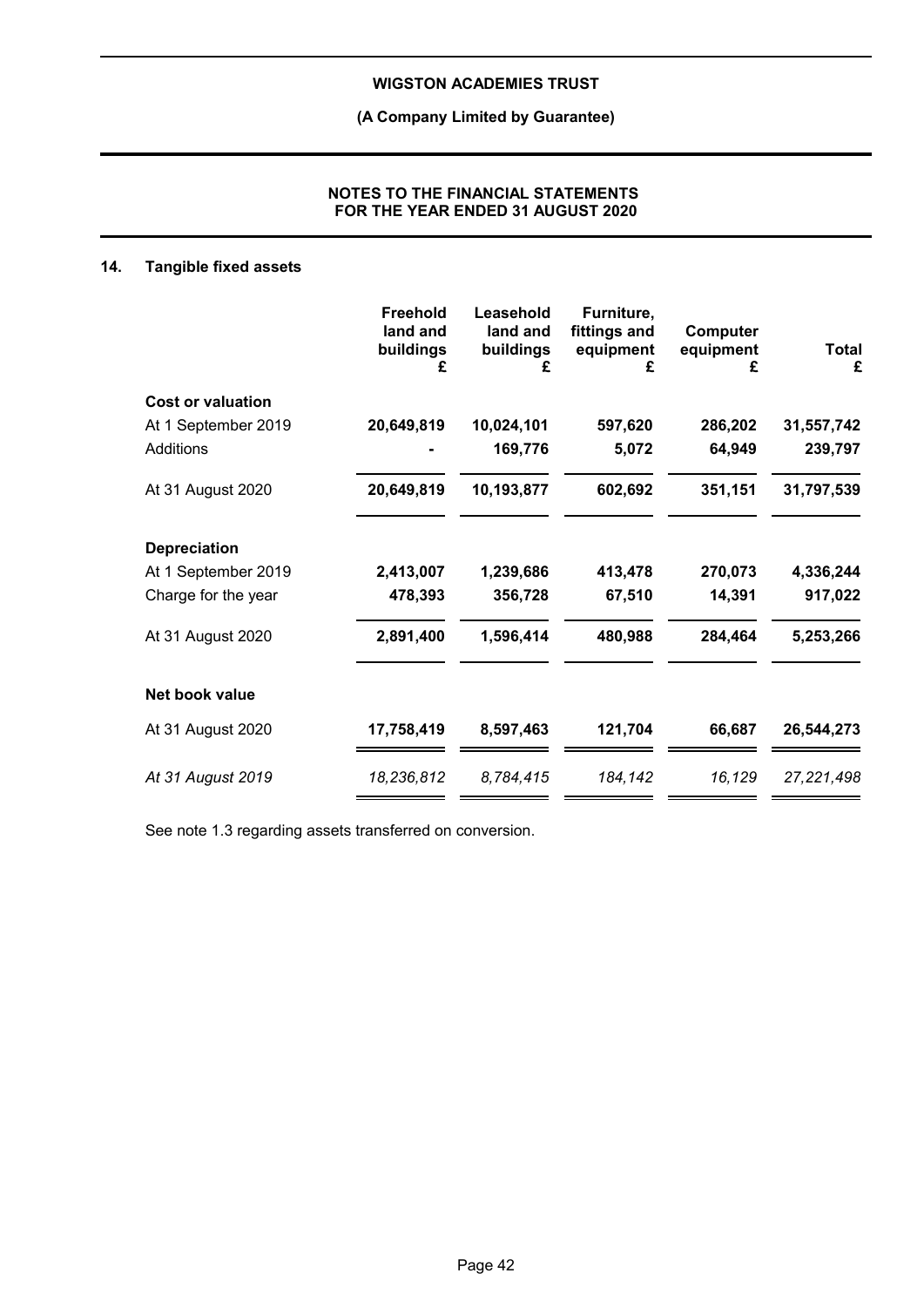**(A Company Limited by Guarantee)**

## **NOTES TO THE FINANCIAL STATEMENTS FOR THE YEAR ENDED 31 AUGUST 2020**

## **15. Fixed asset investments**

|     |                          | <b>Listed</b><br>investments<br>£ |
|-----|--------------------------|-----------------------------------|
|     | <b>Cost or valuation</b> |                                   |
|     | At 1 September 2019      | 46,880                            |
|     | Revaluations             | 1,500                             |
|     | <b>At 31 August 2020</b> | 48,380                            |
|     | Net book value           |                                   |
|     | <b>At 31 August 2020</b> | 48,380                            |
|     | At 31 August 2019        | 46,880                            |
| 16. | <b>Debtors</b>           |                                   |

|                                | £       | £       |
|--------------------------------|---------|---------|
| Trade debtors                  | 20.507  | 30,482  |
| VAT recoverable                | 27.969  | 39,301  |
| Prepayments and accrued income | 204,628 | 188,402 |
|                                | 253,104 | 258,185 |

**2020** *2019*

 $\sim$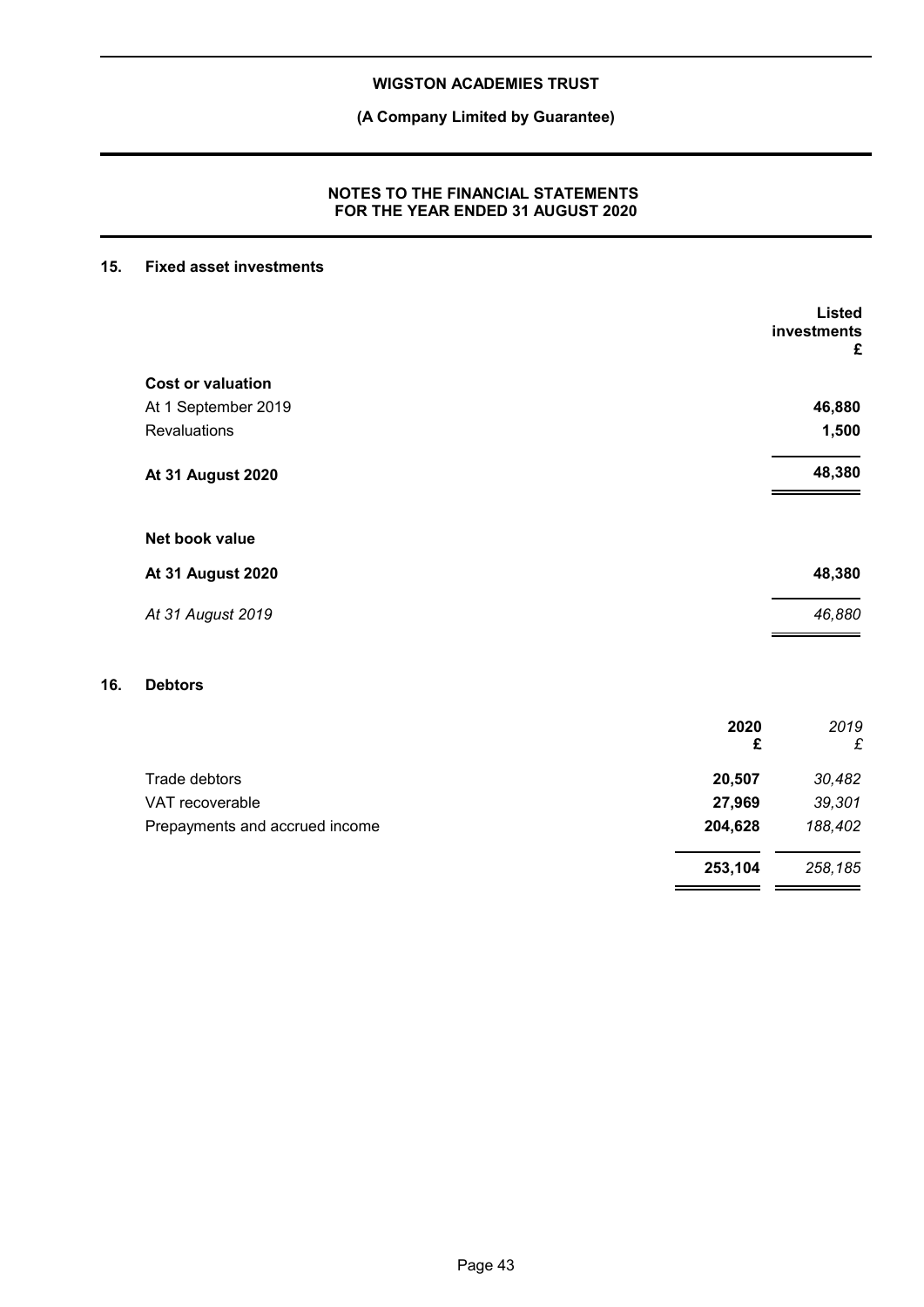## **(A Company Limited by Guarantee)**

## **NOTES TO THE FINANCIAL STATEMENTS FOR THE YEAR ENDED 31 AUGUST 2020**

## **17. Creditors: Amounts falling due within one year**

|                                        | 2020<br>£  | 2019<br>£ |
|----------------------------------------|------------|-----------|
| Other loans                            | 54,970     | 67,791    |
| Trade creditors                        | 34,217     | 30,047    |
| Other taxation and social security     | 119,403    | 119,533   |
| Other creditors                        | 158,249    | 245,653   |
| Accruals and deferred income           | 193,173    | 267,393   |
|                                        | 560,012    | 730,417   |
|                                        | 2020<br>£  | 2019<br>£ |
| Deferred income at 1 September 2019    | 120,125    | 92,698    |
| Resources deferred during the year     | 56,922     | 120,125   |
| Amounts released from previous periods | (120, 125) | (92, 698) |
|                                        | 56,922     | 120,125   |

Included within deferred income are amounts received in advance for rates income received in advance for the year to 31 March 2021 of £NIL (2019 - £45,158), trips which take place after the year end £6,844 (2019 - £49,805), Tiger Tots income received in advance of the Autumn term £16,404 (2019 - £23,749), SEN income overpaid of £33,674 (2019 - £NIL) and income due to charities amounting to £NIL (2019 - £1,413).

#### **18. Creditors: Amounts falling due after more than one year**

|             | 2020   | 2019<br>£ |
|-------------|--------|-----------|
| Other loans | $\sim$ | 12,821    |

Other loans consists of a Salix loan for lower energy boilers as approved by the Education and Skills Funding Agency. The loan is interest free and repayable over a period of 1 year up to 31 August 2021.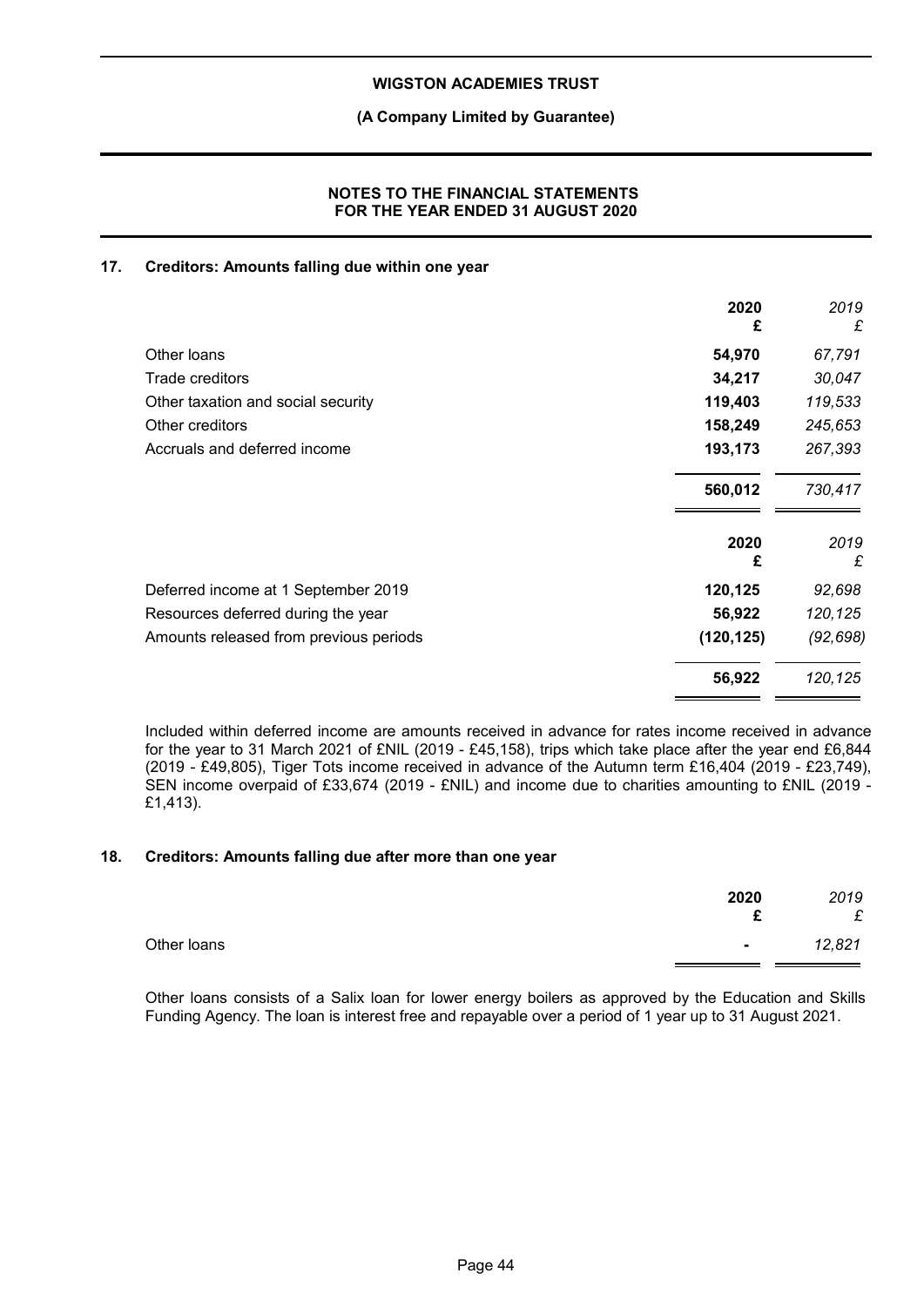**(A Company Limited by Guarantee)**

## **NOTES TO THE FINANCIAL STATEMENTS FOR THE YEAR ENDED 31 AUGUST 2020**

## **19. Statement of funds**

|                                                     | <b>Balance at 1</b><br><b>September</b><br>2019<br>£ | £         | Income Expenditure<br>£ | <b>Transfers</b><br>in/out<br>£ | Gains/<br>(Losses)<br>£ | <b>Balance at</b><br>31 August<br>2020<br>£ |
|-----------------------------------------------------|------------------------------------------------------|-----------|-------------------------|---------------------------------|-------------------------|---------------------------------------------|
| <b>Unrestricted funds</b>                           |                                                      |           |                         |                                 |                         |                                             |
| <b>Designated funds</b>                             |                                                      |           |                         |                                 |                         |                                             |
| All weather pitch                                   | 175,000                                              |           |                         |                                 |                         | 175,000                                     |
| <b>General funds</b>                                |                                                      |           |                         |                                 |                         |                                             |
| General funds                                       | 399,655                                              | 183,884   | (154, 346)              | (21, 540)                       |                         | 407,653                                     |
| <b>Total Unrestricted</b><br>funds                  | 574,655                                              | 183,884   | (154, 346)              | (21, 540)                       |                         | 582,653                                     |
| <b>Restricted general</b><br>funds                  |                                                      |           |                         |                                 |                         |                                             |
| General Annual<br>Grant (GAG)                       | (855, 213)                                           | 7,641,901 | (7, 231, 556)           | 21,540                          |                         | (423, 328)                                  |
| Pupil Premium                                       |                                                      | 306,391   | (306, 391)              |                                 |                         |                                             |
| Other DfE Group<br>grants                           |                                                      | 488,344   | (488, 344)              |                                 |                         |                                             |
| <b>Local Authority</b><br>grants                    |                                                      | 361,169   | (361, 169)              |                                 |                         |                                             |
| Other grants                                        | 500                                                  | 10,239    | (10, 239)               |                                 |                         | 500                                         |
| Abington High<br><b>School Trust Fund</b>           | 6,463                                                | 51        |                         |                                 |                         | 6,514                                       |
| <b>Guthlaxton College</b><br><b>Foundation Fund</b> | 60,269                                               | 1,836     |                         |                                 | 1,500                   | 63,605                                      |
| Catering income                                     |                                                      | 187,721   | (187, 721)              |                                 |                         |                                             |
| Apprenticeship levy                                 |                                                      | 500       | (500)                   |                                 |                         |                                             |
| Coronavirus support<br>grant                        |                                                      | 31,409    | (21, 889)               |                                 |                         | 9,520                                       |
| Pension reserve                                     | (6,703,000)                                          |           | (569,000)               |                                 | 508,000                 | (6, 764, 000)                               |
|                                                     | (7, 490, 981)                                        | 9,029,561 | (9, 176, 809)           | 21,540                          | 509,500                 | (7, 107, 189)                               |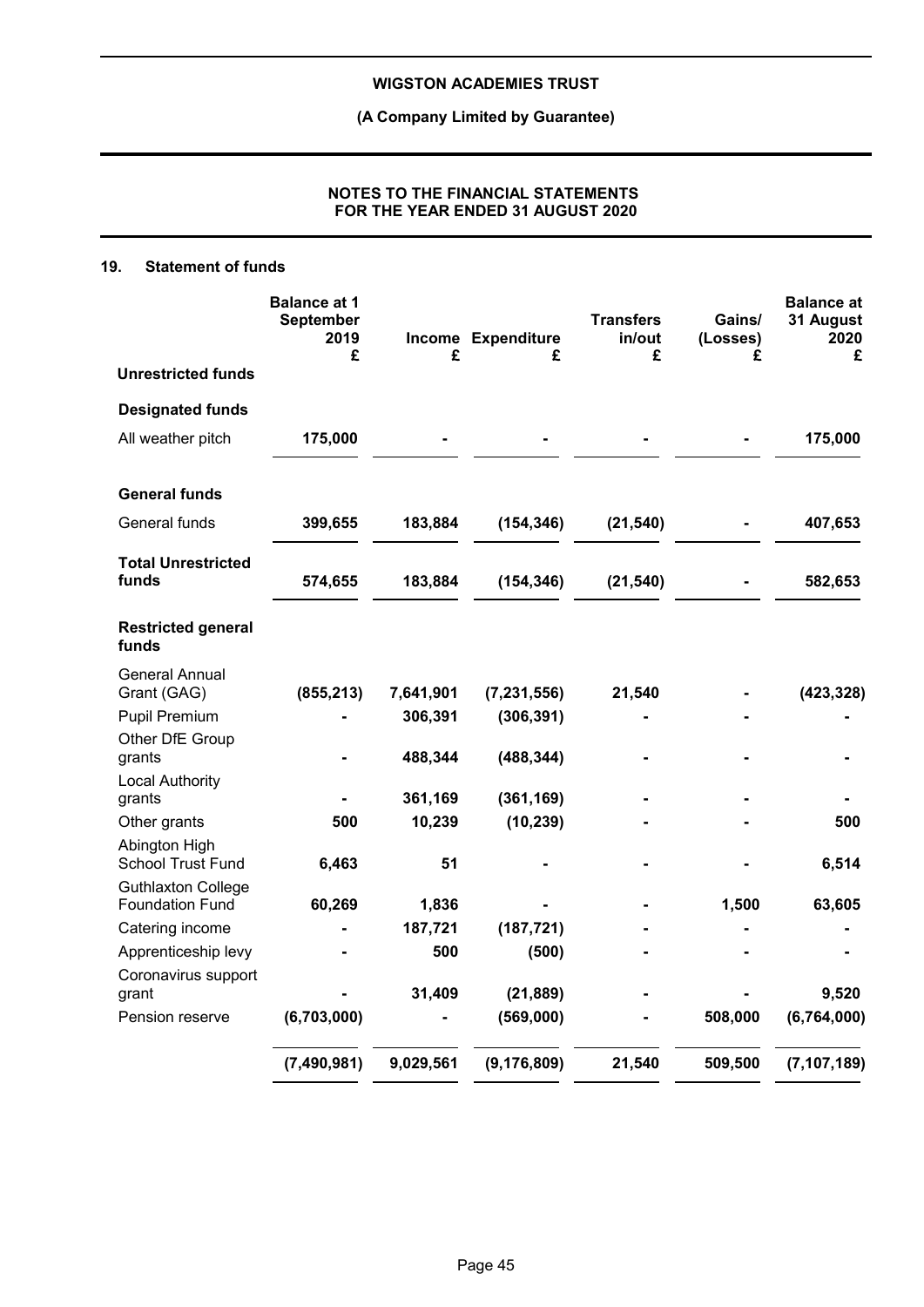#### **(A Company Limited by Guarantee)**

## **NOTES TO THE FINANCIAL STATEMENTS FOR THE YEAR ENDED 31 AUGUST 2020**

#### **19. Statement of funds (continued)**

|                                         | <b>Balance at 1</b><br><b>September</b><br>2019<br>£ | Income<br>£ | <b>Expenditure</b><br>£ | <b>Transfers</b><br>in/out<br>£ | Gains/<br>(Losses)<br>£ | <b>Balance at</b><br>31 August<br>2020<br>£ |
|-----------------------------------------|------------------------------------------------------|-------------|-------------------------|---------------------------------|-------------------------|---------------------------------------------|
| <b>Restricted fixed</b><br>asset funds  |                                                      |             |                         |                                 |                         |                                             |
| DfE Group capital<br>grants             | 229,841                                              | 34,848      | (22, 177)               |                                 |                         | 242,512                                     |
| <b>Transfer from Local</b><br>Authority | 21,257,895                                           |             | (621, 278)              |                                 |                         | 20,636,617                                  |
| Capital expenditure<br>from GAG         | 694,491                                              |             | (54, 564)               |                                 |                         | 639,927                                     |
| <b>Local Authority</b><br>income        | 2,469,647                                            |             | (76, 174)               |                                 |                         | 2,393,473                                   |
| <b>Local Authority</b><br>donation      | 805,064                                              |             | (52, 139)               |                                 |                         | 752,925                                     |
| Condition<br>Improvement Fund<br>(CIF)  | 1,858,634                                            | 169,776     | (90, 690)               |                                 |                         | 1,937,720                                   |
|                                         | 27,315,572                                           | 204,624     | (917, 022)              |                                 |                         | 26,603,174                                  |
| <b>Total Restricted</b><br>funds        | 19,824,591                                           | 9,234,185   | (10,093,831)            | 21,540                          | 509,500                 | 19,495,985                                  |
| <b>Total funds</b>                      | 20,399,246                                           | 9,418,069   | (10, 248, 177)          |                                 | 509,500                 | 20,078,638                                  |

The specific purposes for which the funds are to be applied are as follows:

#### **Designated Funds**

The All Weather Pitch designated funds represents the historic annual funds retained specifically for the future replacement of the pitch surface.

#### **Restricted Funds**

The General Annual Grant (GAG) relates to the school's development and operational activities. The transfer to GAG relates to an amount transferred from unrestricted funds to equalise the GAG.

Pupil Premium relates to additional funding received to raise the attainment of disadvantaged pupils of all abilities and to close the gaps between them and their peers. All funds have been fully spent during the year.

The other DfE Group restricted funds grants consists of Year 7 Catch Up funding and the Teachers Pay and Pensions grant. All funds were fully spent in the year.

Local Authority grants relates to Special Educational Needs funding and Looked After Pupil funding all spent in the year.

Other grants include grants received from other organisations and includes various small grants from, The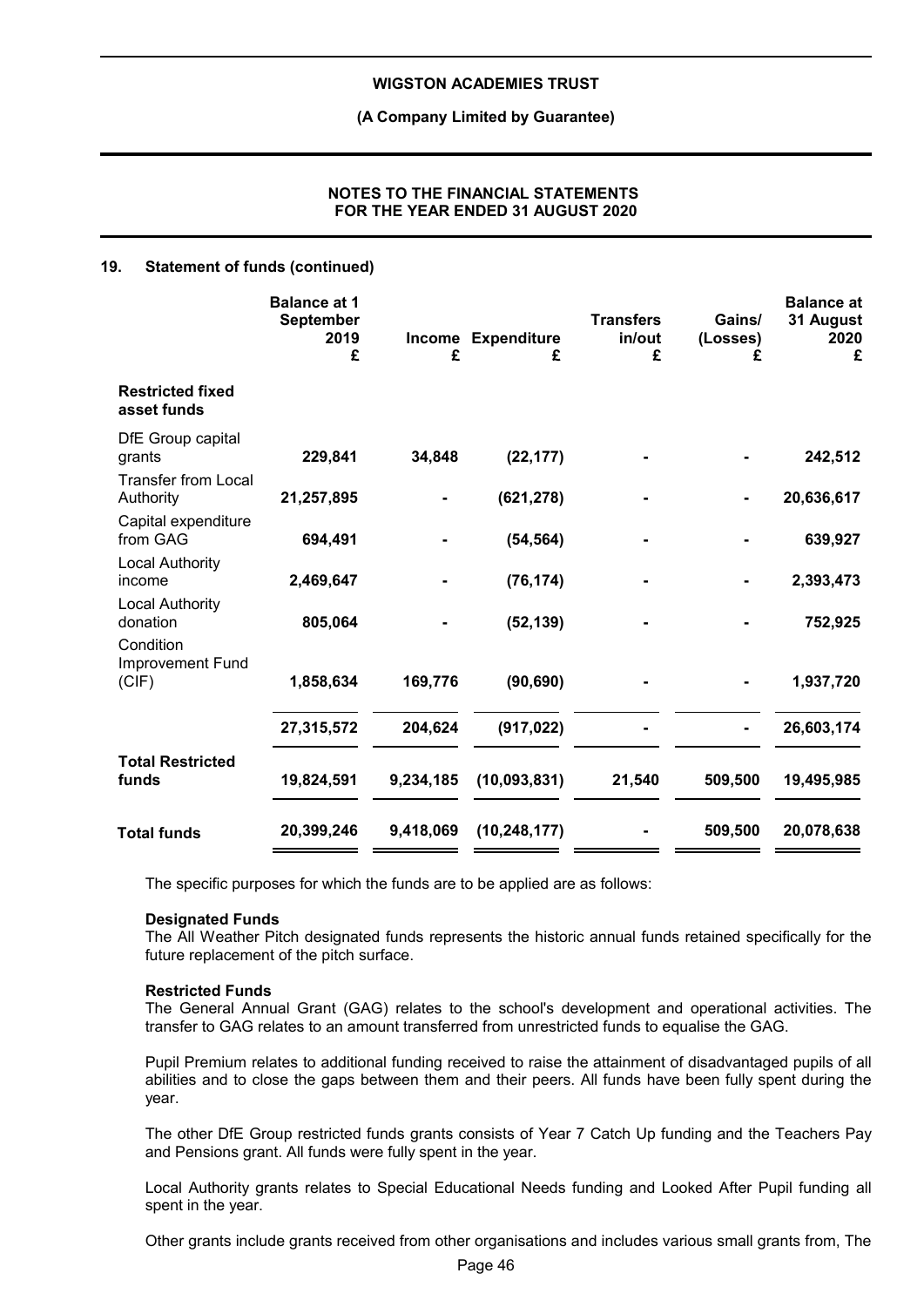## **(A Company Limited by Guarantee)**

#### **NOTES TO THE FINANCIAL STATEMENTS FOR THE YEAR ENDED 31 AUGUST 2020**

#### **19. Statement of funds (continued)**

Young Enterprise and Thomas Estley Learning Alliance (TELA). All these grants were fully spent in the year. The balance carried forward at 31 August 2020 is an unspent School Council Grant of £500.

The Abington High School Trust and Guthlaxton College Foundation Fund (charity registration number 527854) are charities established to raise funds to enable disadvantaged children to have the same opportunities as their peers, e.g. to take part in visits and to provide suitable help towards uniforms and clothing as necessary. The closing balances of £6,514 and £63,605 respectively relate to unspent funds.

Catering income is restricted by virtue of the statutory obligation to provide pupil meals linked to the school funding agreement. All funds have been spent in full during the year.

Apprenticeship levy relates to notional income and expenditure recognised in relation to the training received by the Academy Trust as part of the scheme. All funds have been spent in full during the year.

Exceptional government funding is the coronavirus exceptional support grant claimed during the year to be used towards the increased premises related costs, support for FSM vouchers and additional cleaning costs during the Easter holidays incurred by the school as a result of the COVID-19 pandemic. The carry forward is in respect of the cost of new equipment ordered but was not delivered until the Autumn term as a result of delays due to COVID-19 restrictions.

The pension reserve relates to the academy's share of the deficit of Leicestershire County Council's Local Government Pension Scheme.

#### **Restricted Fixed Asset Funds**

DfE Group capital grants relate to funding received from these sources to purchase fixed assets. The closing balance relates to the net book value of assets concerned plus unspent Devolved Formula Capital Income of £48,956.

The transfer from Local Authority relates to the value of freehold and leasehold buildings and moveable assets transferred on conversion less depreciation charged to date. The closing balance relates to the net book value of the assets concerned.

Capital expenditure from GAG relates to capitalised expenditure allocated to the GAG within this grant's terms. The transfer to restricted funds is the schools contribution to the windows and roof projects which was not required at the end of the project.

The Local Authority income is from Leicestershire County Council being funding received for capital building works to be spent on joining two buildings at Wigston Academy. The closing balance relates to the net book value of assets concerned.

The Local Authority donation relates to refurbishment works carried out in classrooms at the Wigston College and the transfer of the lease of 121 years for Abington House, a building owned by the Local Authority which is on the school campus and used by the Tiger Tots Nursery. The closing balance relates to the net book value of these assets.

The Condition Improvement Fund (CIF) income in the year relates to funding received in relation to roof replacement works (phase III) at Wigston College. The closing balance relates to the net book value of the assets concerned plus an under spend of funds of £9,945 from the roof phase II project.

Under the funding agreement with the Secretary of State, the Academy Trust was not subject to a limit on the amount of GAG it could carry forward at 31 August 2020.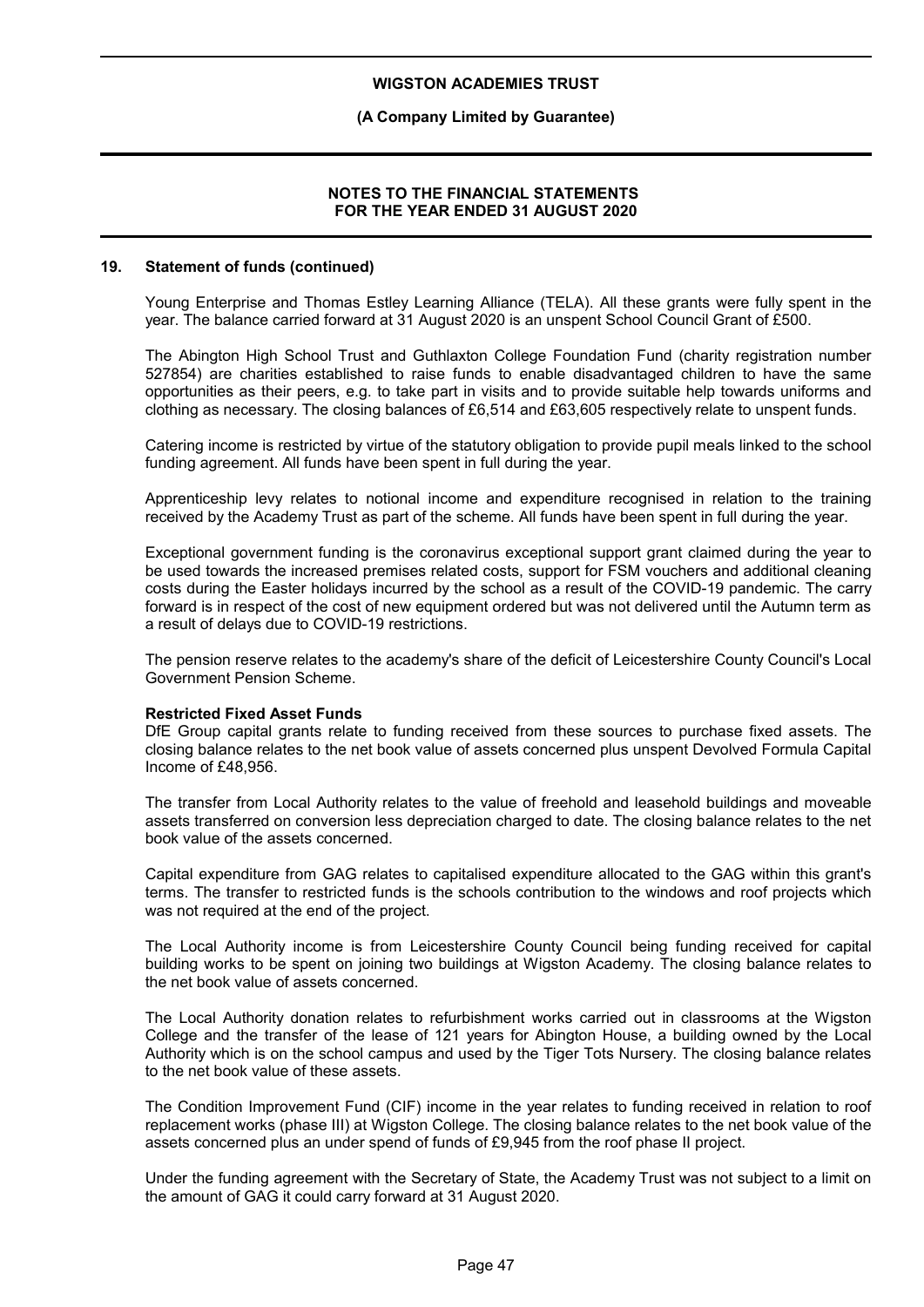## **(A Company Limited by Guarantee)**

## **NOTES TO THE FINANCIAL STATEMENTS FOR THE YEAR ENDED 31 AUGUST 2020**

#### **19. Statement of funds (continued)**

#### **Total funds analysis by academy**

Fund balances at 31 August 2020 were allocated as follows:

|                                                    | 2020<br>£   | 2019<br>£     |
|----------------------------------------------------|-------------|---------------|
| <b>Wigston Academy</b>                             | 1,278,534   | 992,274       |
| <b>Wigston College</b>                             | (1,066,267) | (1, 231, 894) |
| <b>Central Services</b>                            | 27,197      | 26,294        |
| Total before fixed asset funds and pension reserve | 239,464     | (213, 326)    |
| Restricted fixed asset fund                        | 26,603,174  | 27,315,572    |
| Pension reserve                                    | (6,764,000) | (6, 703, 000) |
| Total                                              | 20,078,638  | 20,399,246    |

The following academy is carrying a net deficit on its portion of the funds as follows:

|                        | <b>Deficit</b><br>£ |
|------------------------|---------------------|
| <b>Wigston College</b> | (1,066,267)         |

An Age Range Change (ARC) took place in the Trust September 2016. The Academy Trust moved to education for 11-16 year olds from 10-14 year olds seeing its first results in September 2018. The College previously supplied education for 14-19 year olds and lost its KS4 pupils to become a sixth form only resulting in the loss of its lump sum funding in the process. The College was inadequate and is now rated by OFSTED as good which has added to financial pressures in retraining and staffing costs. ARC has also taken place locally with increased competition for pupil numbers in the area.

The Academy Trust is taking the following action to return Wigston College to surplus:

The Trust undertook a significant programme of restructuring and redundancy which has now successfully been completed. Across the Trust in 2015 there were 121 Full Time Equivalent (FTE) teachers and 130 FTE support staff, currently there are 80 FTE teachers and 82 FTE support staff. The Trust are proposing to reduce staffing and other costs were necessary when opportunities arise and vacancies are not always replaced like for like.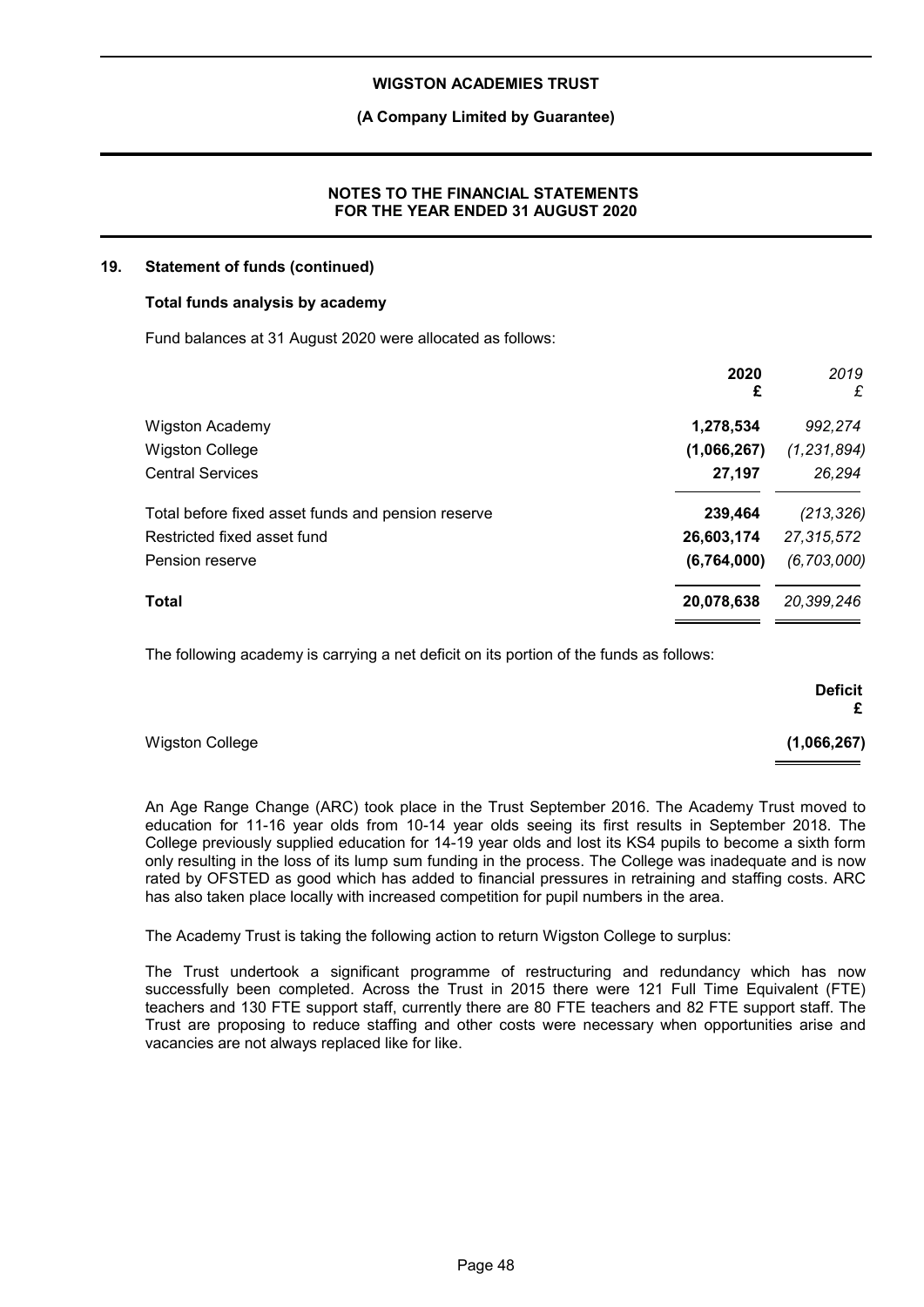## **(A Company Limited by Guarantee)**

#### **NOTES TO THE FINANCIAL STATEMENTS FOR THE YEAR ENDED 31 AUGUST 2020**

## **19. Statement of funds (continued)**

## **Total cost analysis by academy**

Expenditure incurred by each academy during the year was as follows:

|                         | <b>Teaching</b><br>and<br>educational<br>support<br>staff costs<br>£ | <b>Other</b><br>support<br>staff costs<br>£ | <b>Educational</b><br>supplies<br>£ | Other costs<br>excluding<br>depreciation<br>£ | <b>Total</b><br>2020<br>£ | Total<br>2019<br>£ |
|-------------------------|----------------------------------------------------------------------|---------------------------------------------|-------------------------------------|-----------------------------------------------|---------------------------|--------------------|
| Wigston                 |                                                                      |                                             |                                     |                                               |                           |                    |
| Academy                 | 4,832,664                                                            | 860.254                                     | 113,848                             | 1,115,488                                     | 6,922,254                 | 6,831,389          |
| <b>Wigston College</b>  | 955,335                                                              | 403,386                                     | 7,142                               | 96,743                                        | 1,462,606                 | 1,950,590          |
| <b>Central Services</b> | 159,034                                                              | 187,642                                     |                                     | 30,619                                        | 377,295                   | 355,008            |
| <b>Academy Trust</b>    | 5.947.033                                                            | 1,451,282                                   | 120,990                             | 1,242,850                                     | 8,762,155                 | 9,136,987          |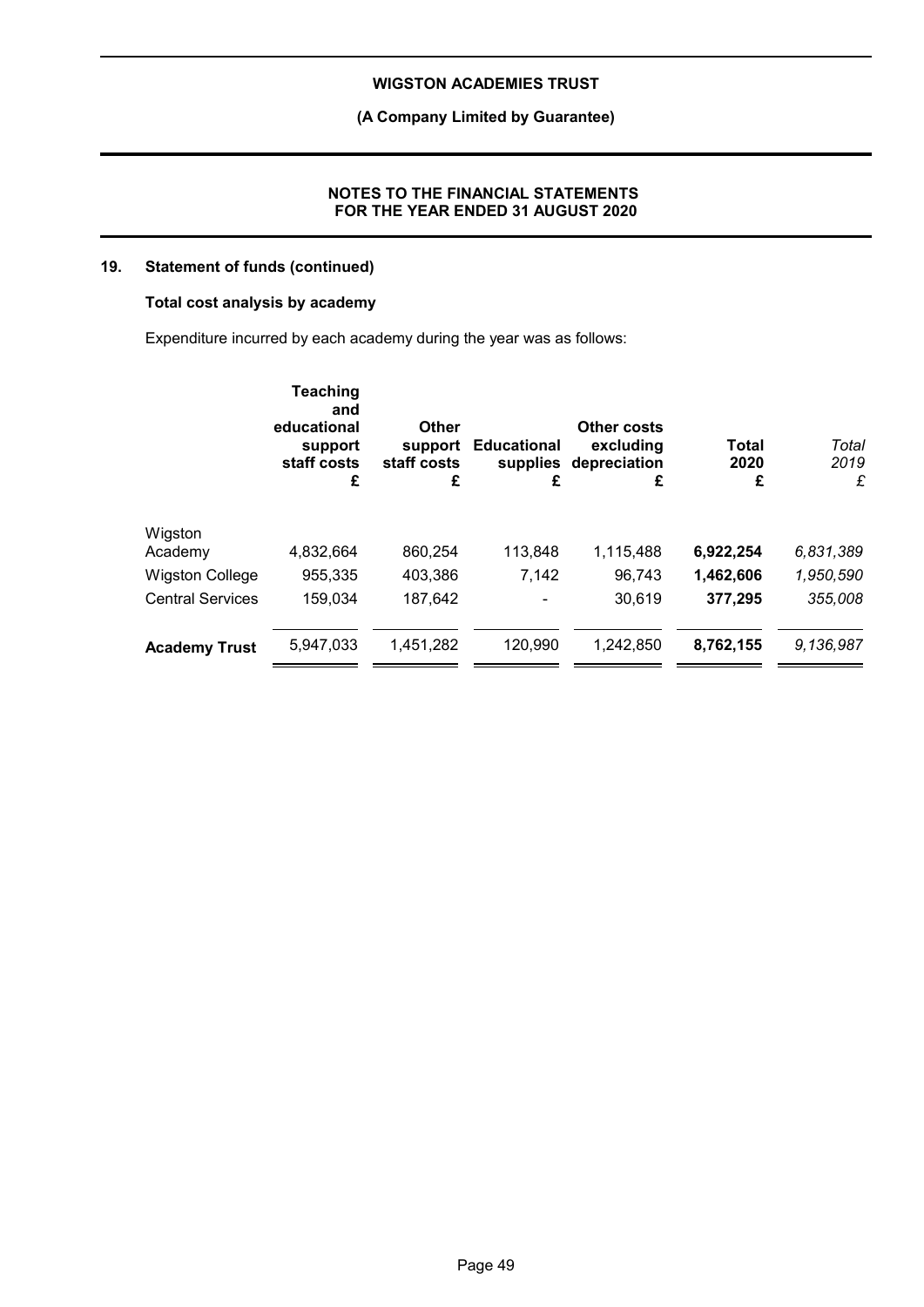**(A Company Limited by Guarantee)**

## **NOTES TO THE FINANCIAL STATEMENTS FOR THE YEAR ENDED 31 AUGUST 2020**

## **19. Statement of funds (continued)**

Comparative information in respect of the preceding year is as follows:

|                                                     | <b>Balance</b> at<br>1 September<br>2018<br>£ | Income<br>£ | Expenditure<br>£      | <b>Transfers</b><br>in/out<br>£ | Gains/<br>(Losses)<br>£ | <b>Balance</b> at<br>31 August<br>2019<br>£ |
|-----------------------------------------------------|-----------------------------------------------|-------------|-----------------------|---------------------------------|-------------------------|---------------------------------------------|
| <b>Unrestricted funds</b>                           |                                               |             |                       |                                 |                         |                                             |
| <b>Designated funds</b>                             |                                               |             |                       |                                 |                         |                                             |
| All weather pitch                                   | 175,000                                       |             |                       |                                 |                         | 175,000                                     |
| <b>General funds</b>                                |                                               |             |                       |                                 |                         |                                             |
| General funds                                       | 360,128                                       | 260,174     | (186, 740)            | (33, 907)                       |                         | 399,655                                     |
| <b>Total Unrestricted</b><br>funds                  | 535,128                                       | 260,174     | (186, 740)            | (33, 907)                       |                         | 574,655                                     |
| <b>Restricted general</b><br>funds                  |                                               |             |                       |                                 |                         |                                             |
| <b>General Annual Grant</b><br>(GAG)                | (742, 143)                                    | 7,579,323   | (7, 799, 293)         | 106,900                         |                         | (855, 213)                                  |
| Pupil Premium                                       |                                               | 313,559     | (313, 559)            |                                 |                         |                                             |
| Other DfE Group<br>grants                           |                                               | 111,690     | (111, 690)            |                                 |                         |                                             |
| Local Authority grants                              |                                               | 411,183     | (411, 183)            |                                 |                         |                                             |
| Other grants                                        | 500                                           | 15,323      | (15, 323)             |                                 |                         | 500                                         |
| Abington High School<br><b>Trust Fund</b>           | 6,416                                         | 47          |                       |                                 |                         | 6,463                                       |
| <b>Guthlaxton College</b><br><b>Foundation Fund</b> | 56,873                                        | 1,052       |                       |                                 | 2,344                   | 60,269                                      |
| Catering income                                     |                                               | 292,497     | (292, 497)            |                                 |                         |                                             |
| Apprenticeship levy                                 |                                               | 6,702       | (6, 702)              |                                 |                         |                                             |
| Pension reserve                                     | (4,380,000)                                   |             | (571,000)             |                                 | (1, 752, 000)           | (6, 703, 000)                               |
|                                                     | (5,058,354)                                   | 8,731,376   | $(9,521,247)$ 106,900 |                                 | (1,749,656)             | (7, 490, 981)                               |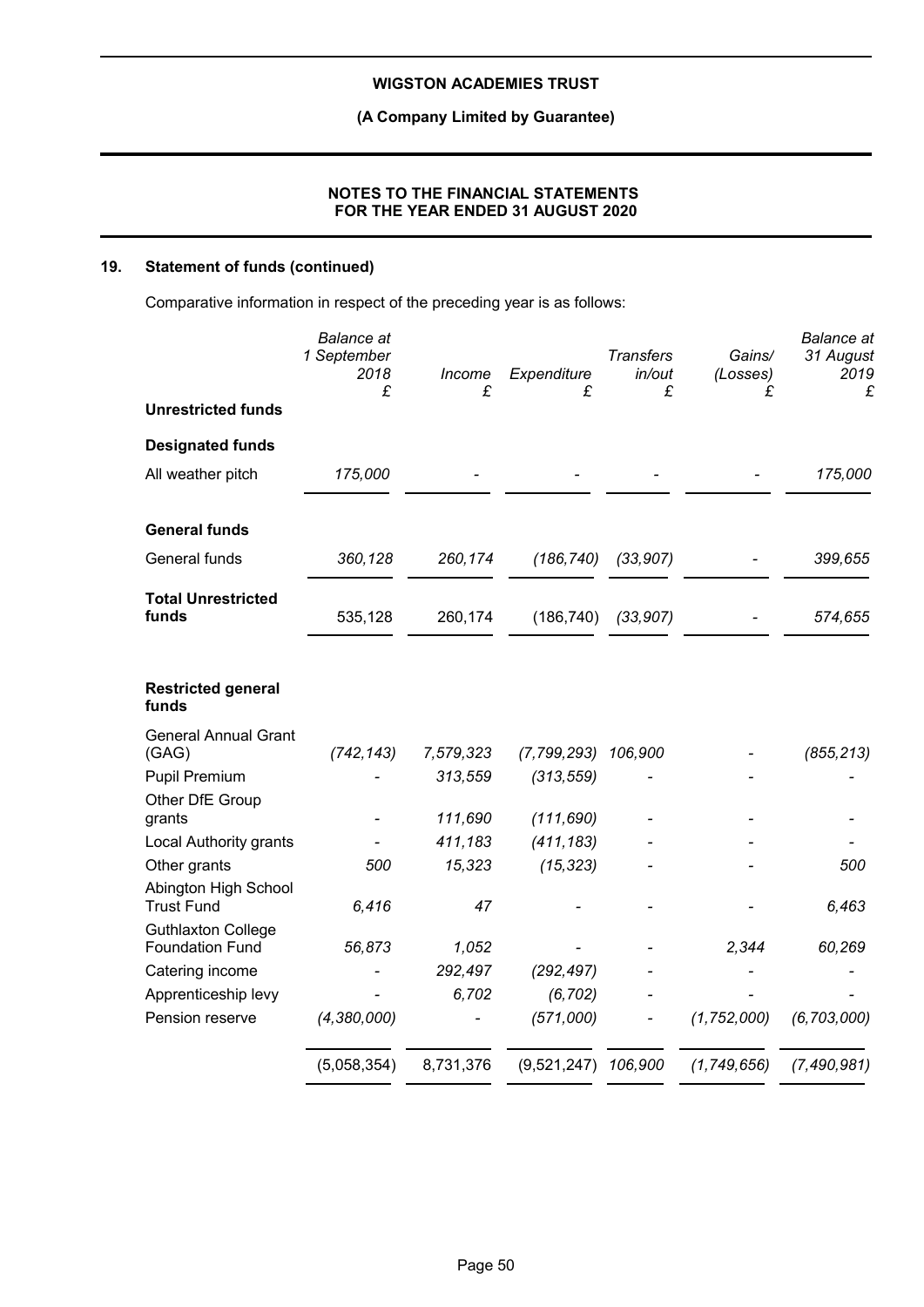## **(A Company Limited by Guarantee)**

## **NOTES TO THE FINANCIAL STATEMENTS FOR THE YEAR ENDED 31 AUGUST 2020**

## **19. Statement of funds (continued)**

|                                         | <b>Balance</b> at<br>1 September<br>2018<br>£ | Income<br>£ | Expenditure<br>£ | <b>Transfers</b><br>in/out<br>£ | Gains/<br>(Losses)<br>£ | <b>Balance</b> at<br>31 August<br>2019<br>£ |
|-----------------------------------------|-----------------------------------------------|-------------|------------------|---------------------------------|-------------------------|---------------------------------------------|
| <b>Restricted fixed</b><br>asset funds  |                                               |             |                  |                                 |                         |                                             |
| DfE Group capital<br>grants             | 182,686                                       | 120,528     | (48, 690)        | (24, 683)                       |                         | 229,841                                     |
| <b>Transfer from Local</b><br>Authority | 21,869,735                                    |             | (611, 840)       |                                 |                         | 21,257,895                                  |
| Capital expenditure<br>from GAG         | 846,785                                       |             | (115, 210)       | (37,084)                        |                         | 694,491                                     |
| <b>Local Authority</b><br>income        | 2,546,679                                     |             | (77, 032)        |                                 |                         | 2,469,647                                   |
| <b>Local Authority</b><br>donation      | 822,930                                       |             | (17, 866)        |                                 |                         | 805,064                                     |
| Condition<br>Improvement Fund<br>(CIF)  | 1,626,916                                     | 304,203     | (61, 259)        | (11, 226)                       |                         | 1,858,634                                   |
|                                         | 27,895,731                                    | 424,731     | (931, 897)       | (72, 993)                       |                         | 27,315,572                                  |
| <b>Total Restricted</b><br>funds        | 22,837,377                                    | 9,156,107   | (10, 453, 144)   | 33,907                          | (1,749,656)             | 19,824,591                                  |
| <b>Total funds</b>                      | 23,372,505                                    | 9,416,281   | (10, 639, 884)   |                                 | (1,749,656)             | 20,399,246                                  |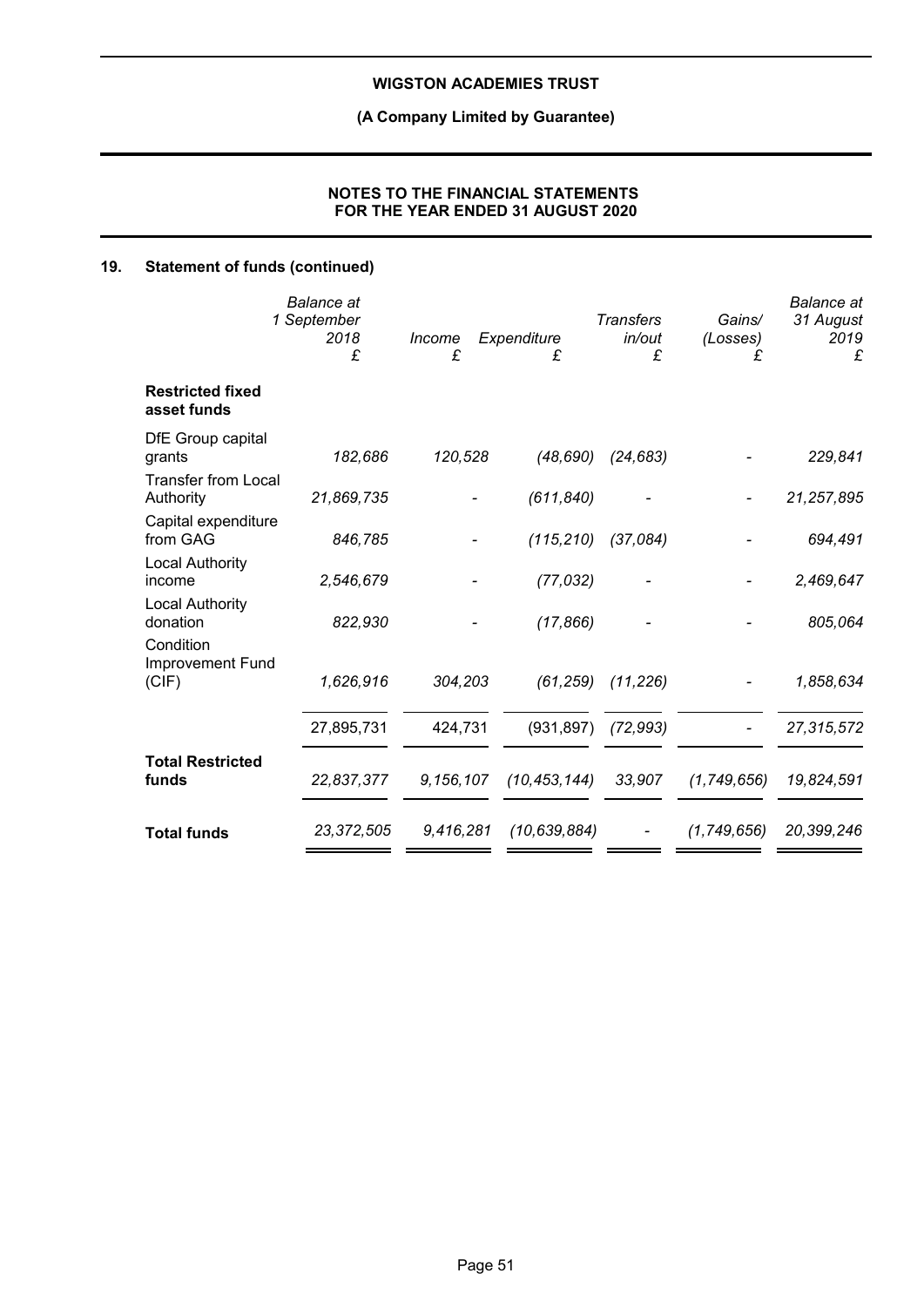## **(A Company Limited by Guarantee)**

## **NOTES TO THE FINANCIAL STATEMENTS FOR THE YEAR ENDED 31 AUGUST 2020**

## **20. Analysis of net assets between funds**

## **Analysis of net assets between funds - current period**

|                               | <b>Unrestricted</b><br>funds<br>2020<br>£ | <b>Restricted</b><br>funds<br>2020<br>£ | <b>Restricted</b><br>fixed asset<br>funds<br>2020<br>£ | <b>Total</b><br>funds<br>2020<br>£ |
|-------------------------------|-------------------------------------------|-----------------------------------------|--------------------------------------------------------|------------------------------------|
| Tangible fixed assets         |                                           |                                         | 26,544,273                                             | 26,544,273                         |
| Fixed asset investments       |                                           | 48,380                                  |                                                        | 48,380                             |
| <b>Current assets</b>         | 582,653                                   | 168,443                                 | 58,901                                                 | 809,997                            |
| Creditors due within one year |                                           | (560, 012)                              |                                                        | (560, 012)                         |
| Pension scheme liability      |                                           | (6,764,000)                             | ۰                                                      | (6,764,000)                        |
| <b>Total</b>                  | 582,653                                   | (7, 107, 189)                           | 26,603,174                                             | 20,078,638                         |
|                               |                                           |                                         |                                                        |                                    |

## **Analysis of net assets between funds - prior period**

|                                     |              |             | Restricted  |               |
|-------------------------------------|--------------|-------------|-------------|---------------|
|                                     | Unrestricted | Restricted  | fixed asset | Total         |
|                                     | funds        | funds       | funds       | funds         |
|                                     | 2019         | 2019        | 2019        | 2019          |
|                                     | £            | £           | £           | £             |
| Tangible fixed assets               |              |             | 27,221,498  | 27,221,498    |
| Fixed asset investments             |              | 46,880      |             | 46,880        |
| Current assets                      | 574,655      | (91, 623)   | 94,074      | 577,106       |
| Creditors due within one year       |              | (730, 417)  |             | (730, 417)    |
| Creditors due in more than one year |              | (12, 821)   |             | (12, 821)     |
| Pension scheme liability            |              | (6,703,000) |             | (6, 703, 000) |
| Total                               | 574,655      | (7,490,981) | 27,315,572  | 20,399,246    |
|                                     |              |             |             |               |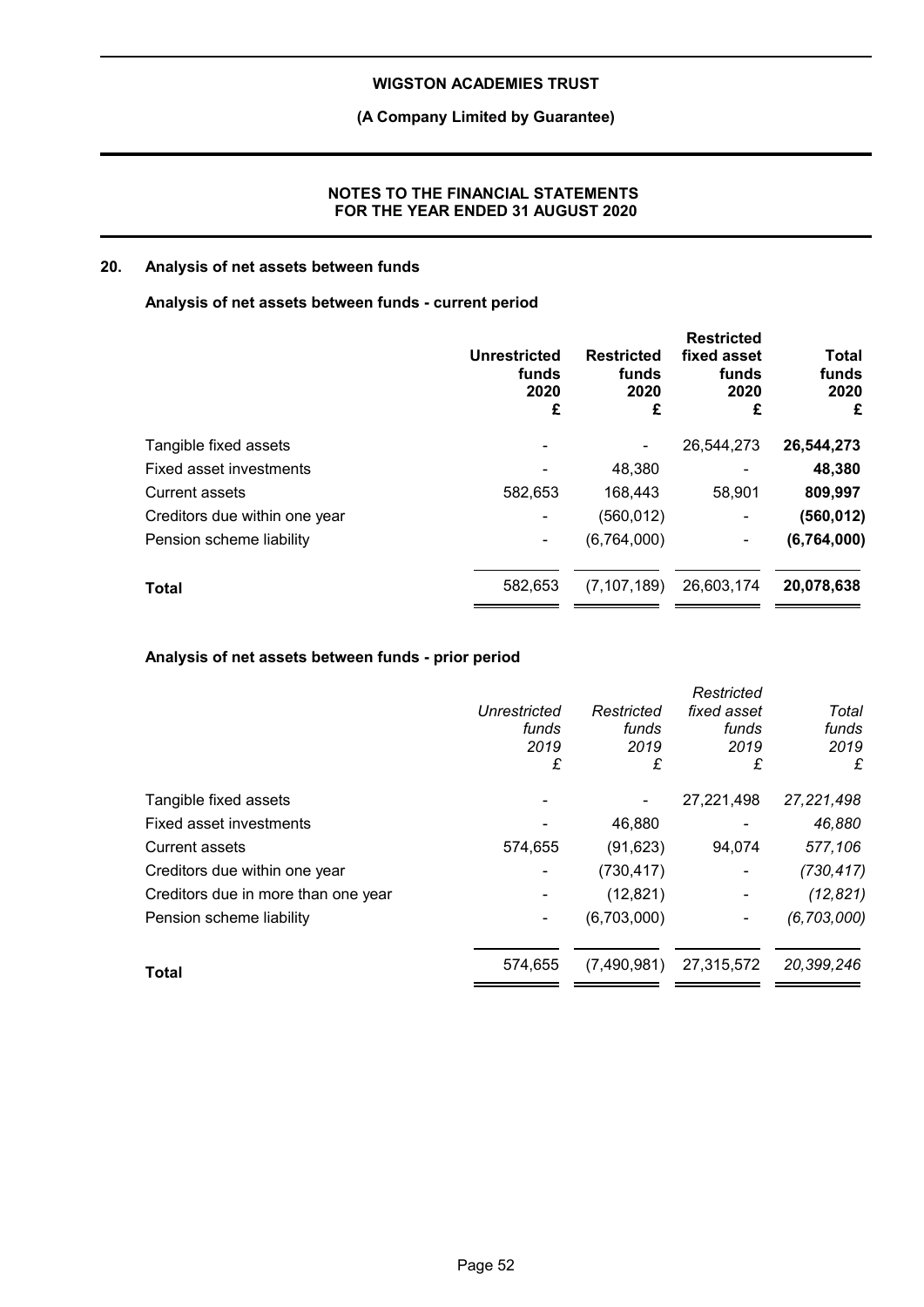## **(A Company Limited by Guarantee)**

## **NOTES TO THE FINANCIAL STATEMENTS FOR THE YEAR ENDED 31 AUGUST 2020**

## **21. Reconciliation of net expenditure to net cash flow from operating activities**

|     |                                                                           | 2020<br>£  | 2019<br>£      |
|-----|---------------------------------------------------------------------------|------------|----------------|
|     | Net expenditure for the period (as per Statement of Financial Activities) | (828, 608) | (1, 221, 259)  |
|     | <b>Adjustments for:</b>                                                   |            |                |
|     | Depreciation                                                              | 917,022    | 931,897        |
|     | Capital grants from DfE and other capital income                          | (204, 624) | (424, 731)     |
|     | Interest receivable                                                       | (2, 348)   | (1, 770)       |
|     | Defined benefit pension scheme cost less contributions payable            | 444,000    | 445,000        |
|     | Defined benefit pension scheme finance cost                               | 125,000    | 126,000        |
|     | Decrease in debtors                                                       | 5,081      | 6,568          |
|     | Decrease in creditors                                                     | (157, 584) | (169, 101)     |
|     | Gains on investments                                                      | (1,500)    | (2, 344)       |
|     | Net cash provided by/(used in) operating activities                       | 296,439    | (309, 740)     |
| 22. | <b>Cash flows from financing activities</b>                               |            |                |
|     |                                                                           | 2020<br>£  | 2019           |
|     | Repayments of borrowing                                                   | (25, 642)  | £<br>(25, 642) |
|     | Net cash used in financing activities                                     | (25, 642)  | (25, 642)      |
| 23. | Cash flows from investing activities                                      |            |                |
|     |                                                                           | 2020<br>£  | 2019<br>£      |
|     | Dividends, interest and rents from investments                            | 2,348      | 1,770          |
|     | Purchase of tangible assets                                               | (239, 797) | (312,900)      |
|     | Capital grants from DfE Group                                             | 204,624    | 424,731        |
|     | Net cash (used in)/provided by investing activities                       | (32, 825)  | 113,601        |
|     |                                                                           |            |                |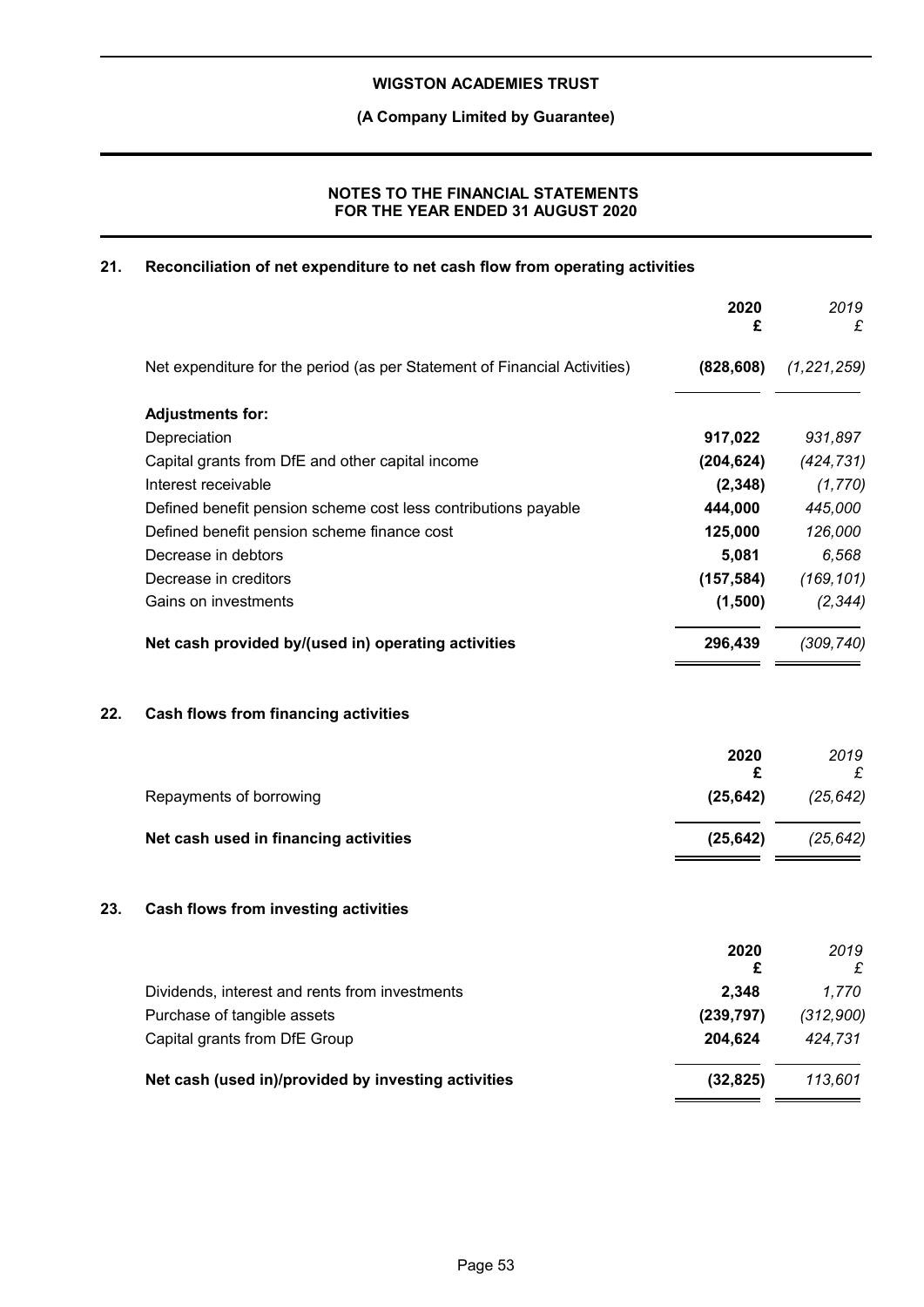## **(A Company Limited by Guarantee)**

## **NOTES TO THE FINANCIAL STATEMENTS FOR THE YEAR ENDED 31 AUGUST 2020**

## **24. Analysis of cash and cash equivalents**

|                                 | 2020<br>£ | 2019    |
|---------------------------------|-----------|---------|
| Cash in hand                    | 556,893   | 318,921 |
| Total cash and cash equivalents | 556,893   | 318,921 |

## **25. Analysis of changes in net debt**

|                          | At 1<br><b>September</b><br>2019<br>£ | £       | At 31<br><b>Cash flows August 2020</b><br>£ |
|--------------------------|---------------------------------------|---------|---------------------------------------------|
| Cash at bank and in hand | 318,921                               | 237,972 | 556,893                                     |
| Debt due within 1 year   | (67, 791)                             | 12,821  | (54, 970)                                   |
| Debt due after 1 year    | (12, 821)                             | 12,821  |                                             |
|                          | 238,309                               | 263,614 | 501,923                                     |
|                          |                                       |         |                                             |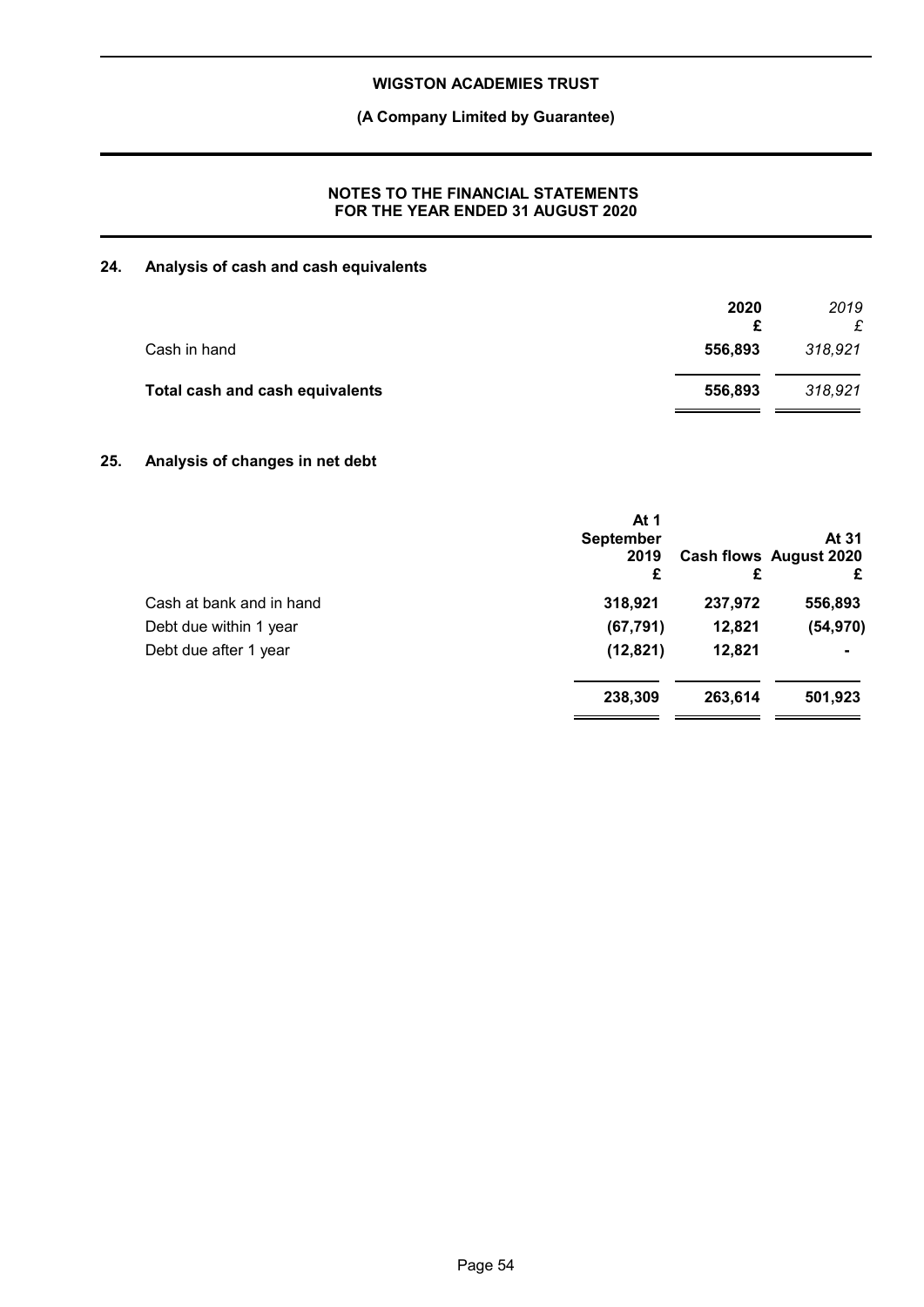## **(A Company Limited by Guarantee)**

#### **NOTES TO THE FINANCIAL STATEMENTS FOR THE YEAR ENDED 31 AUGUST 2020**

#### **26. Pension commitments**

The Academy Trust's employees belong to two principal pension schemes: the Teachers' Pension Scheme England and Wales (TPS) for academic and related staff; and the Local Government Pension Scheme (LGPS) for non-teaching staff, which is managed by Leicestershire County Council. Both are multi-employer defined benefit schemes.

The latest actuarial valuation of the TPS related to the period ended 31 March 2016 and of the LGPS 31 March 2016.

Contributions amounting to £143,328 were payable to the schemes at 31 August 2020 *(2019 - £122,150)* and are included within creditors.

#### **Teachers' Pension Scheme**

The Teachers' Pension Scheme (TPS) is a statutory, contributory, defined benefit scheme, governed by the Teachers' Pension Scheme Regulations 2014. Membership is automatic for full-time teachers in academies. All teachers have the option to opt-out of the TPS following enrolment.

The TPS is an unfunded scheme to which both the member and employer makes contributions, as a percentage of salary - these contributions are credited to the Exchequer. Retirement and other pension benefits are paid by public funds provided by Parliament.

#### **Valuation of the Teachers' Pension Scheme**

The Government Actuary, using normal actuarial principles, conducts a formal actuarial review of the TPS in accordance with the Public Service Pensions (Valuations and Employer Cost Cap) Directions 2014 published by HM Treasury every 4 years. The aim of the review is to specify the level of future contributions. Actuarial scheme valuations are dependent on assumptions about the value of future costs, design of benefits and many other factors. The latest actuarial valuation of the TPS was carried out as at 31 March 2016. The valuation report was published by the Department for Education on 5 March 2019. The key elements of the valuation and subsequent consultation are:

- employer contribution rates set at 23.68% of pensionable pay (including a 0.08% administration levy)
- total scheme liabilities (pensions currently in payment and the estimated cost of future benefits) for service to the effective date of £218,100 million and notional assets (estimated future contributions together with the notional investments held at the valuation date) of £196,100 million, giving a notional past service deficit of £22,000 million
- the SCAPE rate, set by HMT, is used to determine the notional investment return. The current SCAPE rate is 2.4% above the rate of CPI, assumed real rate of return is 2.4% in excess of prices and 2% in excess of earnings. The rate of real earnings growth is assumed to be 2.2%. The assumed nominal rate of return including earnings growth is 4.45%.

The next valuation result is due to be implemented from 1 April 2023.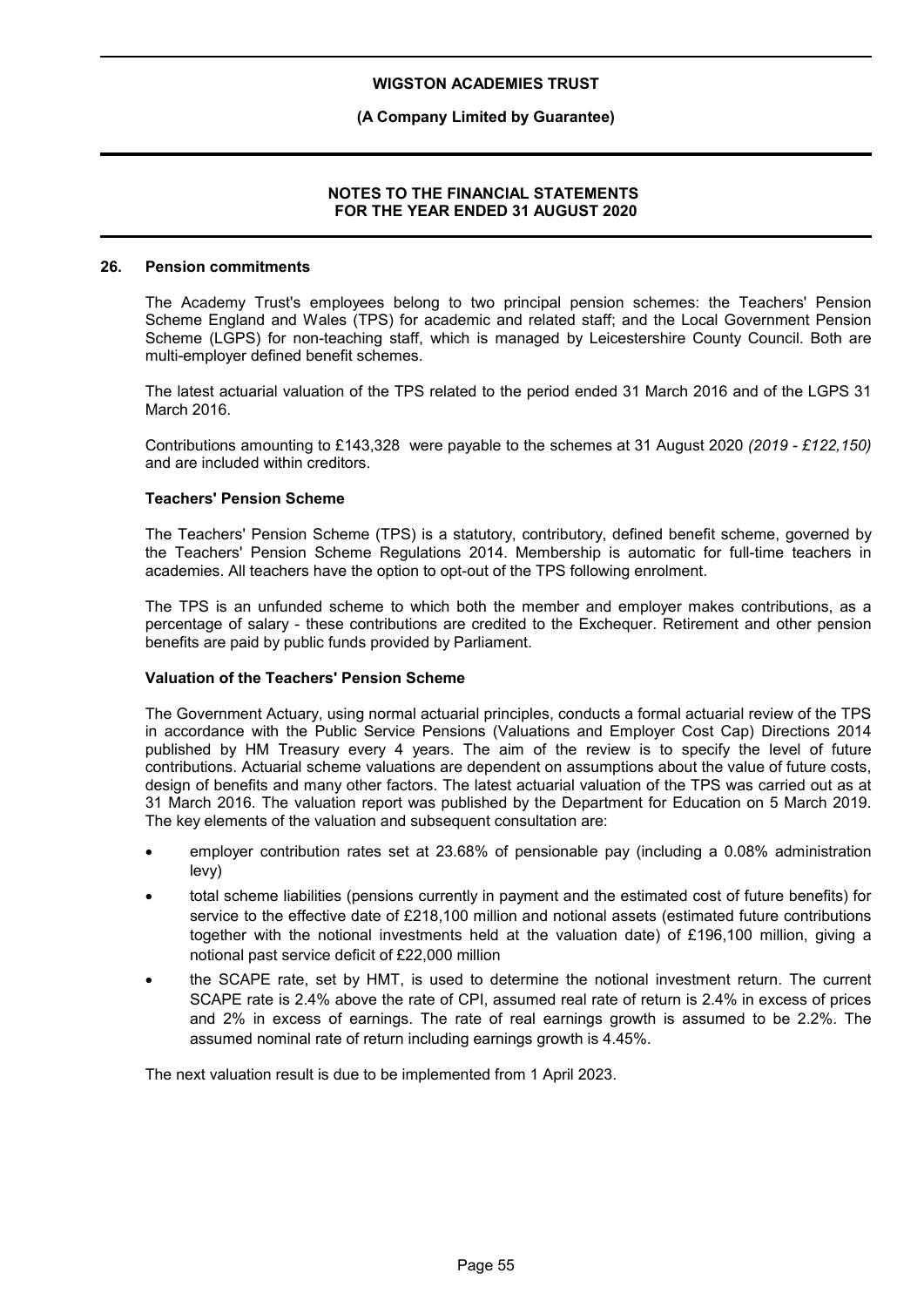## **(A Company Limited by Guarantee)**

#### **NOTES TO THE FINANCIAL STATEMENTS FOR THE YEAR ENDED 31 AUGUST 2020**

#### **26. Pension commitments (continued)**

The employer's pension costs paid to TPS in the year amounted to £837,536 *(2019 - £619,295)*.

A copy of the valuation report and supporting documentation is on the Teachers' Pensions website (https://www.teacherspensions.co.uk/news/employers/2019/04/teachers-pensions-valuation-report.aspx).

Under the definitions set out in FRS 102, the TPS is an unfunded multi-employer pension scheme. The Academy Trust has accounted for its contributions to the scheme as if it were a defined contribution scheme. The Academy Trust has set out above the information available on the scheme.

#### **Local Government Pension Scheme**

The LGPS is a funded defined benefit pension scheme, with the assets held in separate trusteeadministered funds. The total contribution made for the year ended 31 August 2020 was £571,000 *(2019 - £568,000)*, of which employer's contributions totalled £460,000 *(2019 - £454,000)* and employees' contributions totalled £ 111,000 *(2019 - £114,000)*. The agreed contribution rates for future years are 25.4 - 26.4 per cent for employers and 5 - 12.5 per cent for employees.

Parliament has agreed, at the request of the Secretary of State for Education, to a guarantee that, in the event of academy closure, outstanding Local Government Pension Scheme liabilities would be met by the Department for Education. The guarantee came into force on 18 July 2013.

#### **Principal actuarial assumptions**

|                                                    | 2020<br>% | 2019<br>% |
|----------------------------------------------------|-----------|-----------|
| Rate of increase in salaries                       | 2.7       | 3.3       |
| Rate of increase for pensions in payment/inflation | 2.2       | 2.3       |
| Discount rate for scheme liabilities               | 1.7       | 1.8       |
| Inflation assumption (CPI)                         | 2.2       | 2.4       |
| Commutation of pensions to lump sums               | 50        | 50        |

The current mortality assumptions include sufficient allowance for future improvements in mortality rates. The assumed life expectations on retirement age 65 are:

|                       | 2020         | 2019  |
|-----------------------|--------------|-------|
|                       | <b>Years</b> | Years |
| <b>Retiring today</b> |              |       |
| Males                 | 21.5         | 21.2  |
| Females               | 23.8         | 23.4  |
| Retiring in 20 years  |              |       |
| Males                 | 22.2         | 22.2  |
| Females               | 25.2         | 24.7  |
|                       |              |       |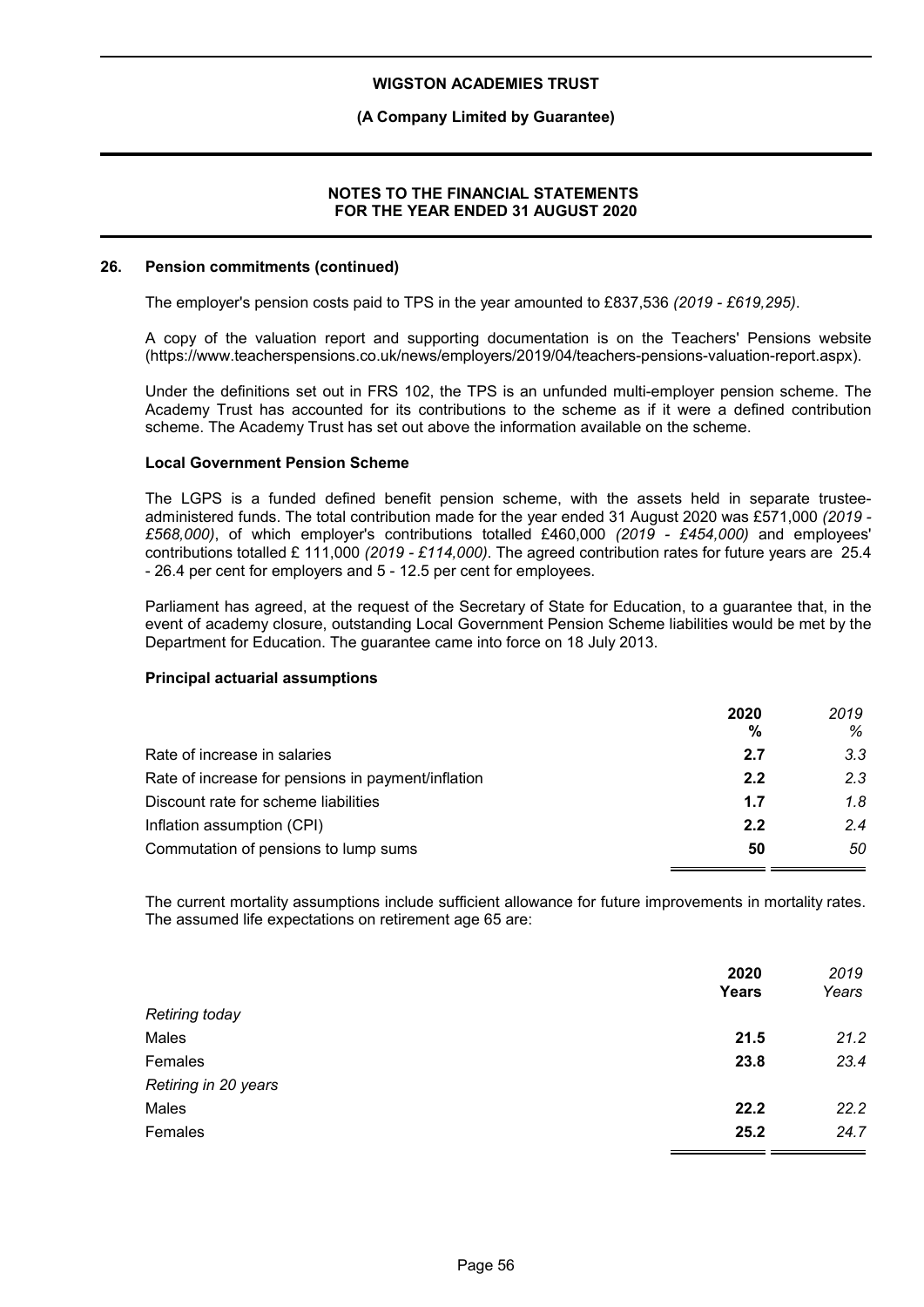## **(A Company Limited by Guarantee)**

## **NOTES TO THE FINANCIAL STATEMENTS FOR THE YEAR ENDED 31 AUGUST 2020**

## **26. Pension commitments (continued)**

## **Sensitivity analysis**

|                             | 2020  | 2019  |
|-----------------------------|-------|-------|
|                             | £000  | £000  |
| Discount rate $+0.5\%$      | 1.717 | 1.764 |
| Salary increase rate +0.5%  | 149   | 237   |
| Pension increase rate +0.5% | 1.539 | 1.491 |

## **Share of scheme assets**

The Academy Trust's share of the assets in the scheme was:

| 2020<br>£ | 2019<br>£ |
|-----------|-----------|
| 4,664,000 | 4,492,000 |
| 2,293,000 | 2,401,000 |
| 632,000   | 620,000   |
| 316,000   | 232,000   |
| 7,905,000 | 7,745,000 |
|           |           |

The actual return on scheme assets was £(227,000) *(2019 - £458,000)*.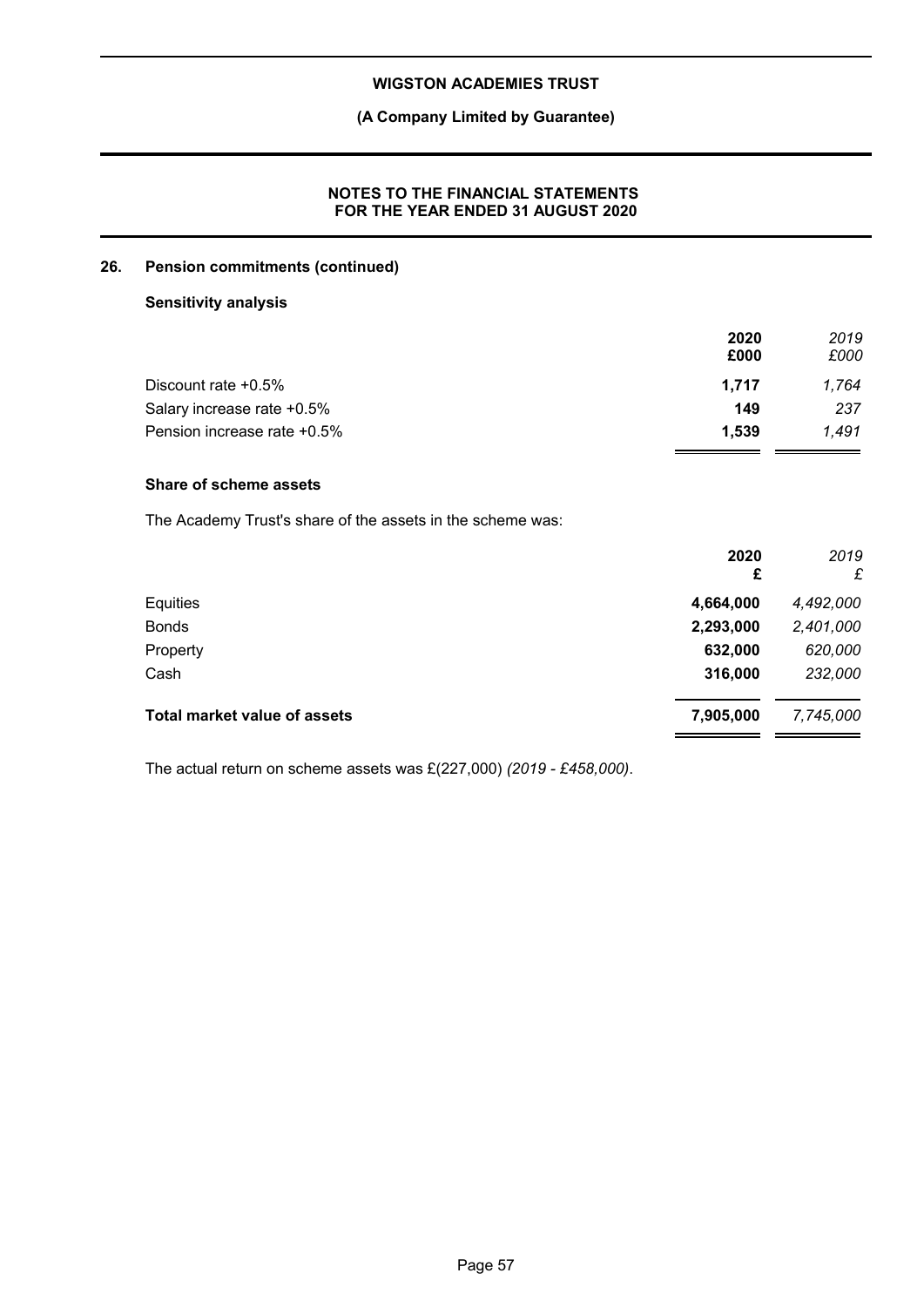## **(A Company Limited by Guarantee)**

#### **NOTES TO THE FINANCIAL STATEMENTS FOR THE YEAR ENDED 31 AUGUST 2020**

#### **26. Pension commitments (continued)**

Expected returns on assets are calculated as follows:-

The figures shown in the standard FRS 102 report for fund employers are based on the actuary's recommended return assumptions which are derived from the Hymans Robertson Asset Model (HRAM), The proprietary stochastic asset model developed and maintained by Hymans Robertson LLP.

#### Asset model

The HRAM type of model is known as an economic scenario generator and uses probability distributions to project a range of possible outcomes for the future behaviour of asset returns and economic variables. Some of the parameters of the model are dependent on the current state of financial markets and are updated each month (for example, the current level of equity market volatility) while other more subjective parameters do not change with different calibrations of the model.

Key subjective assumptions are:

- the average excess equity return over the risk free asset (tending to approximately 3% p.a. as the investment horizon is increased).
- the volatility of equity returns (approximately 18% p.a. over the long term) and the level and volatility of yields, credit spreads, inflation and expected (breakeven) inflation, which affect the projected value placed on the liabilities and bond returns.
- the output of the model is also affected by other more subtle effects, such as the correlations between economic and financial variables.

The only exception to the use of HRAM is in deriving the expected return on bond assets: instead of the HRAM output, the actuary has used the yields applicable at the accounting date on suitable bond indices. The expected return on assets is based on the long-term future expected investment return for each asset class as at the beginning of the period (i.e. as at 1 September 2019 for the year to 31 August 2020, or date of joining the fund if later).

The amounts recognised in the Statement of Financial Activities are as follows:

|                                                                  | 2020<br>£      | 2019<br>£ |
|------------------------------------------------------------------|----------------|-----------|
| Current service cost                                             | 904.000        | 728,000   |
| Past service cost                                                | $\blacksquare$ | 171,000   |
| Interest income                                                  | 143,000        | 198,000   |
| Interest cost                                                    | (268,000)      | (324,000) |
| Total amount recognised in the Statement of Financial Activities | 779.000        | 773,000   |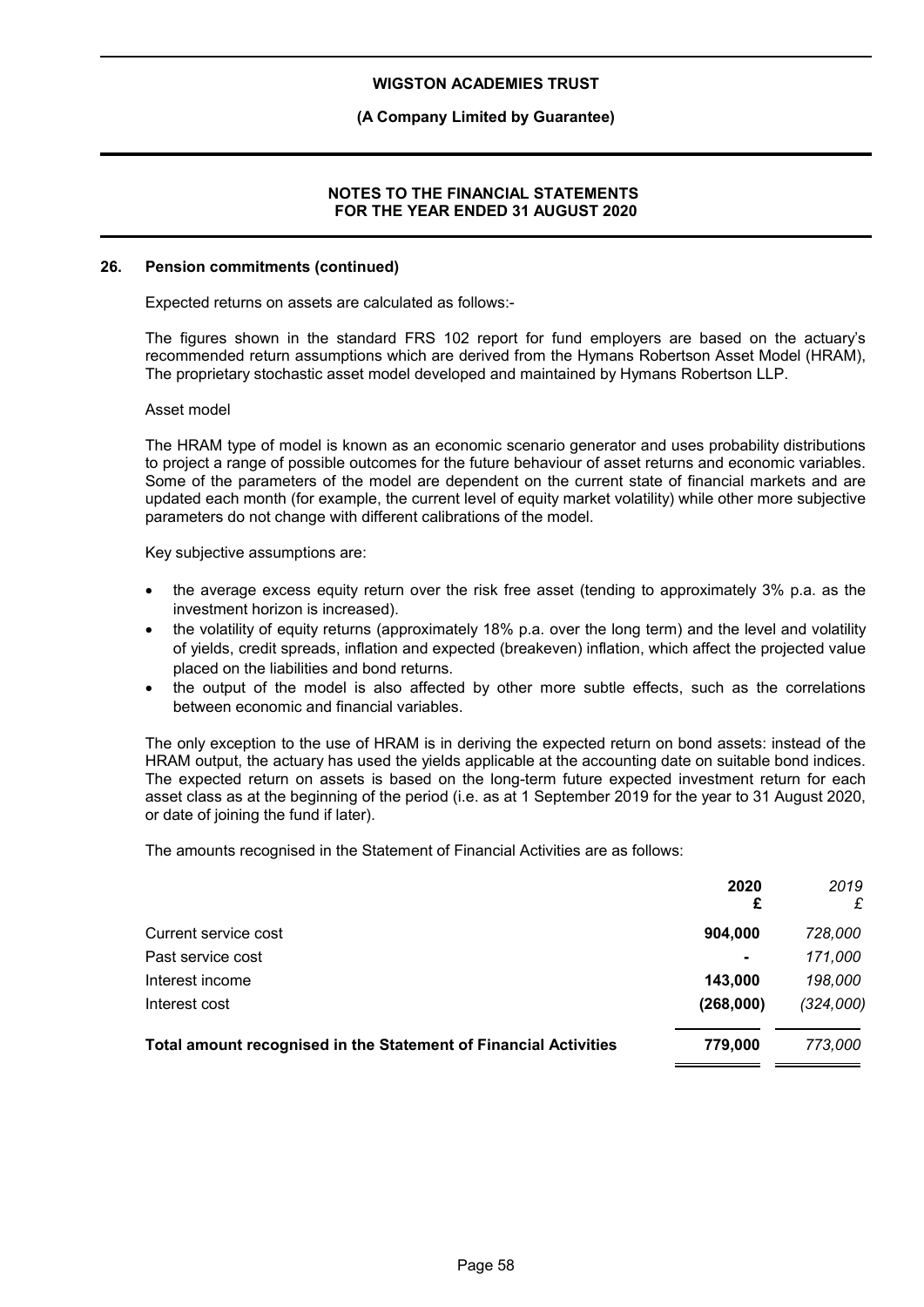## **(A Company Limited by Guarantee)**

## **NOTES TO THE FINANCIAL STATEMENTS FOR THE YEAR ENDED 31 AUGUST 2020**

## **26. Pension commitments (continued)**

Changes in the present value of the defined benefit obligations were as follows:

|                          | 2020<br>£      | 2019<br>£  |
|--------------------------|----------------|------------|
| At 1 September           | 14,448,000     | 11,237,000 |
| Current service cost     | 904,000        | 728,000    |
| Interest cost            | 268,000        | 324,000    |
| Employee contributions   | 111,000        | 114,000    |
| Actuarial (gains)/losses | (878,000)      | 2,012,000  |
| Benefits paid            | (184,000)      | (138,000)  |
| Past service costs       | $\blacksquare$ | 171,000    |
| At 31 August             | 14,669,000     | 14,448,000 |

Changes in the fair value of the Academy Trust's share of scheme assets were as follows:

|                          | 2020<br>£ | 2019<br>£ |
|--------------------------|-----------|-----------|
| At 1 September           | 7,745,000 | 6,857,000 |
| Interest income          | 143,000   | 198,000   |
| Actuarial (losses)/gains | (370,000) | 260,000   |
| Employer contributions   | 460,000   | 454,000   |
| Employee contributions   | 111,000   | 114,000   |
| Benefits paid            | (184,000) | (138,000) |
| At 31 August             | 7,905,000 | 7,745,000 |

## **27. Operating lease commitments**

At 31 August 2020 the Academy Trust had commitments to make future minimum lease payments under non-cancellable operating leases as follows:

|                                              | 2020<br>£ | 2019<br>£                |
|----------------------------------------------|-----------|--------------------------|
| Not later than 1 year                        | 6,856     | $\overline{\phantom{0}}$ |
| Later than 1 year and not later than 5 years | 22,282    | $\overline{\phantom{0}}$ |
|                                              | 29,138    | -                        |